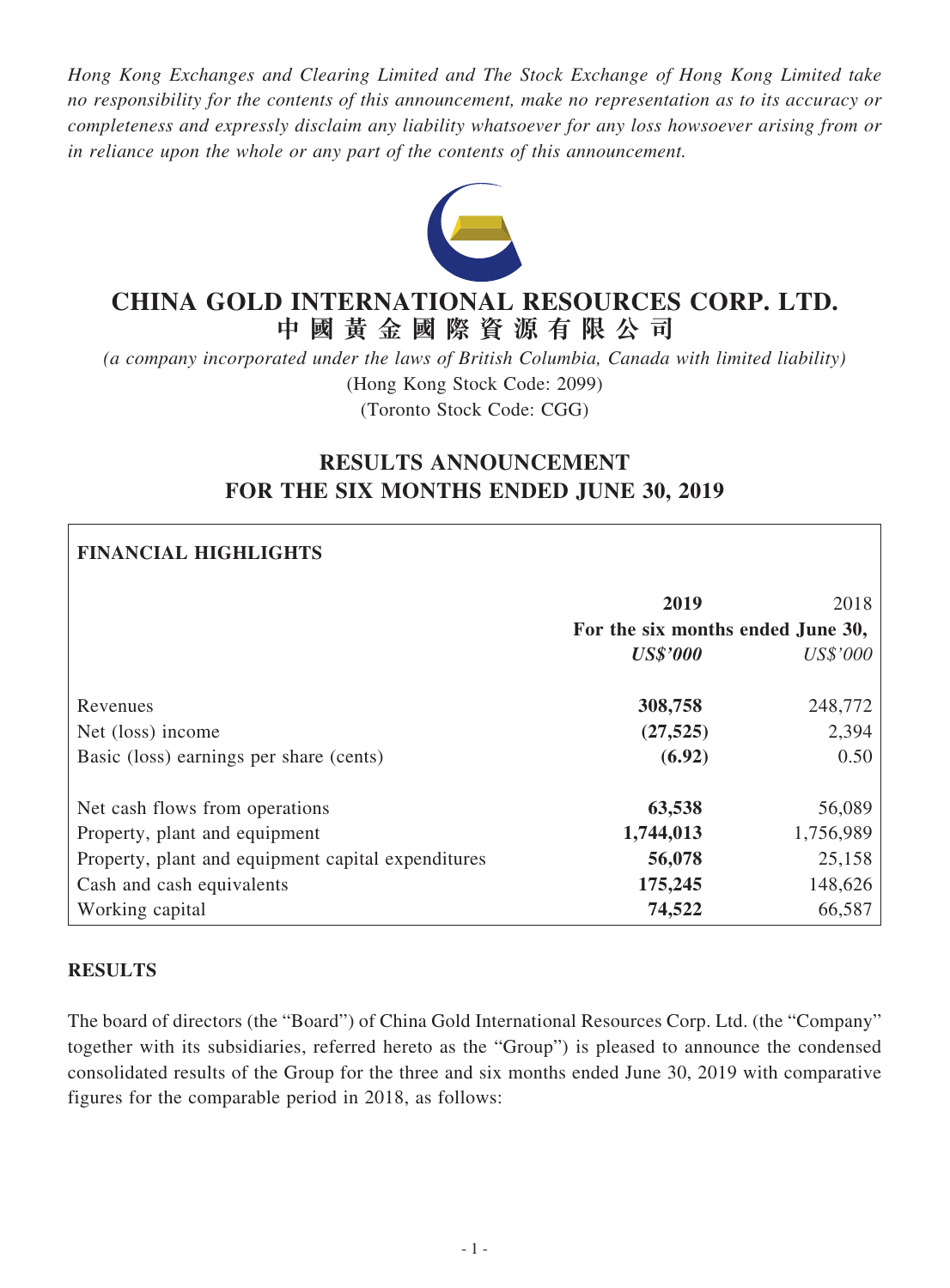The following Management Discussion and Analysis of financial condition and results of operations ("MD&A") is prepared as of August 14, 2019. It should be read in conjunction with the consolidated financial statements and notes thereto of China Gold International Resources Corp. Ltd. (referred to herein as "China Gold International", the "Company", "we" or "our" as the context may require) for the three and six months ended June 30, 2019 and the three and six months ended June 30, 2018, respectively. Unless the context otherwise provides, references in this MD&A to China Gold International or the Company refer to China Gold International and each of its subsidiaries collectively on a consolidated basis.

The following discussion contains certain forward-looking statements relating to the Company's plans, objectives, expectations and intentions, which are based on the Company's current expectations and are subject to risks, uncertainties and changes in circumstances. Readers should carefully consider all of the information set out in this MD&A, including the risks and uncertainties outlined further in the Company's Annual Information Form ("Annual Information Form" or "AIF") dated March 26, 2019 on SEDAR at www.sedar.com. For further information on risks and other factors that could affect the accuracy of forward-looking statements and the result of operations of the Company, please refer to the sections titled "Forward-Looking Statements" and "Risk Factors" and to discussions elsewhere within this MD&A. China Gold International's business, financial condition or results of operations could be materially and adversely affected by any of these risks.

### **FORWARD-LOOKING STATEMENTS**

Certain statements made herein, other than statements of historical fact relating to the Company, represent forward-looking information. In some cases, this forward-looking information can be identified by words or phrases such as "may", "will", "expect", "anticipate", "contemplates", "aim", "estimate", "intend", "plan", "believe", "potential", "continue", "is/are likely to", "should" or the negative of these terms, or other similar expressions intended to identify forward-looking information. This forward-looking information includes, among other things; China Gold International's production estimates, business strategies and capital expenditure plans; the development and expansion plans and schedules for the CSH Mine and the Jiama Mine; China Gold International's financial condition; the regulatory environment as well as the general industry outlook; general economic trends in China; and statements respecting anticipated business activities, planned expenditures, corporate strategies, participation in projects and financing, and other statements that are not historical facts.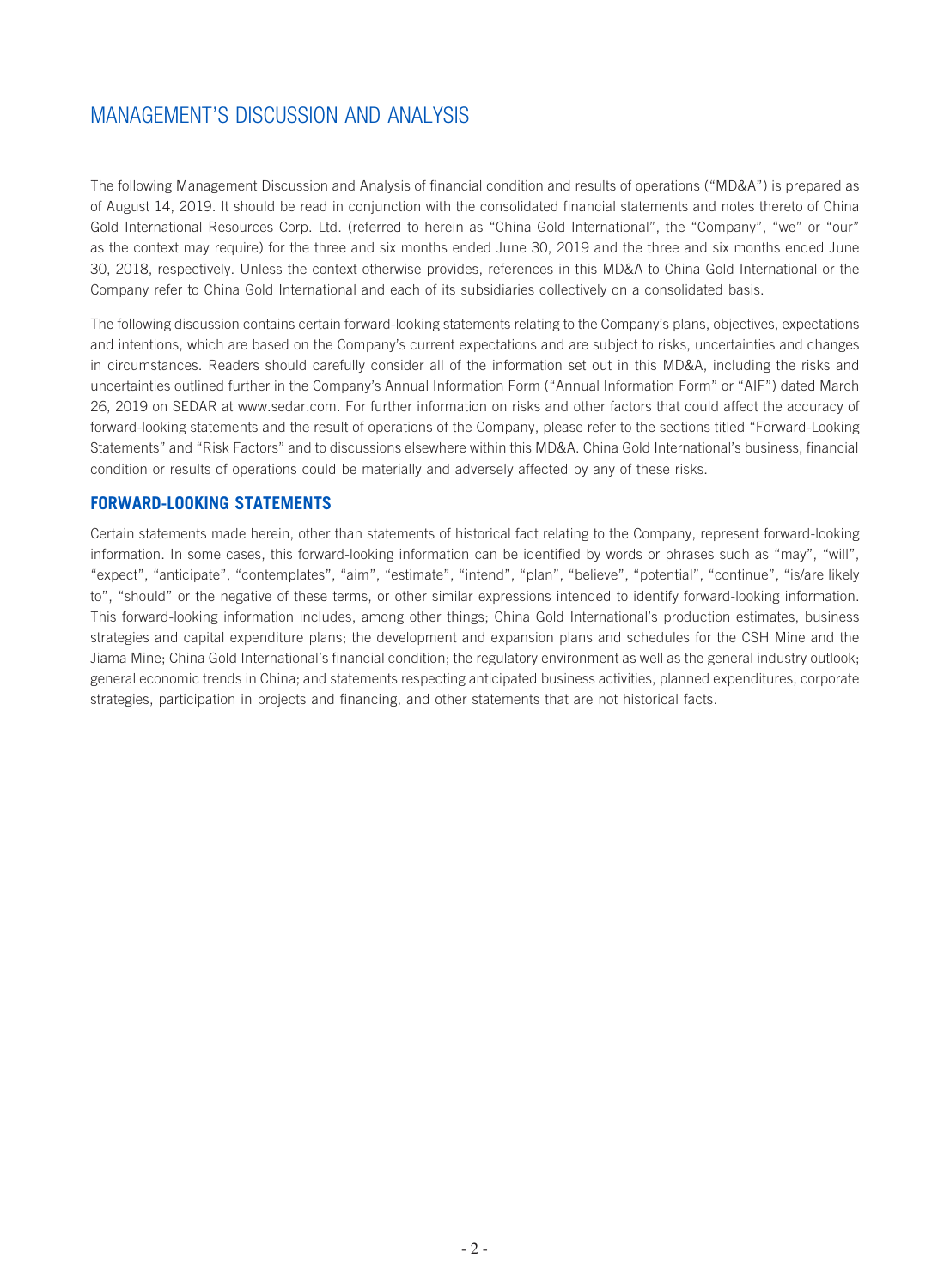By their nature, forward-looking information involves numerous assumptions, both general and specific, which may cause the actual results, performance or achievements of China Gold International and/or its subsidiaries to be materially different from any future results, performance or achievements expressed or implied by the forward–looking information. Some of the key assumptions include, among others, the absence of any material change in China Gold International's operations or in foreign exchange rates, the prevailing price of gold, copper and other non-ferrous metal products; the absence of lowerthan-anticipated mineral recovery or other production problems; effective income and other tax rates and other assumptions underlying China Gold International's financial performance as stated in the Company's technical reports for its CSH Mine and Jiama Mine; China Gold International's ability to obtain regulatory confirmations and approvals on a timely basis; continuing positive labor relations; the absence of any material adverse effects as a result of political instability, terrorism, natural disasters, litigation or arbitration and adverse changes in government regulation; the availability and accessibility of financing to China Gold International; and the performance by counterparties of the terms and conditions of all contracts to which China Gold International and its subsidiaries are a party. The forward-looking information is also based on the assumption that none of the risk factors identified in this MD&A or in the AIF that could cause actual results to differ materially from the forward-looking information actually occurs.

Forward-looking information contained herein as of the date of this MD&A is based on the opinions, estimates and assumptions of management. There are a number of important risks, uncertainties and other factors that could cause actual actions, events or results to differ materially from those described as forward-looking information. China Gold International disclaims any obligation to update any forward-looking information, whether as a result of new information, estimates, opinions or assumptions, future events or results, or otherwise except to the extent required by law. There can be no assurance that forward-looking information will prove to be accurate, as actual results and future events could differ materially from those anticipated in such statements. The forward-looking information in this MD&A is expressly qualified by this cautionary statement. The reader is cautioned not to place undue reliance on forward-looking information.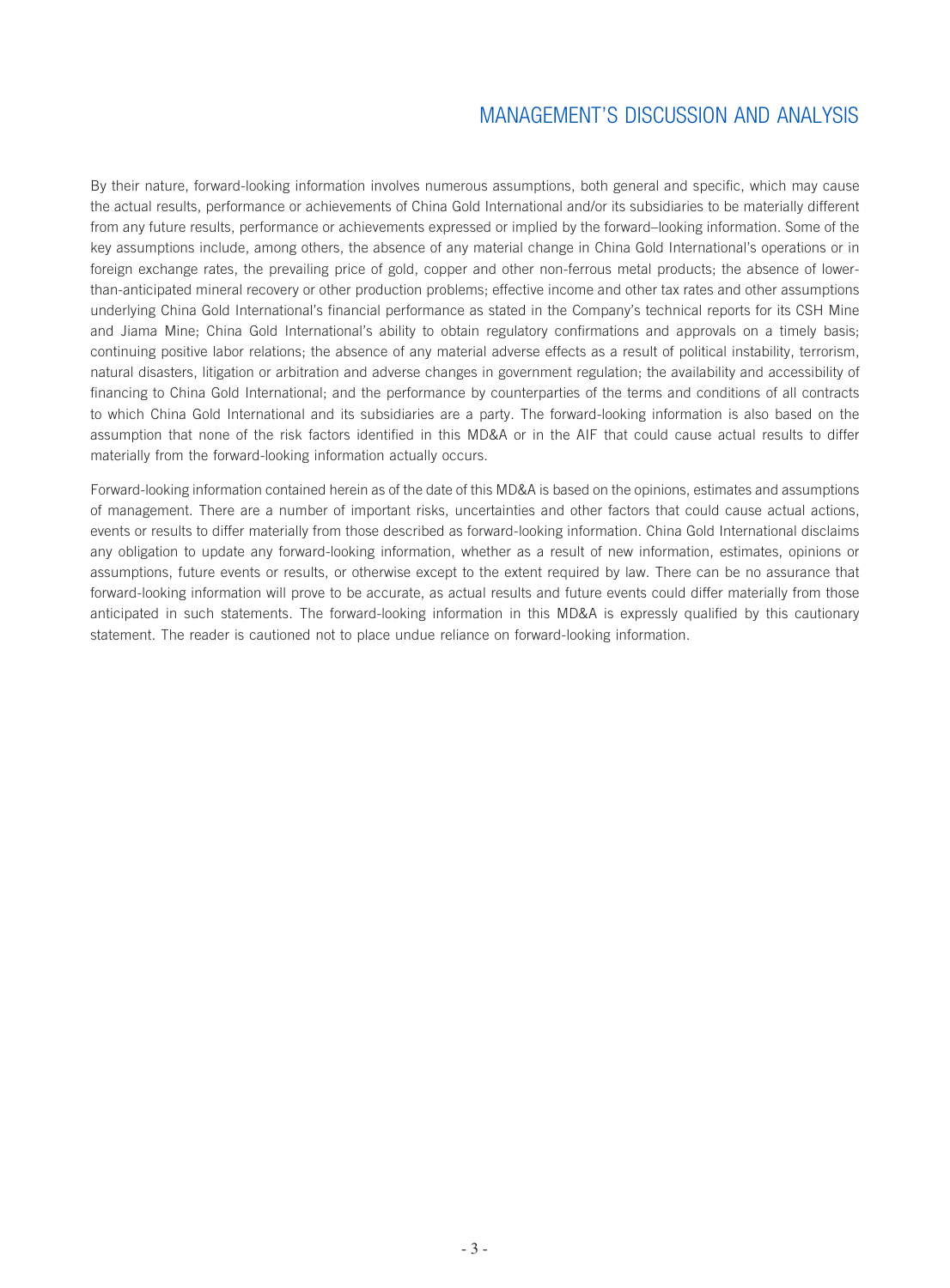### **THE COMPANY**

### **Overview**

China Gold International is a gold and base metal mining company based in Vancouver, Canada. The Company's main business involves the operation, acquisition, development and exploration of gold and base metal properties.

The Company's principal mining operations are the Chang Shan Hao Gold Mine ("CSH Mine" or "CSH"), located in Inner Mongolia, China and the Jiama Copper-Gold Polymetallic Mine ("Jiama Mine" or "Jiama"), located in Tibet, China. China Gold International holds a 96.5% interest in the CSH Mine, while its Chinese joint venture ("CJV") partner holds the remaining 3.5% interest. The Company owns a 100% interest in the Jiama Mine, which hosts a large scale copper-gold polymetallic deposit containing copper, gold, molybdenum, silver, lead and zinc metals.

China Gold International's common shares are listed on the Toronto Stock Exchange ("TSX") and The Stock Exchange of Hong Kong Limited ("HKSE") under the symbol CGG and the stock code 2099, respectively. Additional information about the Company, including the Company's Annual Information Form, is available on SEDAR at sedar.com as well as Hong Kong Exchange News at hkexnews.hk.

### **Performance Highlights**

#### *Three months ended June 30, 2019*

- Revenue increased by 15% to US\$163.2 million from US\$142.1 million for the same period in 2018.
- Mine operating earnings decreased by 80% to US\$7.3 million from US\$35.8 million for the same period in 2018.
- Net profit after tax decreased from US\$0.4 million for the 2018 period to a net loss after income taxes of US\$23.0 million for the same period in 2019.
- Total gold production increased by 2% to 55,503 ounces from 54,377 ounces for the same period in 2018.
- Total copper production increased by 17% to 16,126 tonnes (approximately 35.6 million pounds) from 13,738 tonnes (approximately 30.3 million pounds) for the same period in 2018. The increase in production was primarily due to the output from the commercial production of the Phase II expansion at the Jiama Mine.

#### *Six months ended June 30, 2019*

- Revenue increased by 24% to US\$308.8 million from US\$248.8 million for the same period in 2018.
- Mine operating earnings decreased by 47% to US\$22.6 million from US\$42.3 million for the same period in 2018.
- Net profit after tax decreased from US\$2.4 million for the 2018 period to a net loss after income taxes of US\$27.5 million for the same period in 2019.
- Total gold production decreased by 1% to 99,527 ounces from 100,642 ounces for the same period in 2018.
- Total copper production increased by 49% to 30,959 tonnes (approximately 68.3 million pounds) from 20,799 tonnes (approximately 45.9 million pounds) for the same period in 2018. The increase in production was primarily due to the output from the commercial production of the Phase II expansion at the Jiama Mine.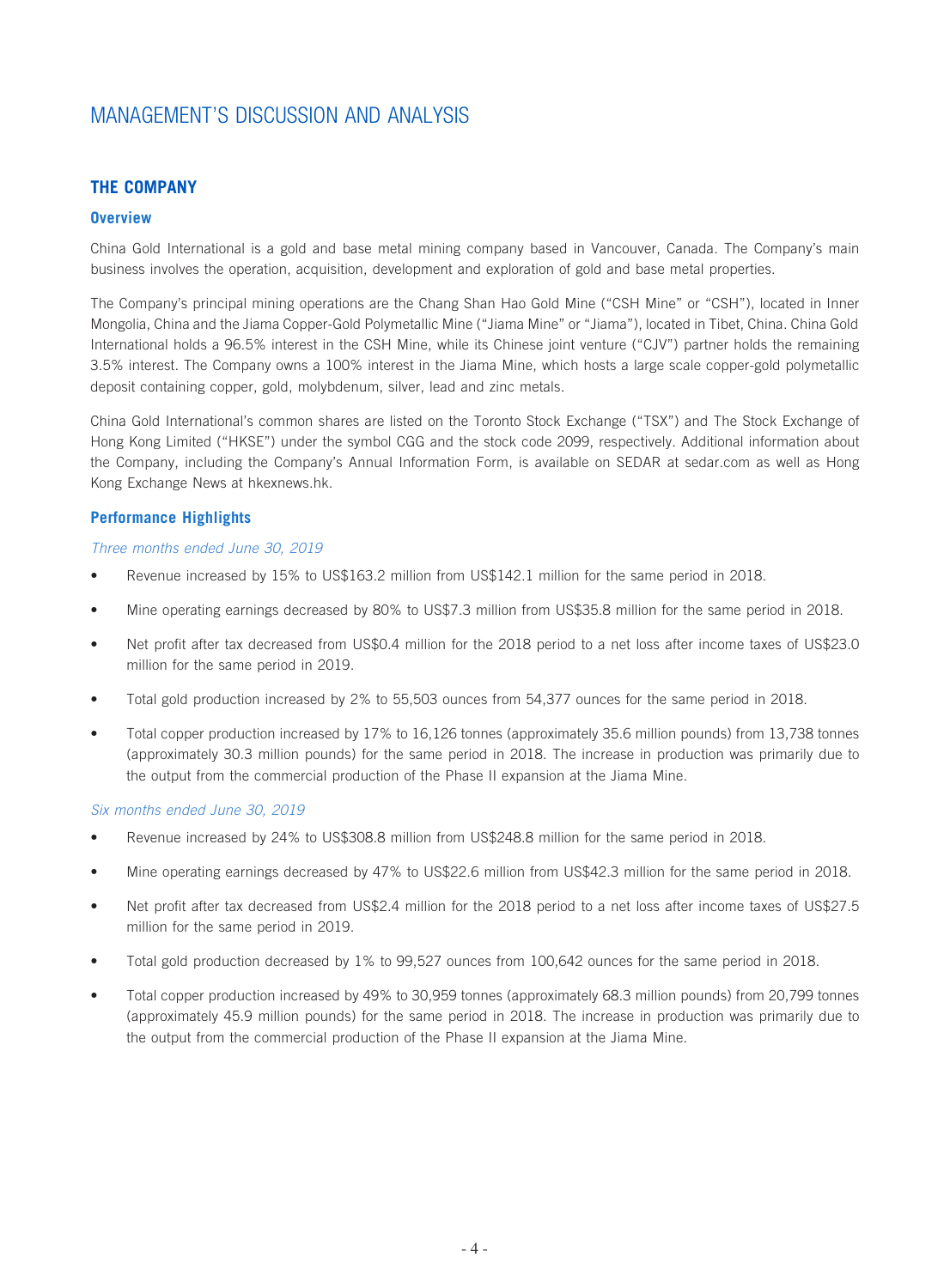### **Outlook**

- Projected gold production of 210,000 ounces in 2019.
- Projected copper production of approximately 132 million pounds in 2019.
- The Company will continue to leverage the technical and operating experience of the Company's substantial shareholder, China National Gold Group Corporation ("CNG"), to improve operations at its mines. In addition, the Company continues to focus its efforts on increasing production while minimizing costs at both mines.
- To fulfill its growth strategy, the Company is continually working with CNG and other interested parties to identify potential international mining acquisition opportunities, namely projects outside of China.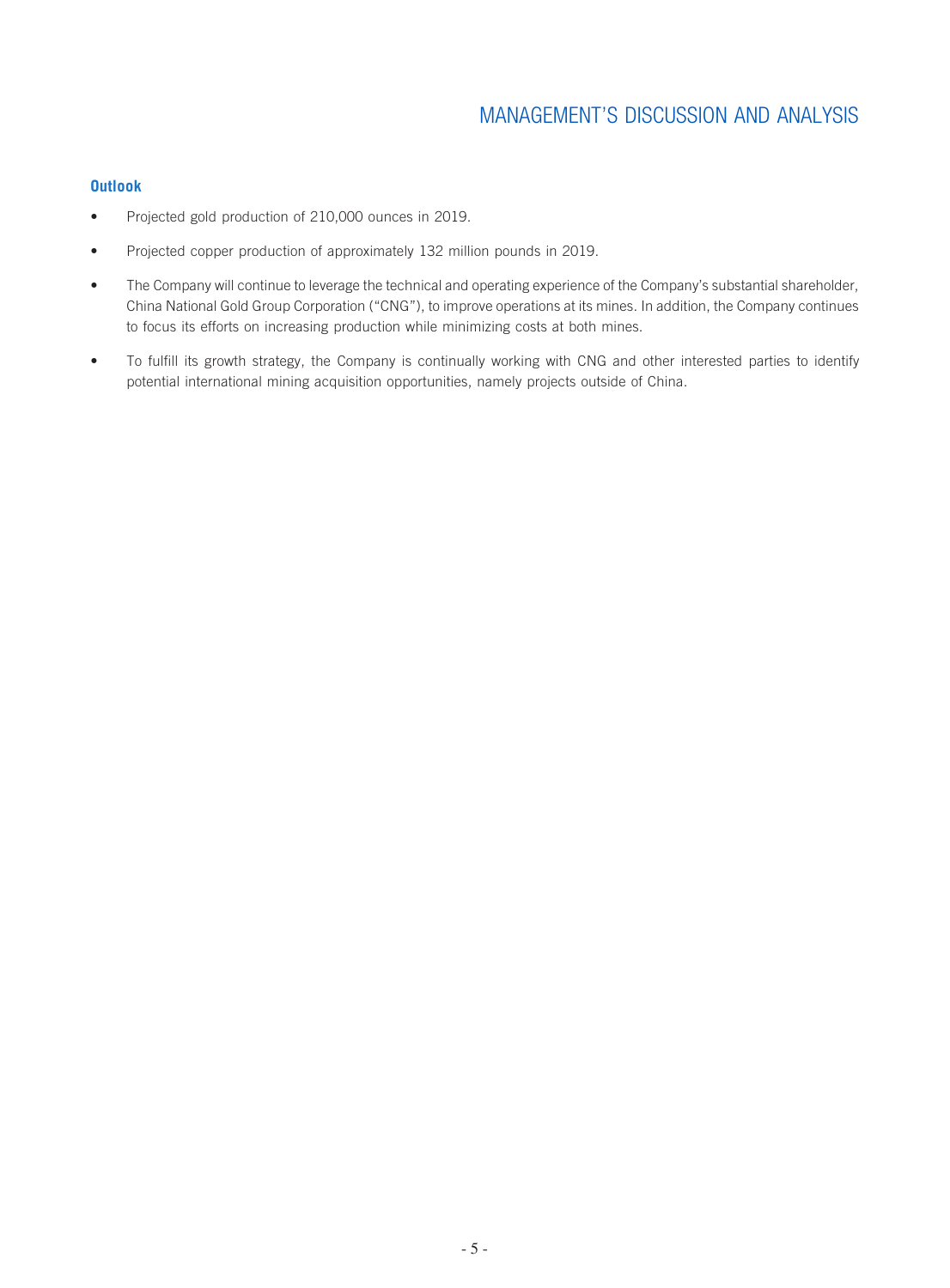### **RESULTS OF OPERATIONS**

### **Selected Quarterly Financial Data**

| Quarter ended                             | 2019      | 2018     |         | 2017     |         |         |         |        |
|-------------------------------------------|-----------|----------|---------|----------|---------|---------|---------|--------|
| (US\$ in thousands except per share)      | 30-Jun    | 31-Mar   | 31-Dec  | 30-Sep   | 30-Jun  | 31-Mar  | 31-Dec  | 30-Sep |
| Revenue                                   | 163,166   | 145,592  | 162,957 | 158,841  | 142,087 | 106,685 | 133,312 | 98,543 |
| Cost of sales                             | 155,876   | 130,324  | 129,693 | 123,743  | 106,294 | 100,131 | 87,621  | 71,565 |
| Mine operating earnings                   | 7,290     | 15,268   | 33,264  | 35,098   | 35,793  | 6,554   | 45,691  | 26,978 |
| General and administrative expenses       | 9,532     | 13,495   | 16,701  | 12,666   | 12,674  | 9,383   | 15,116  | 5,554  |
| Exploration and evaluation expenses       | 175       | 115      | (4)     | 134      | 251     | 78      | 176     | 40     |
| Research and development expenses         | 4,541     | 4,856    | 7,374   | 3,068    | 2,800   | 2,553   | 4,193   | 1,549  |
| (Loss) Income from operations             | (6,958)   | (3, 198) | 9,193   | 19,230   | 20,068  | (5,460) | 26,206  | 19,835 |
| Foreign exchange (loss) gain              | (7, 414)  | 5,288    | (1,677) | (11,024) | (7,580) | 4,463   | (492)   | 1,838  |
| Finance costs                             | 11,482    | 10,088   | 11,224  | 10,909   | 11,214  | 11,128  | 5,748   | 5,800  |
| (Loss) profit before income tax           | (24, 817) | (7, 137) | (3,346) | (998)    | 3,839   | (465)   | 22,350  | 17,616 |
| Income tax (credit) expense               | (1,866)   | (2,563)  | (1,351) | 3,591    | 3,449   | (2,469) | 2,394   | 208    |
| Net (loss) profit                         | (22, 951) | (4,574)  | (1,995) | (4,589)  | 390     | 2,004   | 19,956  | 17,408 |
| Basic (loss) earnings per share (cents)   | (5.79)    | (1.13)   | (0.49)  | (1.23)   | 0.05    | 0.45    | 4.91    | 4.33   |
| Diluted earnings (loss) per share (cents) | N/A       | N/A      | N/A     | N/A      | N/A     | N/A     | N/A     | N/A    |

The Company's mining operations are impacted by the harsh winter conditions and as such, performance in the first quarter of the year is usually lower as compared with other quarters in the year.

### **Selected Quarterly and Annual Production Data and Analysis**

| <b>CSH Mine</b>                                      | Three months ended June 30, |        | Six months ended June 30 |        |
|------------------------------------------------------|-----------------------------|--------|--------------------------|--------|
|                                                      | 2019                        | 2018   | 2019                     | 2018   |
| Gold sales (US\$ million)                            | 52.17                       | 45.03  | 89.85                    | 94.69  |
| Realized average price (US\$) of gold per ounce      | 1.303                       | 1,319  | 1.305                    | 1,316  |
| Gold produced (ounces)                               | 39,875                      | 33,880 | 68,502                   | 69,922 |
| Gold sold (ounces)                                   | 40,028                      | 34,138 | 68,859                   | 71,970 |
| Total production cost (US\$ per ounce)               | 1,329                       | 1,097  | 1.347                    | 1,061  |
| Cash production cost <sup>(1)</sup> (US\$ per ounce) | 805                         | 806    | 849                      | 686    |

(1) Non-IFRS measure. See 'Non-IFRS measures' section of this MD&A

Gold production at the CSH Mine increased by 18% to 39,875 ounces for the three months ended June 30, 2019 compared to 33,880 ounces for the three months ended June 30, 2018. The increase in gold production is attributed to higher volumes of ore mined and improved recovery rates during the second quarter of 2019 as compared to 2018.

The total production cost of gold for the three months ended June 30, 2019 increased to US\$1,329 per ounce compared to US\$1,097 for the three month 2018 period. The increase in production cost is attributed to the difference between recoverable gold placed on pad which increased by approximately 112% and gold production which increased by 18% for the three months ended June 30, 2019. As the CSH Mine uses a heap leaching (leach pad) process, there are periods in which there is a timing difference in the volume of ore mined and placed on pad compared to volume of gold production. On average, the heap leaching process will take several years from when the ore is first mined and placed on pad until the point of gold production. Higher volumes of gold production also contributed to approximately a 33% increase in amortization of mine development costs. The cash production cost of gold for the three months ended June 30, 2019 remained consistent compared with the same period in 2018.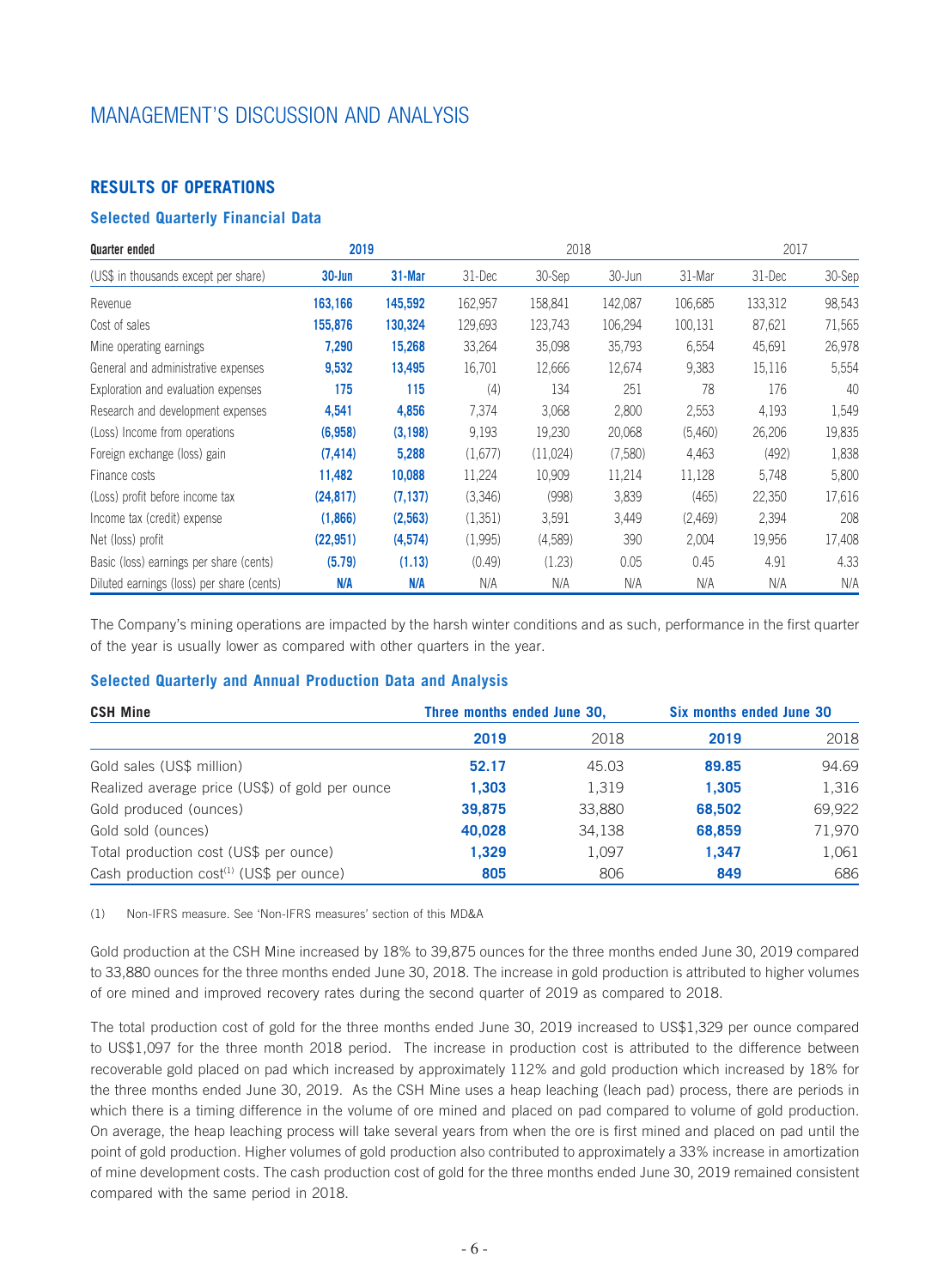| Jiama Mine                                               | Three months ended June 30, |            | Six months ended June 30, |            |  |
|----------------------------------------------------------|-----------------------------|------------|---------------------------|------------|--|
|                                                          | 2019                        | 2018       | 2019                      | 2018       |  |
| Copper sales (US\$ in millions)                          | 76.63                       | 72.43      | 145.99                    | 110.64     |  |
| Realized average price <sup>1</sup> (US\$) of copper per |                             |            |                           |            |  |
| pound after smelting fee discount                        | 1.85                        | 2.41       | 1.87                      | 2.41       |  |
| Copper produced (tonnes)                                 | 16,126                      | 13,738     | 30,959                    | 20,799     |  |
| Copper produced (pounds)                                 | 35,551,640                  | 30,268,343 | 68,253,000                | 45,852,819 |  |
| Copper sold (tonnes)                                     | 16,300                      | 12,613     | 31,425                    | 19,233     |  |
| Copper sold (pounds)                                     | 35,936,014                  | 27,807,478 | 69,281,182                | 42,401,297 |  |
| Gold produced (ounces)                                   | 15,628                      | 20,497     | 31,025                    | 30,720     |  |
| Gold sold (ounces)                                       | 16,817                      | 15,539     | 32,398                    | 25,239     |  |
| Silver produced (ounces)                                 | 844,748                     | 768,332    | 1,820,751                 | 1,231,538  |  |
| Silver sold (ounces)                                     | 936,765                     | 712,740    | 1,932,544                 | 1,144,764  |  |
| Total production cost <sup>2</sup> (US\$)                |                             |            |                           |            |  |
| of copper per pound                                      | 3.18                        | 2.96       | 3.13                      | 3.61       |  |
| Total production cost <sup>2</sup> (US\$) of copper per  |                             |            |                           |            |  |
| pound after by-products credits 4                        | 2.39                        | 2.07       | 2.34                      | 2.65       |  |
| Cash production cost <sup>4</sup> (US\$)                 |                             |            |                           |            |  |
| per pound of copper                                      | 2.49                        | 2.26       | 2.43                      | 2.70       |  |
| Cash production cost <sup>3</sup> (US\$) of copper per   |                             |            |                           |            |  |
| pound after by-products credits <sup>4</sup>             | 1.70                        | 1.37       | 1.64                      | 1.74       |  |

1 A discount factor of 18.6% to 29.6% is applied to the copper benchmark price to compensate the refinery costs incurred by the buyers. The discount factor is higher if the grade of copper in copper concentrate is below 18%. The industry standard of copper in copper concentrate is between 18-20%.

2 Production costs include expenditures incurred at the mine sites for the activities related to production including mining, processing, mine site G&A and royalties etc.

- 3 Non-IFRS measure. See 'Non-IFRS measures' section of this MD&A.
- 4 By-products credit refers to the sales of gold and silver during the corresponding period.

During the three months ended June 30, 2019, the Jiama Mine produced 16,126 tonnes (approximately 35.6 million pounds) of copper, an increase of 17% compared with the three months ended June 30, 2018 (13,738 tonnes, or 30.3 million pounds). The increase in production is due to the commercial production of the Series II, Phase II expansion.

During the three months ended June 30, 2019, both total production cost of copper per pound after by-products and cash production cost of copper per pound after by-product increased as compared to the same period in 2018 due to lower grades of ores produced from the use of open-pit mine. The Jiama Mine is currently developing a new section of the underground mine which is expected to have higher grade ore, with anticipated completion by the end of 2020.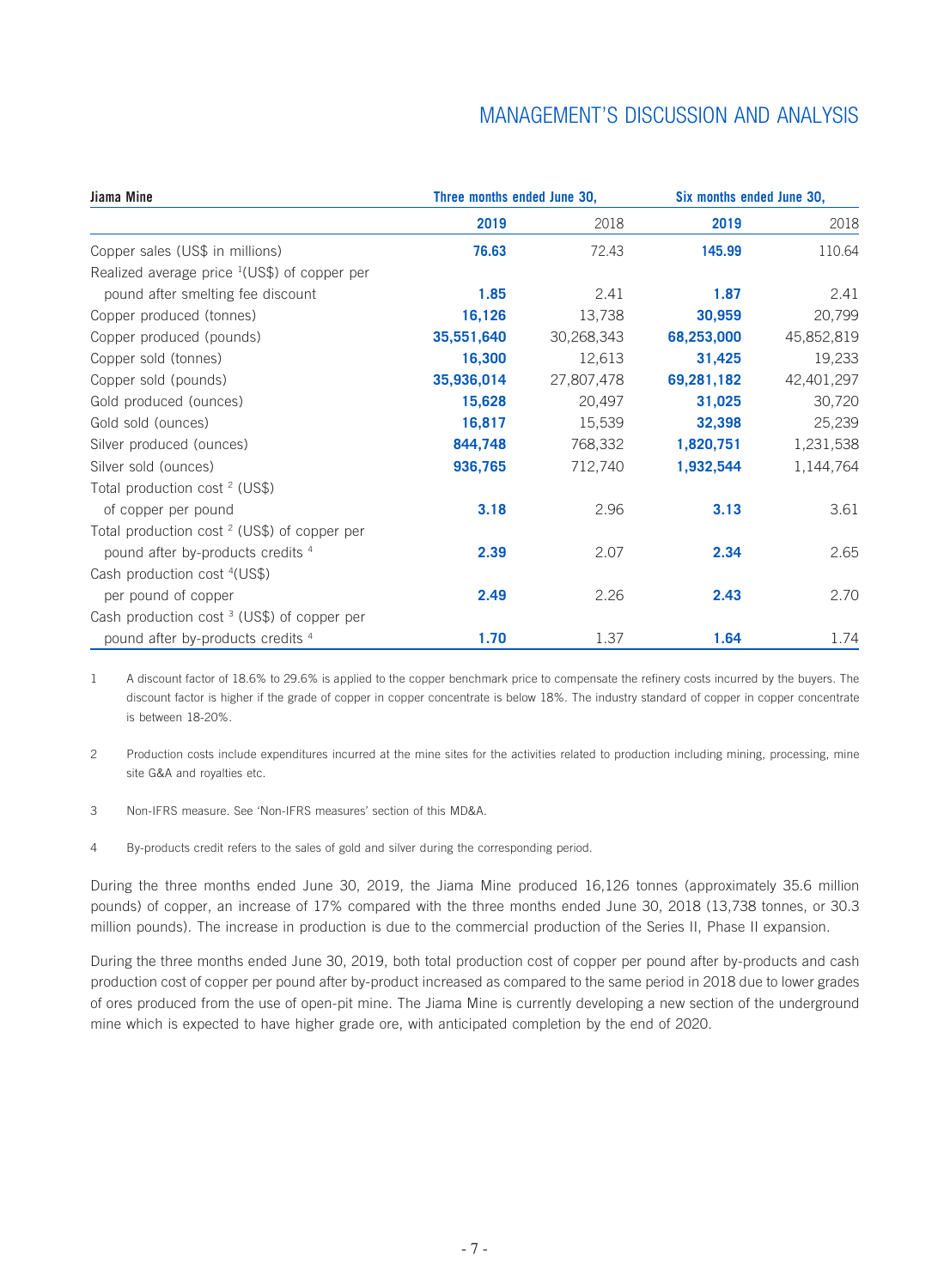### **Review of Quarterly Data**

#### *Three months ended June 30, 2019 compared to three months ended June 30, 2018*

**Revenue** of US\$163.2 million for the second quarter of 2019 increased by US\$21.1 million or 15%, from US\$142.1 million for the same period in 2018.

Revenue from the CSH Mine was US\$52.2 million, an increase of US\$7.2 million, compared to US\$45.0 million for the same period in 2018. Gold sold by the CSH Mine was 40,028 ounces (gold produced: 39,875 ounces), compared to 34,138 ounces (gold produced: 33,880 ounces) for the same period in 2018.

Revenue from the Jiama Mine was US\$111.0 million, an increase of US\$13.9 million, compared to US\$97.1 million for the same period in 2018. Total copper sold was 16,300 tonnes (35.9 million pounds) for the three months ended June 30, 2019, an increase of 29% from 12,613 tonnes (27.8 million pounds) for the same period in 2018.

**Cost of sales** of US\$155.9 million for the quarter ended June 30, 2019, an increase of US\$49.6 million or 47% from US\$106.3 million for the same period in 2018. The overall increase is primarily attributed to a 49% increase in cost of sales for the Jiama Mine which is directly proportionate to its increase in production volumes. Cost of sales as a percentage of revenue for the Company increased from 75% to 96% for the three months ended June 30, 2018 and 2019, respectively. Cost of sales is impacted by many production factors such as grade of ore, recovery rates, stripping ratio and etc. Refer to the sections below for details of production factors for each individual mine.

**Mine operating earnings** of US\$7.3 million for the three months ended June 30, 2019, a decrease of 80%, or US\$28.5 million, from US\$35.8 million for the same period in 2018. Mine operating earnings as a percentage of revenue decreased from 25% to 4% for the three months ended June 30, 2018 and 2019, respectively.

**General and administrative expenses** decreased by US\$3.2 million, from US\$12.7 million for the quarter ended June 30, 2018 to US\$9.5 million for the quarter ended June 30, 2019. The decrease is due to the Company's implementation of an overall cost reduction program.

**Research and development expenses** of US\$4.5 million for the three months ended June 30, 2019, increased from US\$2.8 million for the comparative 2018 period. The increase in 2019 is due to the Company's R&D activities in relation to increasing recovery rates and optimizing processing and mining.

**Loss from operations** of US\$7.0 million for the second quarter of 2019, decreased by US\$27.1 million, compared to income from operations of US\$20.1 million for the same period in 2018.

**Finance costs** of US\$11.5 million for the three months ended June 30, 2019, increased by US\$0.3 million compared to US\$11.2 million for the same period in 2018. During the three months ended June 30, 2019, interest payments of US\$23,000 (2018: nil) were capitalized for borrowing costs related to the Jiama Mine expansion.

**Foreign exchange loss** of US\$7.4 million for the three months ended June 30, 2019, decreased from US\$7.6 million for the same period in 2018. The loss is attributed to changes in the RMB/USD exchange rates and the revaluation of monetary items held in Chinese RMB.

**Interest and other income** of US\$1.0 million for the three months ended June 30, 2019, decreased from US\$2.6 million for the same period in 2018. The 2018 amount was primarily attributed to the sales of low grade product from the Jiama Mine.

**Income tax credit** of US\$1.9 million for the quarter ended June 30, 2019, increased by US\$5.3 million from an income tax expense of US\$3.4 million for the comparative period in 2018. During the current quarter, the Company had US\$1.1 million of deferred tax credit compared to US\$5.1 million of deferred tax expense for the same period in 2018.

**Net loss** of US\$23.0 million for the three months ended June 30, 2019, decreased by US\$23.4 million from a net income of US\$0.4 million for the three months ended June 30, 2018.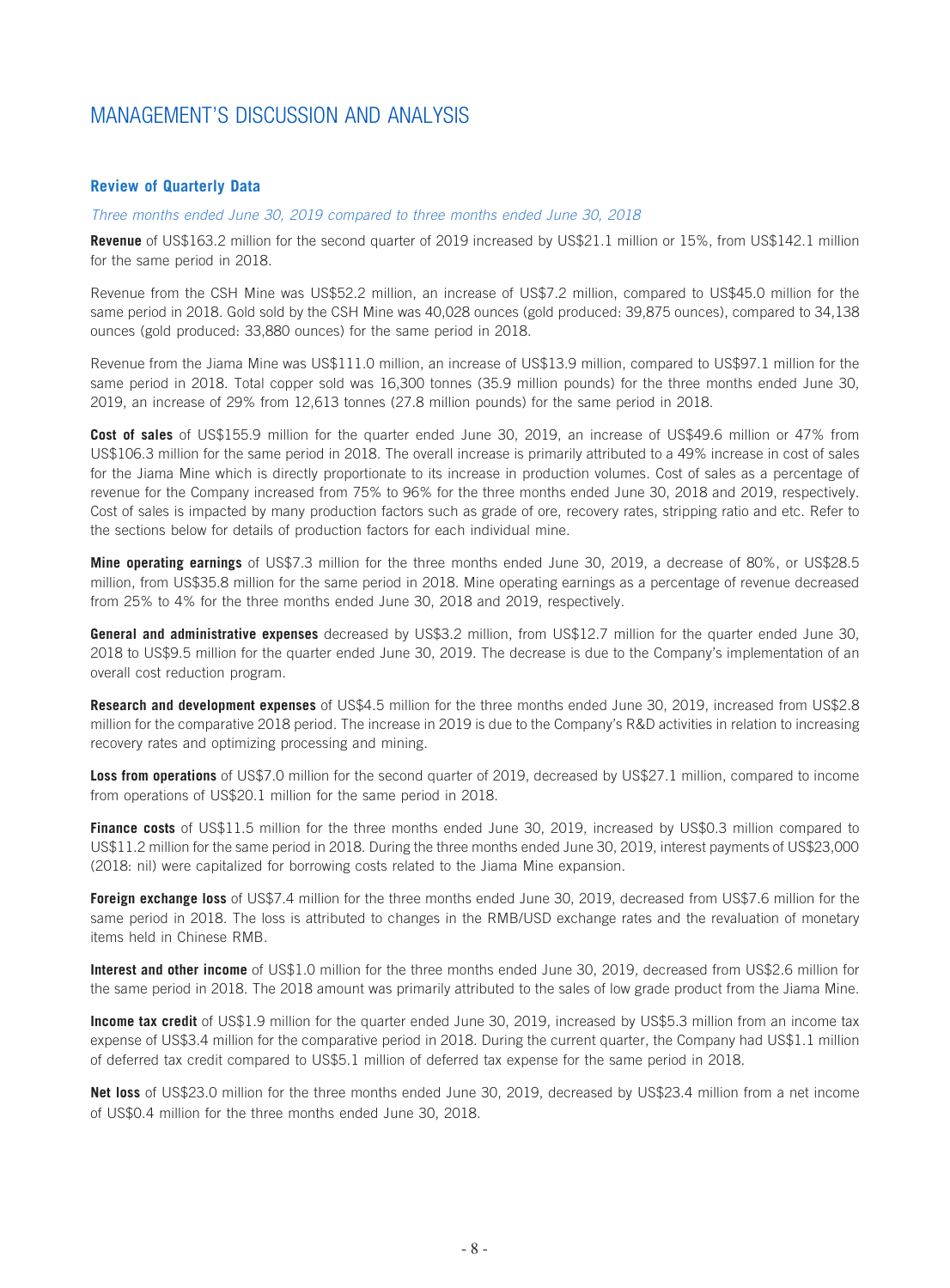#### *Six months ended June 30, 2019 compared to six months ended June 30, 2018*

**Revenue** of US\$308.8 million for the first half of 2019 increased by US\$60.0 million or 24%, from US\$248.8 million for the same period in 2018.

Revenue from the CSH Mine was US\$89.8 million, a decrease of US\$4.9 million, compared to US\$94.7 million for the same period in 2018. Gold sold by the CSH Mine was 68,859 ounces (gold produced: 68,502 ounces), compared to 71,970 ounces (gold produced: 69,922 ounces) for the same period in 2018.

Revenue from the Jiama Mine was US\$218.9 million, an increase of US\$64.8 million, compared to US\$154.1 million for the same period in 2018. Total copper sold was 31,425 tonnes (69.3 million pounds) for the six months ended June 30, 2019, an increase of 63% from 19,233 tonnes (42.4 million pounds) for the same period in 2018.

**Cost of sales** of US\$286.2 million for the six months ended June 30, 2019, an increase of US\$79.8 million or 39% from US\$206.4 million for the same period in 2018. The overall increase is primarily attributed to a 45% increase in cost of sales for the Jiama Mine which was proportionate to the 49% increase in copper production volumes. Cost of sales for the CSH Mined increased by approximately 27% in 2019 due to lower grades of ore mined and increased amortization of mine development costs. Cost of sales as a percentage of revenue for the Company increased from 83% to 93% for the six months ended June 30, 2018 and 2019, respectively. Cost of sales is impacted by many production factors such as grade of ore, recovery rates, stripping ratio and etc. Refer to the sections below for details of production factors for each individual mine.

**Mine operating earnings** of US\$22.6 million for the six months ended June 30, 2019, a decrease of 47%, or US\$19.7 million, from US\$42.3 million for the same period in 2018. Mine operating earnings as a percentage of revenue decreased from 17% to 7% for the six months ended June 30, 2018 and 2019, respectively.

**General and administrative expenses** increased by US\$0.9 million, from US\$22.1 million for the six months ended June 30, 2018 to US\$23.0 million for the six months ended June 30, 2019.

**Research and development expenses** of US\$9.4 million for the six months ended June 30, 2019, increased from US\$5.4 million for the comparative 2018 period. The increase in 2019 is due to the Company's R&D activities in relation to increasing recovery rates and optimizing processing and mining.

**Loss from operations** of US\$10.2 million for the six months ended June 30 2019, decreased by US\$24.8 million, compared to an income of US\$14.6 million for the same period in 2018.

**Finance costs** of US\$21.6 million for the six months ended June 30, 2019, decreased by US\$0.7 million compared to US\$22.3 million for the same period in 2018. During the six months ended June 30, 2019, interest payments of US\$0.4 million (2018: nil) were capitalized for borrowing costs related to the Jiama Mine expansion.

**Foreign exchange loss** of US\$2.1 million for the six months ended in June 30, 2019, decreased from US\$3.1 million for the same period in 2018. The loss is attributed to changes in the RMB/USD exchange rates and the revaluation of monetary items held in Chinese RMB.

**Interest and other income** of US\$1.9 million for the six months ended June 30, 2019 decreased from US\$14.2 million for the same period in 2018. The 2018 amount was primarily attributed to the sales of low grade product from the Jiama Mine.

**Income tax credit** of US\$4.4 million for the six months ended June 30, 2019, increased by US\$5.4 million from an income tax expense of US\$1.0 million for the comparative period in 2018. During the current six month period, the Company had US\$4.3 million of deferred tax credit compared to US\$0.8 million of deferred tax expense for the same period in 2018.

**Net loss** of US\$27.5 million for the six months ended June 30, 2019, decreased by US\$29.9 million from a net income of US\$2.4 million for the six months ended June 30, 2018.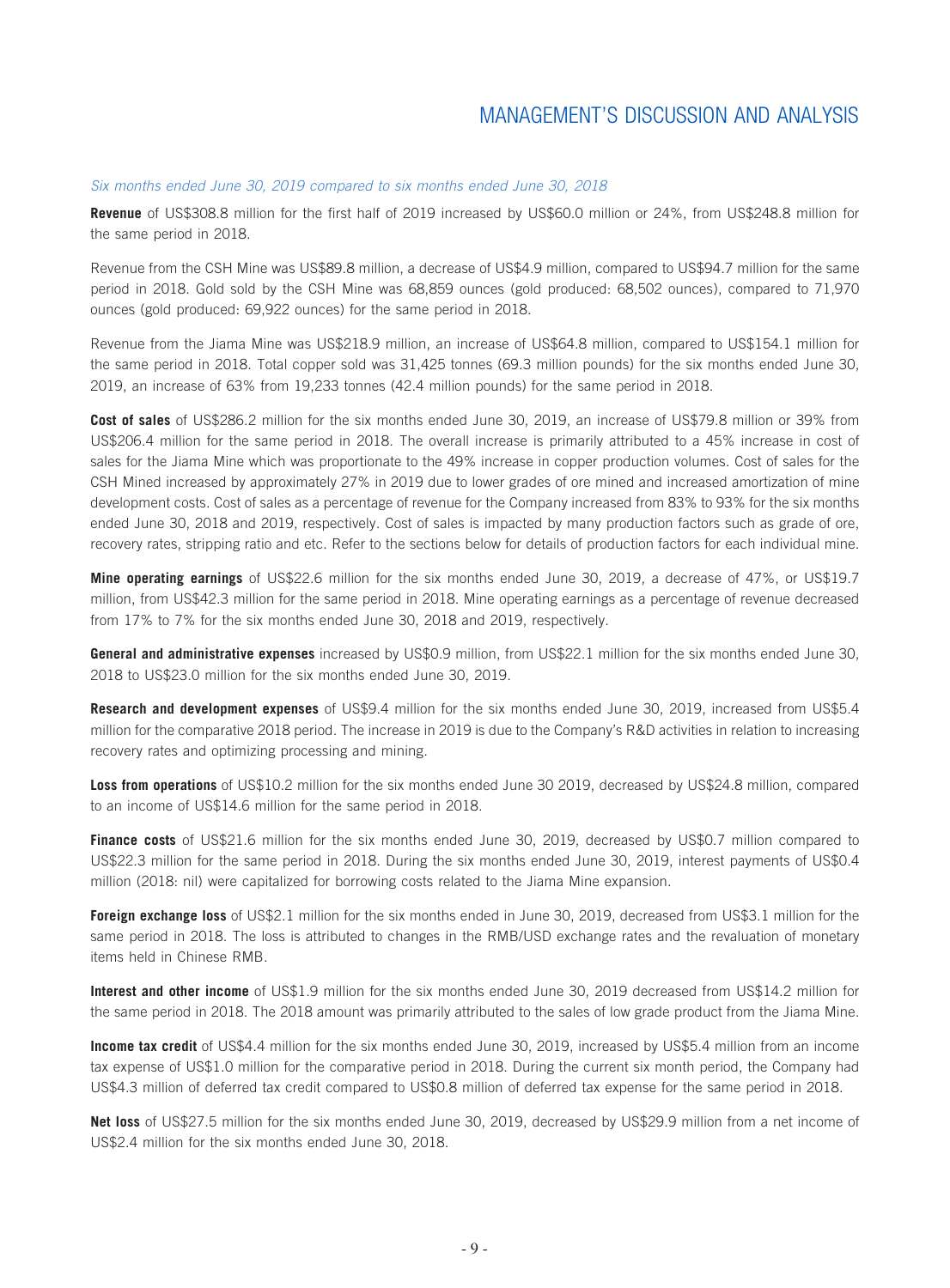### **NON-IFRS MEASURES**

The cash cost of production is a measure that is not in accordance with IFRS.

The Company has included cash production cost per ounce gold data to supplement its consolidated financial statements, which are presented in accordance with IFRS. Non-IFRS measures do not have any standardized meaning prescribed under IFRS, and therefore they may not be comparable to similar measures employed by other companies. The data is intended to provide additional information and should not be considered in isolation or as a substitute for measures of performance, operating results or financial condition prepared in accordance with IFRS. The Company has included cash production cost per ounce data because it understands that certain investors use this information to determine the Company's ability to generate earnings and cash flow. The measure is not necessarily indicative of operating results, cash flow from operations, or financial condition as determined under IFRS. Cash production costs are determined in accordance with the Gold Institute's Production Cost Standard. Although the Gold Institute ceased operations in 2002, the Company believes that the Gold Institute's Production Cost Standard continues to represent the market accepted standard for reporting cash cost of production. However, different issuers may apply slight deviations to the standard so the cash production costs disclosed by the Company may not be directly comparable to other issuers.

The following tables provide a reconciliation of cost of sales to the cash costs of production in total dollars and in dollars per gold ounce for the CSH Mine or per copper pound for the Jiama Mine:

| <b>CSH Mine (Gold)</b>                | Three months ended June 30, |           |             |           | Six months ended June 30. |           |              |           |
|---------------------------------------|-----------------------------|-----------|-------------|-----------|---------------------------|-----------|--------------|-----------|
|                                       | 2019                        |           | 2018        |           | 2019                      |           | 2018         |           |
|                                       |                             | US\$      |             | US\$      |                           | US\$      |              | US\$      |
|                                       | US\$                        | Per ounce | US\$        | Per ounce | US\$                      | Per ounce | US\$         | Per ounce |
| Total Cost of sales                   | 53.200.398                  | 1.329     | 37.464.565  | 1.097     | 92.782.0491               | 1.347     | 76.356.991   | 1,061     |
| Adjustment – Depreciation & depletion | (20, 965, 702)              | (524)     | (9.943.115) | (291).    | (34, 336, 915)            | (499)     | (26,977,130) | (375)     |
| Total cash production costs           | 32.234.695                  | 805       | 27.521.450  | 806       | 58,445,134                | 849       | 49.379.861   | 686       |

1 Inventory write down of US\$4.3 million was provided in total cost of sales for the six months ended June 2019, of which been excluded from this figure.

### **Jiama Mine**

| (Copper with by-products credits)                                     |                |           | Three months ended June 30, |           |                | Six months ended June 30. |                |           |
|-----------------------------------------------------------------------|----------------|-----------|-----------------------------|-----------|----------------|---------------------------|----------------|-----------|
|                                                                       | 2019           |           | 2018                        |           | 2019           |                           | 2018           |           |
|                                                                       |                | US\$      |                             | US\$      |                | US\$                      |                | US\$      |
|                                                                       | US\$           | Per ounce | US\$                        | Per ounce | US\$           | Per ounce                 | US\$           | Per ounce |
| Total Cost of sales                                                   | 102,674,711    | 2.86      | 68,829,533                  | 2.48      | 189,225,117    | 2.73                      | 130,067,629    | 3.07      |
| General and administrative expenses                                   | 7,122,665      | 0.20      | 10,647,967                  | 0.38      | 18,418,434     | 0.27                      | 17,611,168     | 0.42      |
| Research and development expenses                                     | 4,540,867      | 0.13      | 2,800,031                   | 0.10      | 9,396,910      | 0.14                      | 5,353,214      | 0.13      |
| Total production cost                                                 | 114,338,243    | 3.18      | 82,277,531                  | 2.96      | 217,040,461    | 3.13                      | 153,032,011    | 3.61      |
| Adjustment - Depreciation & depletion<br>Adjustment - Amortization of | (17, 248, 041) | (0.48)    | (15,337,310)                | (0.55)    | (34,979,620)   | (0.50)                    | (30,033,463)   | (0.71)    |
| intangible assets                                                     | (7,370,901)    | (0.21)    | (4,014,012)                 | (0.14)    | (13, 478, 297) | (0.19)                    | (8,590,864)    | (0.20)    |
| Total cash production costs                                           | 89,719,301     | 2.49      | 62,926,209                  | 2.26      | 168,582,544    | 2.44                      | 114,407,684    | 2.70      |
| By-products credits                                                   | (28, 419, 971) | (0.79)    | (24,840,448)                | (0.89)    | (55, 110, 600) | (0.80)                    | (40, 472, 919) | (0.95)    |
| Total cash production costs after                                     |                |           |                             |           |                |                           |                |           |
| by-products credits                                                   | 61,299,330     | 1.70      | 38,085,761                  | 1.37      | 113,471,944    | 1.64                      | 73,934,765     | 1.74      |

The adjustments above include depreciation and depletion, amortization of intangible assets, and selling expenses included in total production costs.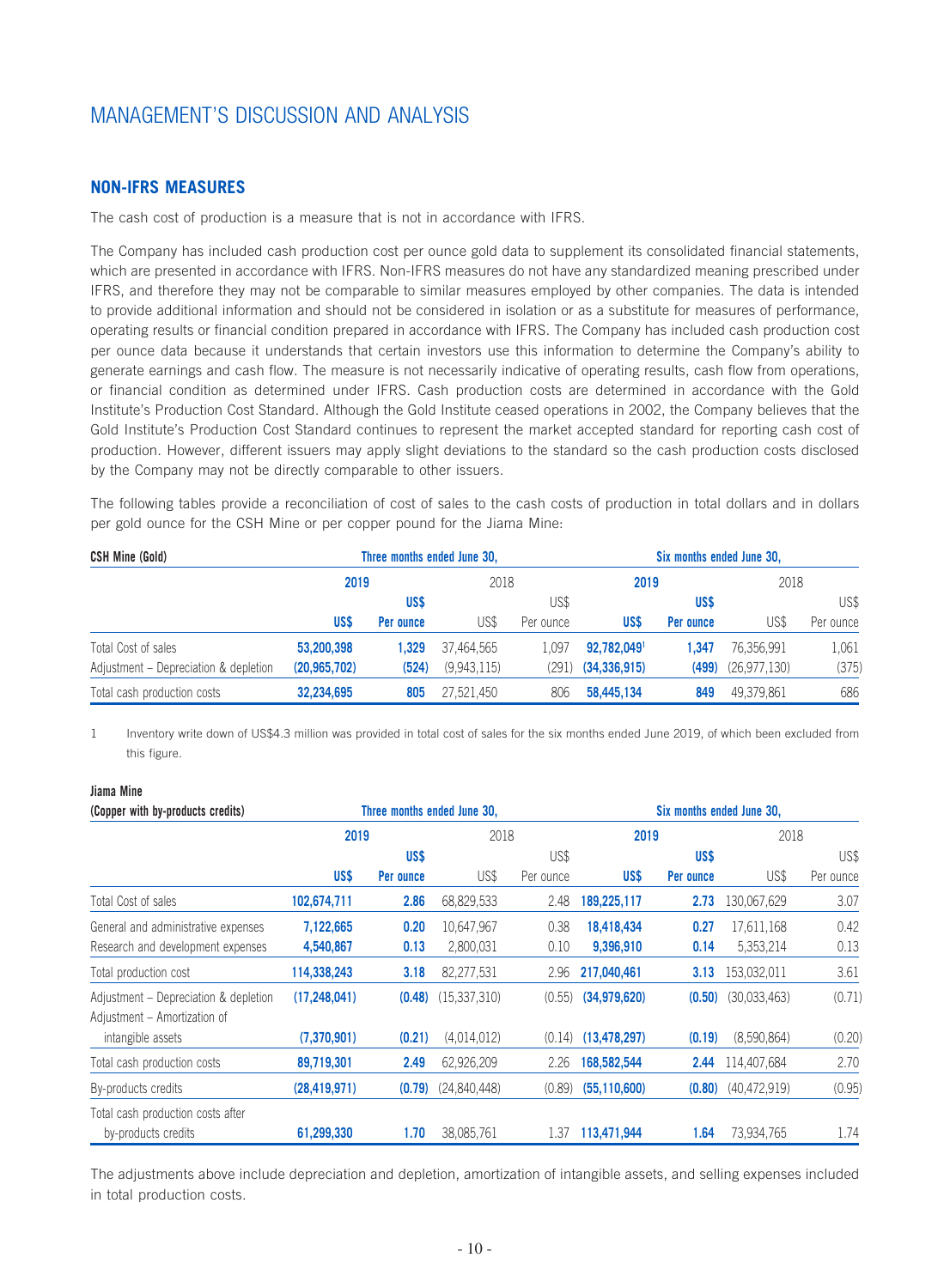The following table provides a breakdown of on-site production costs used to calculate cost of goods sold based on production volumes for the period. Onsite productions costs are also used to calculate unit cost information for the three and six months ended June 30, 2019 and 2018:

| <b>CSH Mine</b>                                  | Three months ended June 30, |              | Six months ended June 30, |              |              |
|--------------------------------------------------|-----------------------------|--------------|---------------------------|--------------|--------------|
|                                                  | 2019<br>US\$                | 2018<br>US\$ | 2019<br>US\$              | 2018<br>US\$ |              |
| Mining ore cost                                  | 6,650,918                   | 3,600,299    | 11,302,964                | 7,562,256    | F            |
| Mining waste cost                                | 12,381,590                  | 22,108,601   | 23,439,979                | 28,912,348   | G            |
| Other mining costs                               | 797,605                     | 446,817      | 934,479                   | 1,330,595    | Н            |
| Process Cost - reagents                          | 4,629,523                   | 4,265,044    | 9,119,824                 | 9,616,206    |              |
| Other process costs                              | 1,726,387                   | 1,752,517    | 3,761,302                 | 4,021,830    | Κ            |
| Process cost - crusher                           | 1,894,338                   | 1,761,520    | 3,309,008                 | 3,461,912    |              |
| General and administrative expenses              | 984,601                     | 1,718,517    | 2,824,512                 | 3,165,618    |              |
| Cash Operating cost                              | 29,064,961                  | 35,653,315   | 54,692,068                | 58,160,765   |              |
| Mining and resource tax                          | 1,846,862                   | 1,548,689    | 3,146,016                 | 3,246,404    |              |
| Other fees and taxes                             | 651,801                     | 1,652,250    | 1,311,644                 | 1,966,520    |              |
| Total Cash cost                                  | 31,563,625                  | 38,854,253   | 59,149,728                | 63,373,690   |              |
| Depreciation - Operations                        | 6,814,232                   | 5,645,633    | 13,113,410                | 11,302,643   |              |
| Amortization - Mine development                  | 13,863,633                  | 9,868,862    | 21,637,460                | 23,319,575   |              |
| Total Onsite production cost                     | 52,241,489                  | 54,368,749   | 93,900,599                | 97,995,907   | Τ            |
| Inventory write-down                             |                             |              | 4,300,000                 |              | U            |
| Ratio of Inventory (production cost) transfer to |                             |              |                           |              |              |
| cost of goods sold                               | 102%                        | 69%          | 99%                       | 78%          | V            |
| <b>Total Cost of Sales</b>                       | 53,200,398                  | 37,464,565   | 96,974,420                | 76,356,990   | $=(T^* V)+U$ |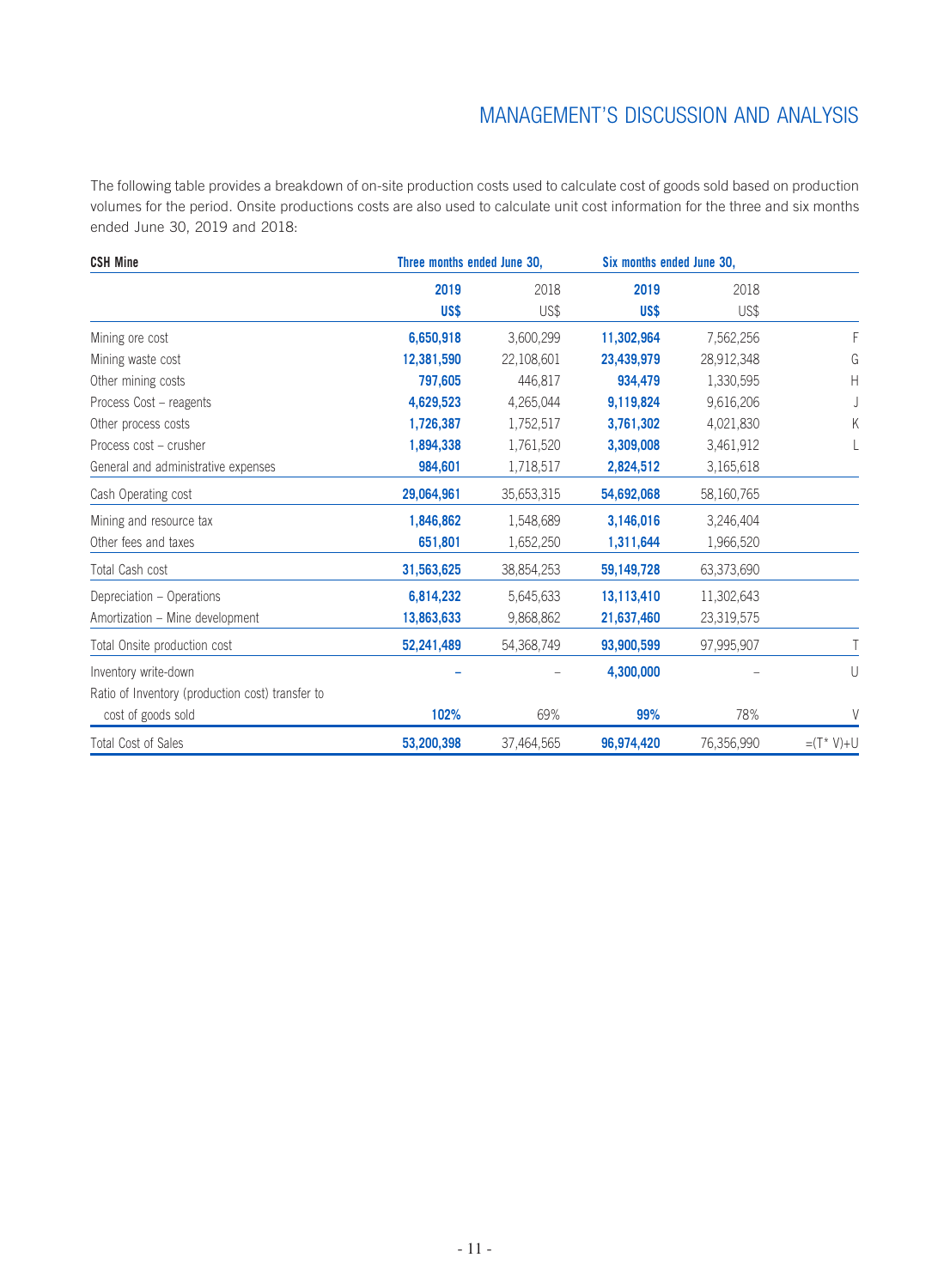The following table provides certain unit cost information on a cost of production per tonne of ore processed (non-IFRS) basis for the CSH Mine for the three and six months ended June 30, 2019 and 2018:

| <b>CSH Mine</b>                         | Three months ended June 30, |            | Six months ended June 30, |            |           |
|-----------------------------------------|-----------------------------|------------|---------------------------|------------|-----------|
|                                         | 2019                        | 2018       | 2019                      | 2018       |           |
|                                         | US\$                        | US\$       | US\$                      | US\$       |           |
| Ore mined and placed on pad (tonnes)    | 4,014,071                   | 2,083,559  | 6,891,913                 | 5,099,009  | Α         |
| Average grade of ore (grams per tonne)  | 0.55                        | 0.54       | 0.51                      | 0.59       | B         |
| Recoverable gold (ounces)               | 44,211                      | 20,812     | 69.785                    | 57,442     | C         |
| Ending gold inventory (ounces)          | 170,466                     | 195,936    | 170,466                   | 195,936    | D         |
| Waste rock mined (tonnes)               | 19,647,091                  | 15,439,504 | 29,457,476                | 28,429,804 | E         |
| Mining cost US\$                        | 6,650,918                   | 3,600,299  | 11,302,964                | 7,562,256  | F         |
| Waste cost US\$                         | 12,381,590                  | 22,108,601 | 23,439,979                | 28,912,348 | G         |
| Other mining costs US\$                 | 797,605                     | 446,817    | 934,479                   | 1,330,595  | Н         |
| Total mining costs US\$                 | 19,830,113                  | 26,155,718 | 35,677,422                | 37,895,199 |           |
| Process Cost – reagents US\$            | 4,629,523                   | 4,265,044  | 9,119,824                 | 9,616,206  |           |
| Other process costs US\$                | 3,620,724                   | 3,514,036  | 7,070,310                 | 7,483,742  | Κ         |
| Total process cost US\$                 | 8,250,247                   | 7,779,081  | 16,190,135                | 17,099,948 |           |
| Cost of mining per tonne of ore         | 1.66                        | 1.73       | 1.64                      | 1.50       | $=$ $F/A$ |
| Cost of mining waste per tonne of ore   | 3.08                        | 10.61      | 3.40                      | 5.67       | $= G/A$   |
| Other mining costs per tonne of ore     | 0.20                        | 0.21       | 0.14                      | 0.26       | $= H/A$   |
| Total mining costs per tonne of ore     | 4.94                        | 12.55      | 5.18                      | 7.43       |           |
| Cost of reagents per tonne of ore       | 1.15                        | 2.05       | 1.32                      | 1.89       | $= J/A$   |
| Other processing costs per tonne of ore | 0.90                        | 1.69       | 1.03                      | 1.47       | $=$ K/A   |
| Total processing cost per tonne of ore  | 2.05                        | 3.74       | 2.35                      | 3.36       |           |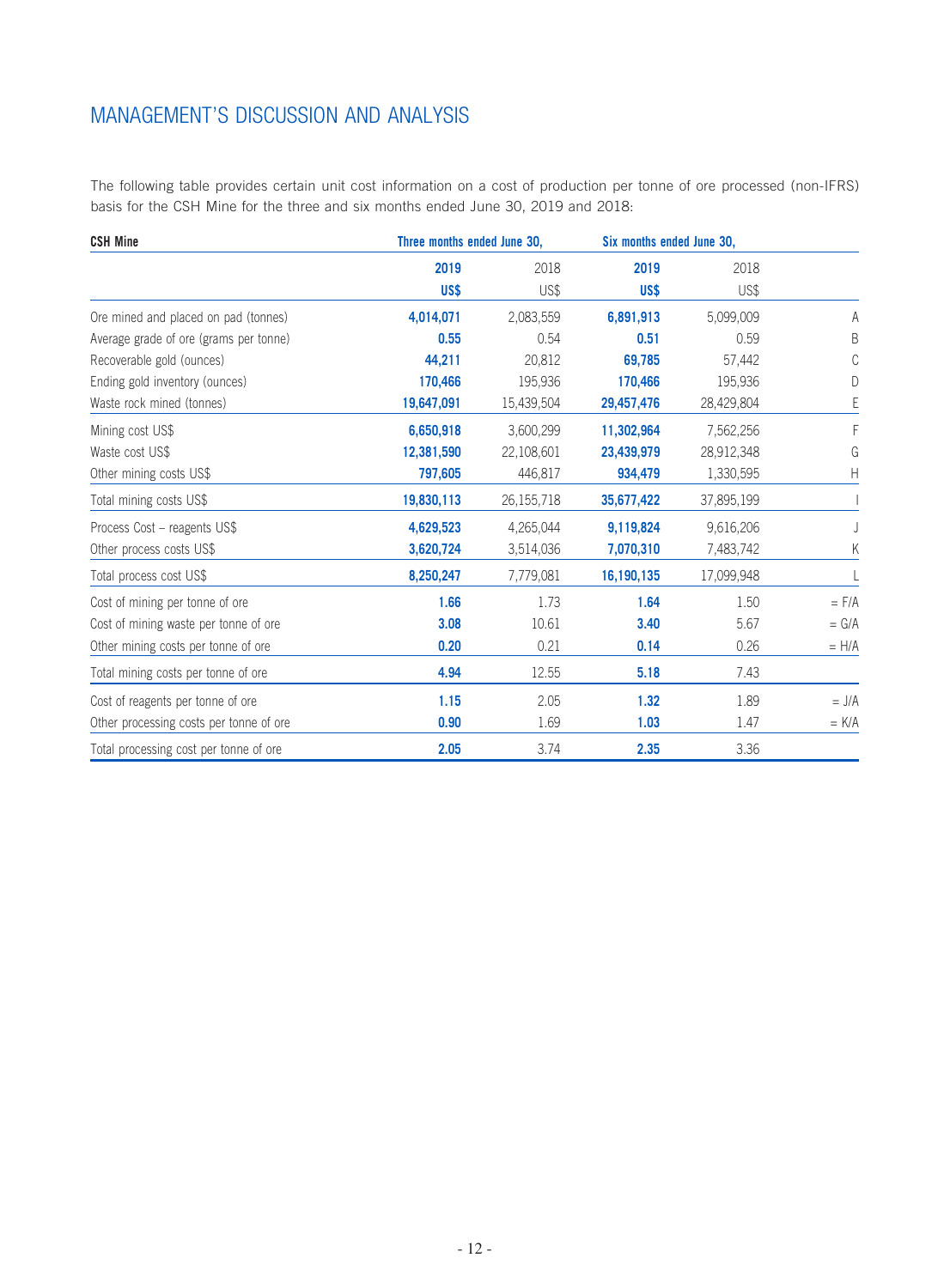### **MINERAL PROPERTIES**

### **The CSH Mine**

The CSH Mine is located in Inner Mongolia Autonomous Region of China (Inner Mongolia). The property hosts two lowgrade, near surface gold deposits, along with other mineralized prospects. The main deposit is called the Northeast Zone (the "Northeast Zone"), while the second, smaller deposit is called the Southwest Zone (the "Southwest Zone").

The CSH Mine is owned and operated by Inner Mongolia Pacific Mining Co. Limited, a Chinese Joint Venture in which the Company holds a 96.5% interest and Ningxia Nuclear Industry Geological Exploration Institution holds the remaining 3.5%.

The CSH Mine has two open-pit mining operations and has a mining and processing capacity of 60,000 tpd.

The major new contracts entered into during the six months ended June 30, 2019:

|                |                                                       |                                                                   |                  | <b>Contract period</b>  |           |
|----------------|-------------------------------------------------------|-------------------------------------------------------------------|------------------|-------------------------|-----------|
|                |                                                       |                                                                   | Subject amount   | (effective day and      | Date of   |
| Item No.       | <b>Contract Name</b>                                  | Counterpart                                                       | (US \$ millions) | expiration date)        | Contract  |
|                | Mixed explosives supply<br>agreement                  | Bayannur Sheng'an Chemical Co.,<br>Ltd. Urad Middle Banner Branch | Estimated: 13.7  | $2019.1.1 - 2019.12.31$ | 2019.1.1  |
| $\overline{2}$ | Loan agreement (extension)                            | Tibet HTL Mining Development<br>Co., Ltd.                         | Estimated: 14.5  | $2019.1.25 - 2020.1.24$ | 2019.1.25 |
| 3              | Working capital loan agreement                        | China National Gold Group Finance<br>Co., Ltd.                    | Estimated: 50.9  | 2019.3.25 - 2022.3.24   | 2019.3.25 |
| $\overline{4}$ | Contract for processing gold-<br>containing materials | Hunan Taixing Environmental<br>Technology Co., Ltd.               | Estimated: 5.2   | <b>NA</b>               | 2019.6.24 |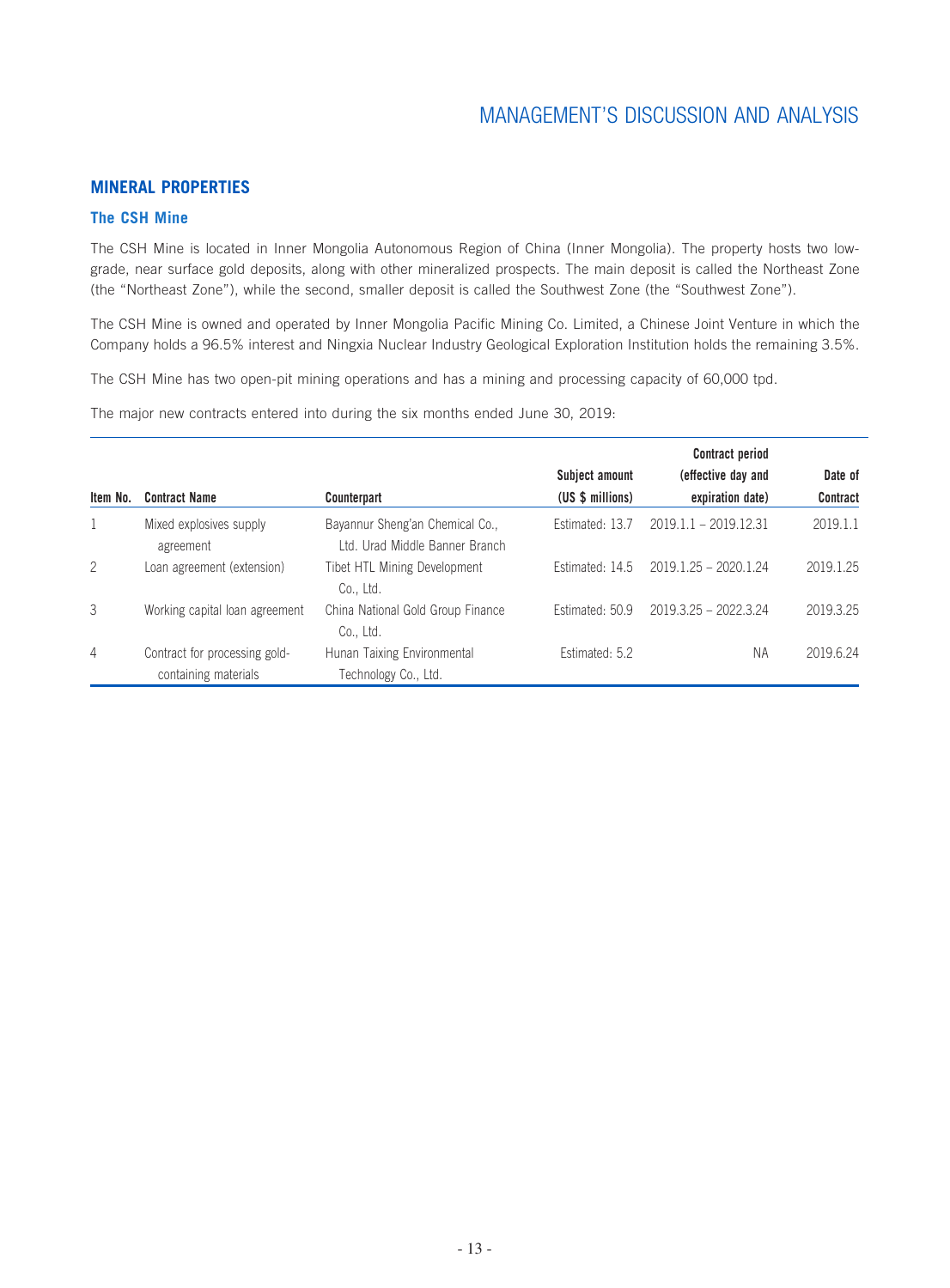### *Production Update*

| <b>CSH Mine</b>                      | Three months ended June 30, |            | Six months ended June 30, |            |  |
|--------------------------------------|-----------------------------|------------|---------------------------|------------|--|
|                                      | 2019                        | 2018       | 2019                      | 2018       |  |
| Ore mined and placed on pad (tonnes) | 4,014,071                   | 2,083,559  | 6,891,913                 | 5,099,009  |  |
| Average ore grade (g/t)              | 0.55                        | 0.54       | 0.51                      | 0.59       |  |
| Recoverable gold (ounces)            | 44.211                      | 20.812     | 69.785                    | 57,442     |  |
| Ending ore inventory (ounces)        | 170,466                     | 195,936    | 170,466                   | 195,936    |  |
| Waste rock mined (tonnes)            | 19,647,091                  | 15,439,504 | 29,457,476                | 28,428,804 |  |

For the three months ended June 30, 2019, the total amount of ore placed on the leach pad was 4.0 million tonnes, with total contained gold of 44,211 ounces (1,375 kilograms). The overall accumulative project-to-date gold recovery rate has slightly decreased to approximately 54.19% at the end of June 2019 from 54.27% at the end of March 2019. Of which, gold recovery from the Phase I heap is 59.71% and; gold recovery from the Phase II heap is 46.30% at June 30, 2019.

In the second half of 2017, there were a series of wall failures on one side of the north-east pit at the CSH Mine which led to short term interruptions of mining activities. The Company curtailed production in certain areas of the pit while it conducted studies to address the slope stability issues and remediation plans for the long term mine plan, which included optimization studies for pit limit, haul road design and mining production schedule for the new pit slope angle.

Based on the finalized studies, the Company has adopted an updated pit design for the north-east pit in accordance with the pit limit optimization study carried out by Changchun Gold Design Institute based on the amended ultimate pit limit slopes. The new pit design is conducted based on the Mineral Reserves estimate for the CSH Mine reported as of December 31, 2018. Accordingly, the life of mine updated production schedule is seven years.

### *Exploration*

During the second quarter of 2019, CSH conducted research on geological prospecting results of recent years. By bringing in advanced tests and comprehensive analysis, geophysical survey on targeted area, the Company iso constructing a 3D quantitative geological model to assist resource evaluation.

The Company is also conducting exploration around the CSH Mine to identify additional resources that may further extend the mine life. The Company plans to release a new resource report by the end of 2019.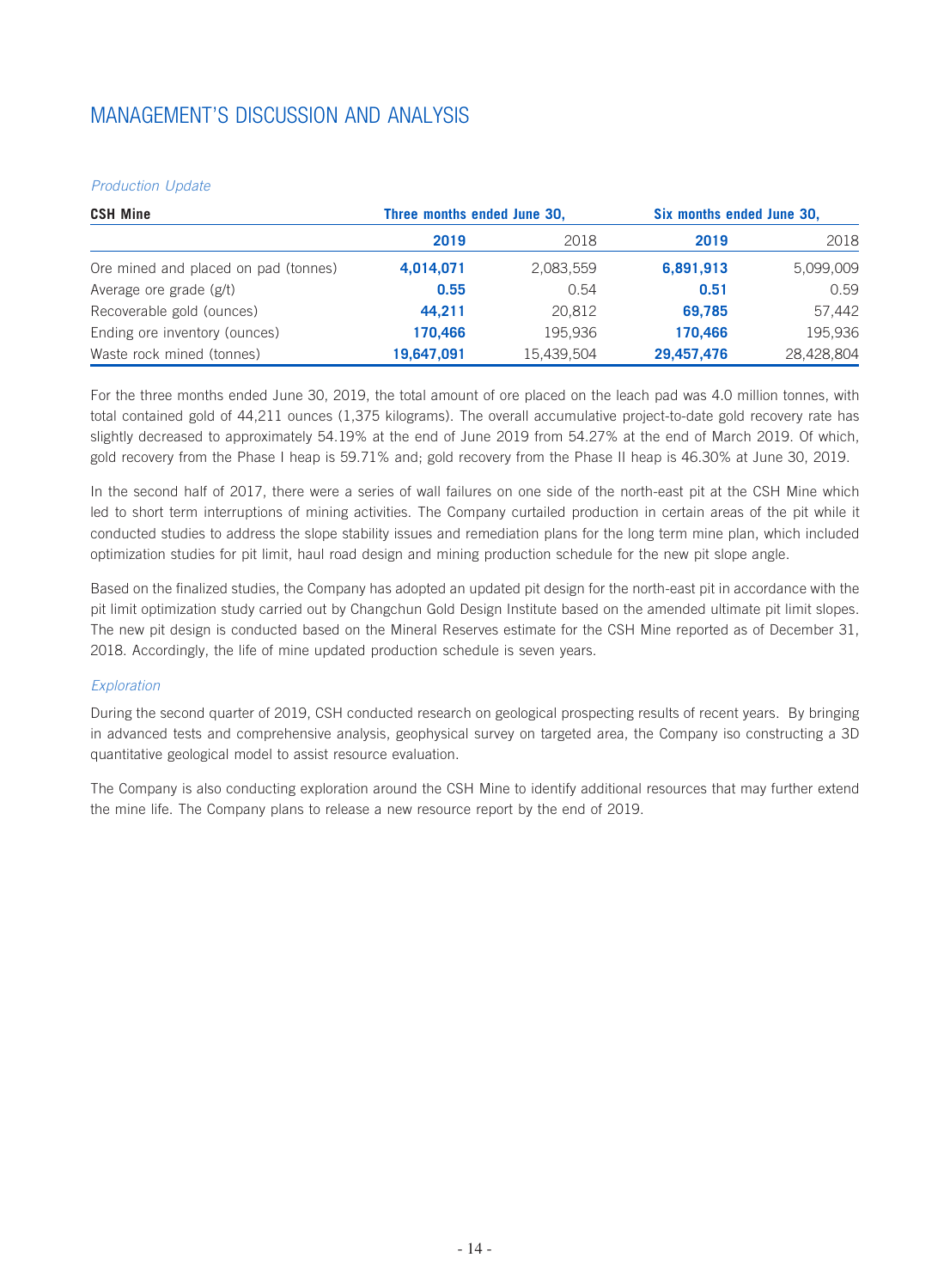### **Mineral Resource Update**

CSH Mine Resources by category, Northeast and Southwest pits combined at December 31, 2018 under NI 43-101:

| Type      |                    |        | Metal |        |
|-----------|--------------------|--------|-------|--------|
|           | <b>Quantity Mt</b> | Au g/t | Au t  | Au Moz |
| Measured  | 12.34              | 0.62   | 7.60  | 0.24   |
| Indicated | 124.12             | 0.62   | 76.63 | 2.46   |
| $M+1$     | 136.46             | 0.62   | 84.24 | 2.71   |
| Inferred  | 80.36              | 0.52   | 41.51 | 1.33   |

### **Mineral Reserves Update**

CSH Mine Reserves by category, Northeast and Southwest pits combined at December 31, 2018 under NI 43-101:

| <b>Type</b> |                    |        | Metal |        |
|-------------|--------------------|--------|-------|--------|
|             | <b>Quantity Mt</b> | Au g/t | Au t  | Au Moz |
| Proven      | 10.59              | 0.63   | 6.72  | 0.22   |
| Probable    | 66.49              | 0.65   | 43.23 | 1.39   |
| Total       | 77.08              | 0.65   | 49.96 | 1.61   |

### **The Jiama Mine**

The Company acquired the Jiama Mine on December 1, 2010. Jiama is a large copper-gold polymetallic deposit containing copper, gold, silver, molybdenum, and other metals located in the Gandise metallogenic belt in Tibet Autonomous Region of China.

The Jiama Mine has both underground mining and open-pit mining operations. Phase I of the Jiama Mine commenced mining operations in the latter half of 2010 and reached its design capacity of 6,000 tpd in early 2011. Phase II of the Jiama Mine commenced mining operations in 2018 with 44,000 tpd design capacity.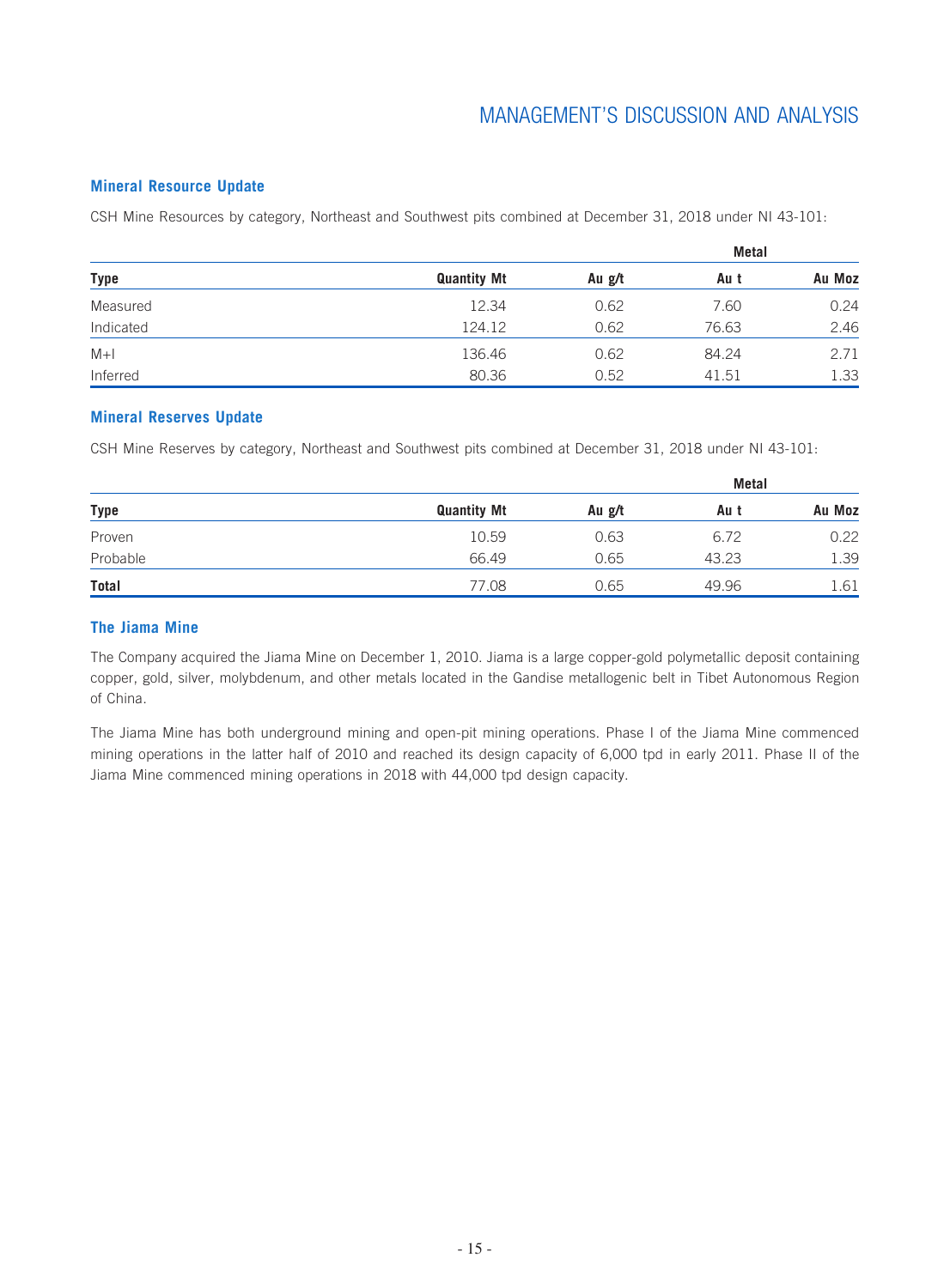| ltem           | <b>Contract Name</b>                                         |                                                                        | Subject amount<br>(US \$ millions) | <b>Contract period</b><br>(effective day and<br>expiration date) | Date of<br>Contract |
|----------------|--------------------------------------------------------------|------------------------------------------------------------------------|------------------------------------|------------------------------------------------------------------|---------------------|
| No.            |                                                              | Counterpart                                                            |                                    |                                                                  |                     |
| 1              | Blasting engineering service<br>contract                     | Tibet Gaozheng Blasting Engineering<br>Co., Ltd.                       | Estimated: 7.3                     | $2019.1.1 - 2019.12.1$                                           | 2018.12.27          |
| $\mathbf{2}$   | Blasting engineering service<br>contract                     | Tibet Zhongjin Xinlian Blasting<br>Engineering Co., Ltd.               | Estimated: 7.3                     | $2019.1.1 - 2019.12.1$                                           | 2018.12.27          |
| 3              | Sales contract of Copper<br>Concentrate                      | Tibet Huading Resources Development<br>Co., Ltd.                       | Estimated: 49.8                    | $2019.2.1 - 2021.12.31$                                          | 2019.2.1            |
| 4              | Sales contract of Copper<br>Concentrate                      | Tibet Ruijia Trade Co, Ltd.                                            | Estimated: 78.1                    | 2019.3.1 - 2021.12.31                                            | 2019.3.1            |
| 5              | Sales contract of Copper<br>Concentrate                      | Tibet Zhongjin Gold Smelting Co., Ltd.                                 | Estimated: 59.3                    | $2019.1.1 - 2021.12.31$                                          | 2019.1.1            |
| 6              | Sales contract of Copper<br>Concentrate                      | Daye Zhaoxiang Trading Co., Ltd.                                       |                                    | Estimated: 9.3 2019.3.15 - 2021.12.31                            | 2019.3.15           |
| $\overline{7}$ | Sales contract of Copper<br>Concentrate                      | Tibet Chengling Trading Co., Ltd.                                      |                                    | Estimated: 14.4 2019.3.15 - 2021.12.31                           | 2019.3.15           |
| 8              | Sales contract of Molybdenum<br>Concentrate                  | Tibet Mingchuan Trading Co., Ltd.                                      | Estimated: 12.1                    | 2019.3.15 - 2019.4.30                                            | 2019.3.15           |
| 9              | Sales contract of mixed<br>Concentrate                       | Beijing Yuyangzhilu Investment Co., Ltd.                               | Estimated: 13.1                    | 2019.2.20 - 2019.6.30                                            | 2019.2.20           |
| 10             | Sales contract of Molybdenum<br>Concentrate                  | Tibet Yanhua Trading Co., Ltd.                                         | Estimated: 3.4                     | 2019.4.20 - 2019.5.14                                            | 2019.4.20           |
| 11             | Tongqianshan 4490 Mining<br><b>Engineering Contract</b>      | Zhongse Twelve Metallurgical<br>Construction Co., Ltd.                 | Estimated: 55.7                    | $2019.3.1 - 2021.3.1$                                            | 2019.3.1            |
| 12             | Tongqianshan 4410-4544 Mining<br><b>Engineering Contract</b> | Wei Le Construction Group Co., Ltd.                                    | Estimated: 68.1                    | $2019.3.1 - 2021.3.1$                                            | 2019.3.1            |
| 13             | Tongqianshan 4560-4700 Mining<br><b>Engineering Contract</b> | China Railway Seventeenth Bureau<br>Group Second Engineering Co., Ltd. | Estimated: 78.6                    | $2019.3.1 - 2021.3.1$                                            | 2019.3.1            |
| 14             | Steel Ball Purchase Contract                                 | Tongling Nonferrous Metals Wear-<br>resistant Materials Co., Ltd.      | Estimated: 6.2                     | $2019.3.1 - 2020.3.1$                                            | 2019.3.1            |
| 15             | Steel Ball Purchase Contract                                 | China Aluminum Industrial Service Co.,<br>Ltd.                         | Estimated: 3.2                     | 2019.3.1 - 2021.3.28                                             | 2019.3.28           |
| 16             | Production Technical Service<br>Contract                     | China Gold Group Inner Mongolia Mining<br>Co., Ltd.                    | Estimated: 4.4                     | 2019.1.1 - 2019.12.31                                            | 2019.1.1            |
| 17             | HTL Phase II Tailings Dam 4265-<br>4315m EPC Contract        | Beijing General Research Institute of<br>Mining & Metallurgy           | Estimated: 21.0                    | 2019.4.15 - 2020.7.14                                            | 2019.4.15           |

The major new contracts entered into during the six months ended June 30, 2019: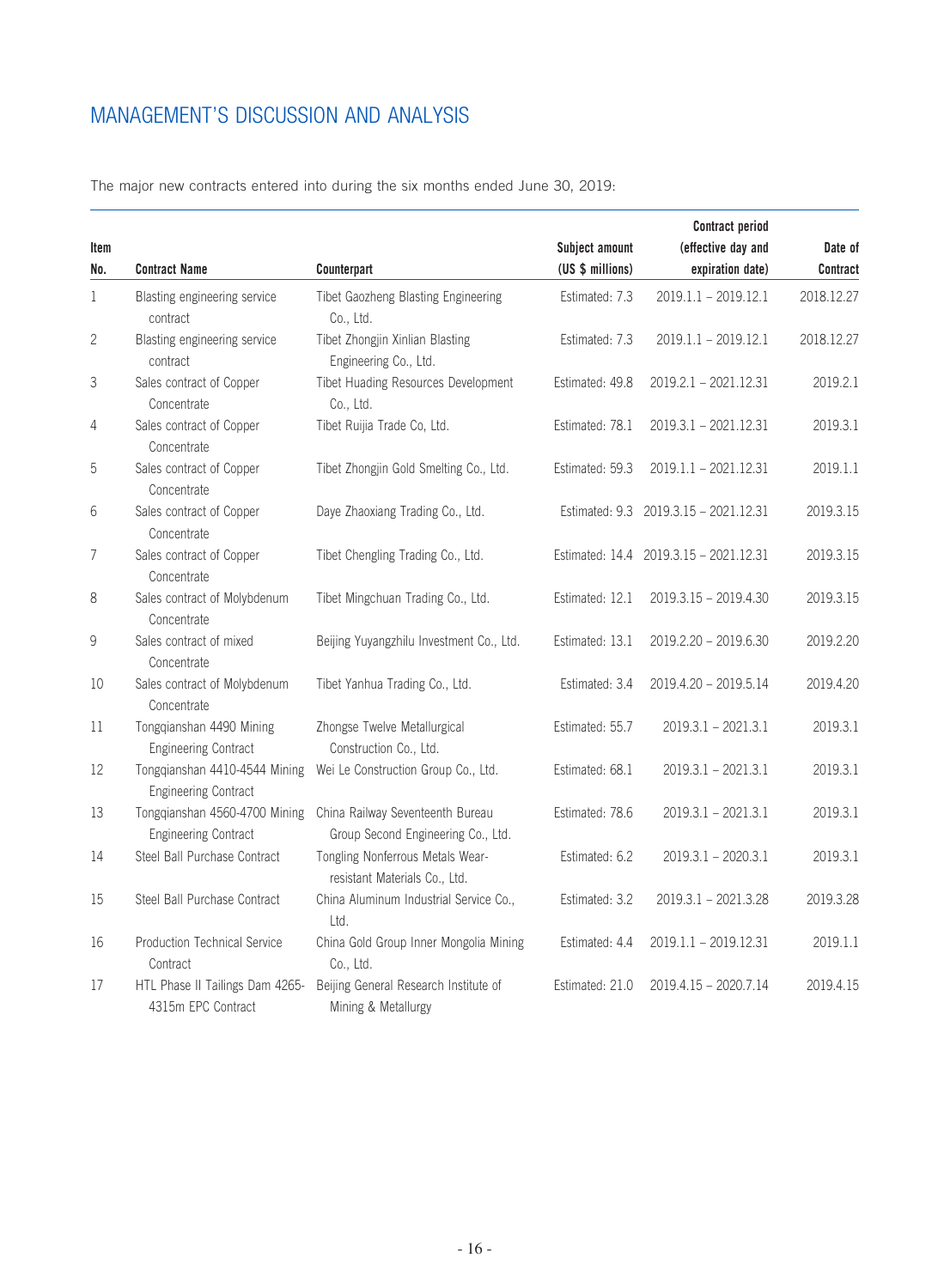#### *Production Update*

| Jiama Mine                     | Three months ended June 30, |           | Six months ended June 30, |           |  |
|--------------------------------|-----------------------------|-----------|---------------------------|-----------|--|
|                                | 2019                        | 2018      | 2019                      | 2018      |  |
| Ore processed (tonnes)         | 3,224,395                   | 2,563,720 | 6,236,988                 | 3,831,741 |  |
| Average copper ore grade (%)   | 0.62                        | 0.73      | 0.65                      | 0.73      |  |
| Copper recovery rate (%)       | 81                          | 74        | 77                        | 74        |  |
| Average gold ore grade (g/t)   | 0.28                        | 0.50      | 0.29                      | 0.48      |  |
| Gold recovery rate (%)         | 54                          | 57        | 54                        | 57        |  |
| Average silver ore grade (g/t) | 15.13                       | 18.44     | 16.93                     | 18.81     |  |
| Silver recovery rate (%)       | 54                          | 54        | 54                        | 56        |  |

According to the mining plan for the Phase II expansion, the Jiama Mine began to produce low grade ore from the open pit mine. As a result, the Company expected the average ore grade to be lower than previous years which used higher grade ore from underground mining only. Production cost was also expected to be higher since the commencement of commercial production of Phase II due to the lower grade of ore and lower recovery rates.

During the second quarter of 2019, average metal recovery rates have begun to improve and were higher as compared to 2018, as the ratio of oxide ore from the open pit has gradually decreased.

#### *Exploration*

In 2019, the company initiated a large-scale exploration project for targeted resources and serving to production. The project includes surface drill of 33,390 +/-m, 25 drills, 500 +/- m of 1 hydrogeological drill and 800 +/- m of 2 engineering geological drills. The pre-construction preparation was completed in the second quarter, surface drill of 5,100 +/-m, 9 drills had completed, totaling 16.78% of the annual program. 6 surface drills are under preparation for the next stage.

#### *Mineral Resources Estimate*

An NI 43-101 compliant mineral resource estimate was independently completed by Mining One Pty Ltd. in November 2013, based on information collected up to November 12, 2012. The drilling programs subsequent to November 2012, including an extensive drill program conducted in 2013, will be included in future updates of the Mineral Resources and Reserves.

Mining One Pty Ltd. noted that gold and silver mineralization within the ore body had a significantly higher spatial variability than the other elements. This classification takes into account the proposed large scale mining techniques where Au and Ag will only be credits to the overall products from the operations. Mining One Pty Ltd has assumed that Au and Ag will not be assigned a single cut-off grade for a selected mining block and will be mined in conjunction with the other elements.

### **Jiama Project – Cu, Mo, Pb, Zn, Au, and Ag Mineral Resources under NI 43-101**

**Class Quantity Mt Cu % Mo % Pb % Zn % Au g/t Ag g/t Cu Metal Mo Metal Pb Metal Zn Metal (kt) (kt) (kt) (kt) Au Moz Ag Moz** Measured 94.9 0.39 0.04 0.04 0.02 0.08 5.44 371 34.2 41.8 22.4 0.245 16.595 Indicated 1,369.1 0.41 0.03 0.05 0.03 0.11 5.93 5,590 463 732 460 4.762 261.145 M+I 1,463.9 0.41 0.03 0.05 0.03 0.11 5.90 5,961 497.4 773.7 482.4 5.008 277.740 Inferred 406.1 0.30 0.00 0.10 0.00 0.10 5.1 1,247 123 311 175 1.3 66.9

Reported at a 0.3% Cu Equivalent Cut off grade\*, as of December 31, 2018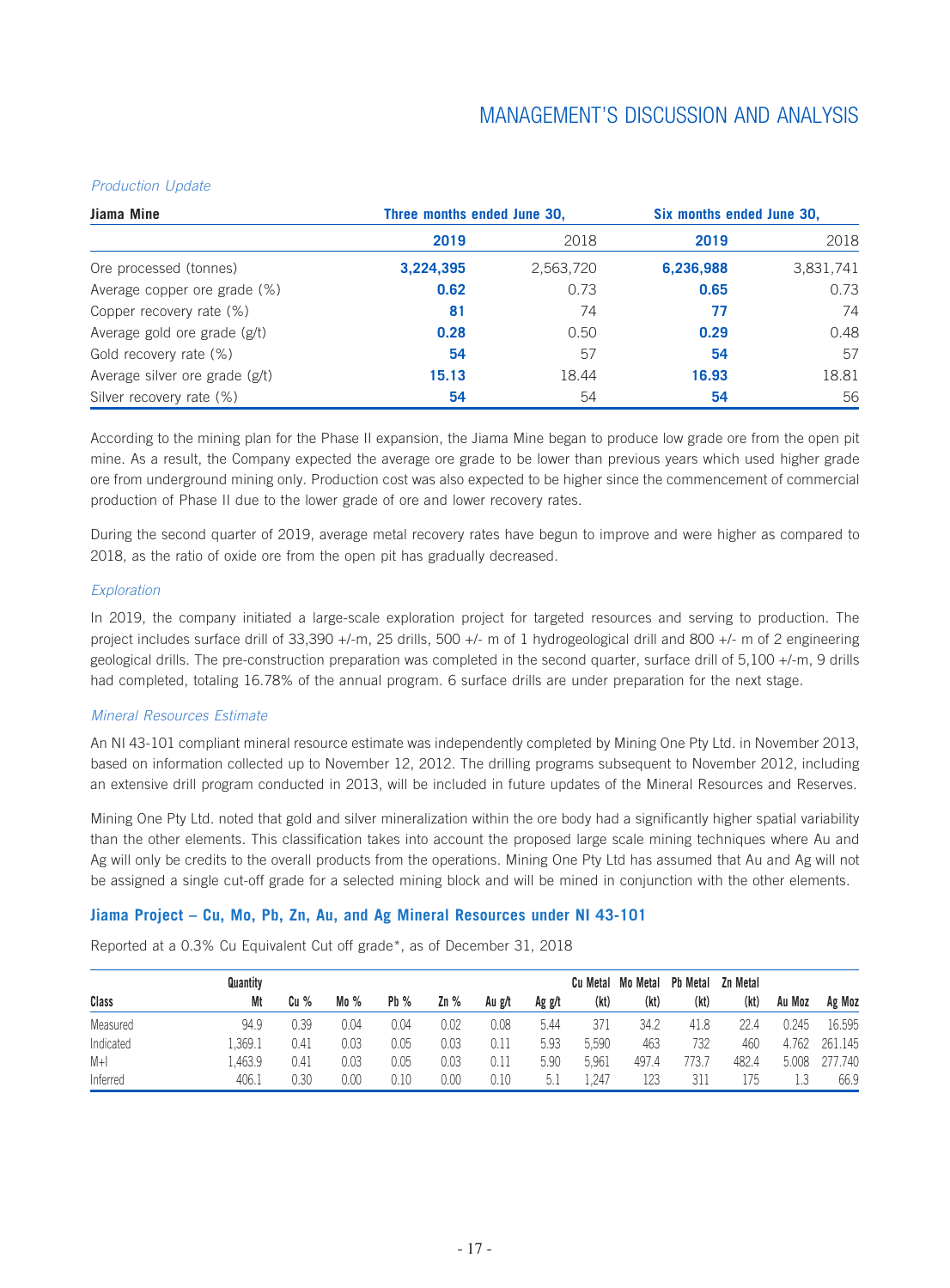Note: Figures reported are rounded which may result in small tabulation errors.

The Copper Equivalent basis for the reporting of resources has been compiled on the following basis:

CuEq Grade: = (Ag Grade \* Ag Price + Au Grade \* Au Price + Cu Grade \* Cu Price + Pb Grade \* Pb Price + Zn Grade \* Zn Price + Mo Grade \* Mo Price)/Copper Price

#### *Mineral Reserves Estimate*

A Mineral Reserve estimate, dated November 20, 2013, has been independently verified by Mining One Pty Ltd. in accordance with the CIM Definitions Standards under NI 43-101.

Jiama Project Statement of NI 43-101 Mineral Reserve Estimate as of December 31, 2018

|          | Quantity |      |      |        |        |        |        |         | Cu Metal Mo Metal | <b>Pb Metal</b> | Zn Metal |        |         |
|----------|----------|------|------|--------|--------|--------|--------|---------|-------------------|-----------------|----------|--------|---------|
| Class    | Mt       | Cu % | Mo % | $Pb\%$ | $Zn\%$ | Au g/t | Ag g/t | (kt)    | (kt)              | (kt)            | (kt)     | Au Moz | Ag Moz  |
| Proven   | 20.8     | 0.61 | 0.05 | 0.05   | 0.03   | 0.21   | 8.99   | .26.4   | 9.5               | 10.3            | 6.9      | 0.140  | 6.026   |
| Probable | 398.4    | 0.56 | 0.03 | 0.13   | 0.08   | 0.18   | 1 21   | 2.427.9 | 128.2             | 548.2           | 317.3    | 2.285  | 143.574 |
| $P + P$  | 419.2    | 0.61 | 0.03 | 0.13   | 0.08   | 0.18   | 11.10  | 2.554.3 | 137.8             | 558.5           | 324.2    | 2.425  | 149.600 |

Notes:

- 1. All Mineral Reserves have been estimated in accordance with the JORC code and have been reconciled to CIM standards as prescribed by the NI 43-101.
- 2. Mineral Reserves were estimated using the following mining and economic factors:

Open Pits:

- a) 5% dilution factor and 95% recovery were applied to the mining method;
- b) an overall slope angles of 43 degrees;
- c) a copper price of US\$2.9/lbs;
- d) an overall processing recovery of 88 90% for copper

Underground:

- a) 10% dilution added to all Sub-Level Open Stoping;
- b) Stope recovery is 87% for Sub-Level Open Stoping;
- c) An overall processing recovery of 88 90% for copper.
- 3. The cut-off grade for Mineral Reserves has been estimated at copper equivalent grades of 0.3% Cu (NSR) for the open pits and 0.45% Cu (NSR) for the underground mine.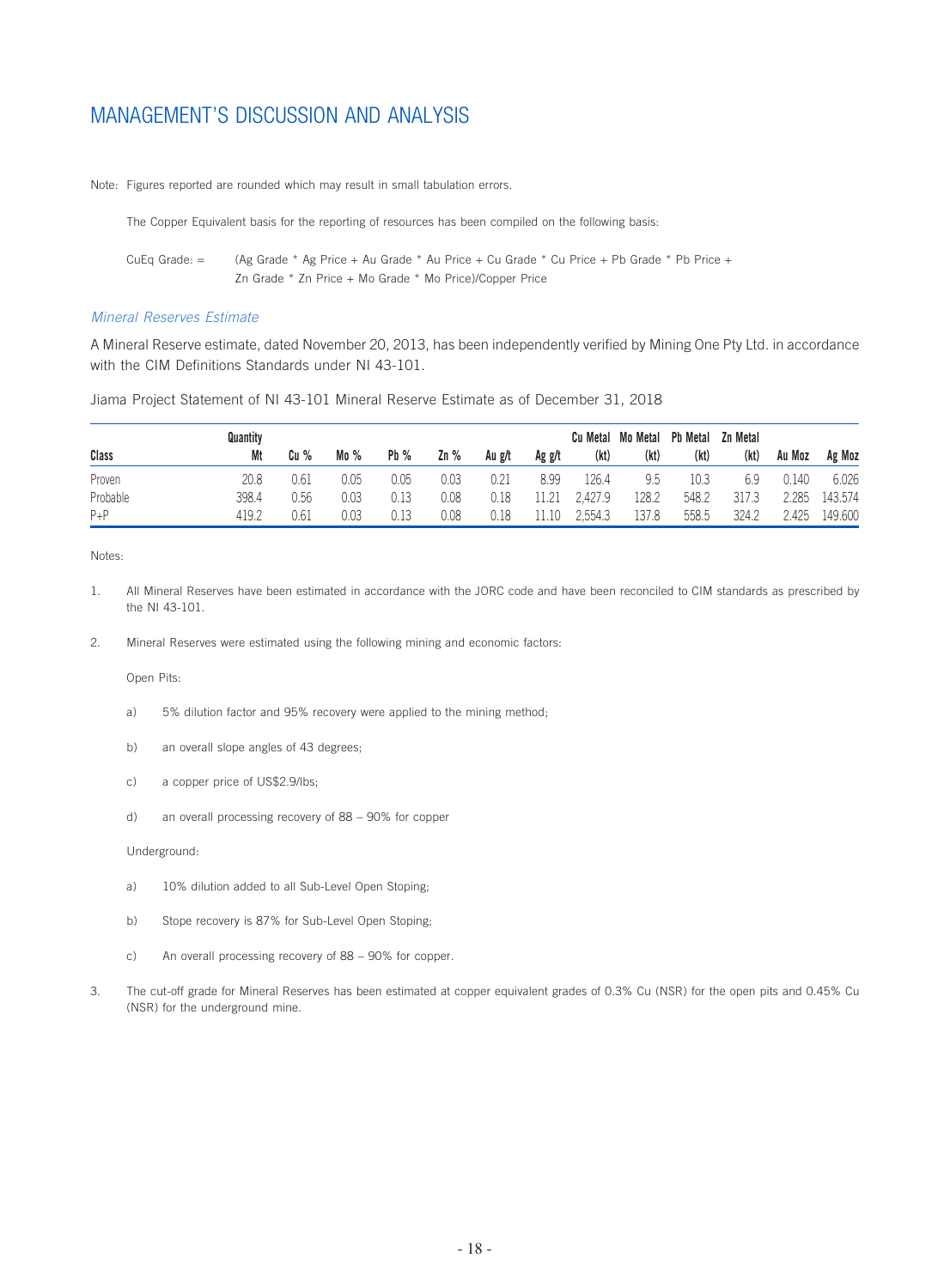### **LIQUIDITY AND CAPITAL RESOURCES**

The Company operates in a capital intensive industry. The Company's liquidity requirements arise principally from the need for financing the expansion of its mining and mineral processing operations, exploration activities and acquisition of exploration and mining rights. The Company's principal sources of funds have been proceeds from borrowing from commercial banks in China, equity financings, and cash generated from operations. The Company's liquidity primarily depends on its ability to generate cash flow from its operations and to obtain external financing to meet its debt obligations as they become due, as well as the Company's future operating and capital expenditure requirements.

At June 30, 2019, the Company had an accumulated surplus of US\$200.6 million, working capital of US\$74.5 million and borrowings of US\$1,229.2 million. The Company's cash balance at June 30, 2019 was US\$175.2 million.

Management believes that its forecast operating cash flows are sufficient to cover the next twelve months of the Company's operations including its planned capital expenditures and current debt repayments. The Company's borrowings are comprised of US\$506.3 million of 3.25% unsecured bonds maturing on July 6, 2020, of which US\$16.1 million is included in the current portion of borrowings, and US\$58.2 million of short term debt facilities with interest rates ranging from 2.75% to 4.51% per annum arranged through various banks in China. In addition, on November 3, 2015, the Company entered into a Loan Facility agreement with a syndicate of banks, led by Bank of China. The lenders agreed to lend an aggregate principle amount of RMB3.98 billion, approximately US\$613 million with the interest rate of 2.83% per annum currently. The People's Bank of China Lhasa Center Branch's interest rate serves as a benchmark for the interest on the drawdowns. The bank's interest rate is then discounted by 7 basis points (or 0.07%) to calculate the interest on the drawdowns. The proceeds from the Loan Facility are to be used for the development of the Jiama Mine. The loan is secured by the mining rights for the Jiama Mine. As of June 30, 2019 the Company has drawdown RMB3.645 billion, approximately US\$530.2 million under the Loan Facility. The Company believes that the availability of debt financing in China at favorable rates will continue for the foreseeable future. On July 6, 2017, the Company, through its wholly-owned subsidiary, Skyland Mining (BVI) Limited, completed the issuance of bonds in an aggregate principal amount of US\$500 million. The bonds were issued at a price of 99.663%, bearing coupon rate of 3.25% with a maturity date of July 6, 2020. The bonds are listed on the Stock Exchange of Hong Kong Limited as of July 7, 2017.

The Company continues to review and assess its assets for impairment as part of its financial reporting processes. To date, the assessment carried out by the Company support the carrying values of the Company's assets and no impairment has been required. However, the management of the Company continues to evaluate key assumptions on estimates and management judgements in order to determine the recoverable amount of the CSH Mine and the Jiama Mine.

### **CASH FLOWS**

**Three months ended June 30, Six months ended June 30, 2019** 2018 **2019** 2018 **US\$'000** US\$'000 **US\$'000** US\$'000 Net cash from operating activities **56,554** 40,262 **63,538** 56,089 Net cash (used in) investing activities **(8,919)** (11,806) **(46,608)** (20,049) Net cash from (used in) financing activities **27,319** (1,531) **19,722** (33,284) Net increase in cash and cash equivalents **74,954** 26,925 **36,652** 2,756 Effect of foreign exchange rate changes on cash and cash equivalents **(1,327)** (6,191) **597** (1,448) Cash and cash equivalents, beginning of period **101,618** 127,892 **137,996** 147,318 Cash and cash equivalents, end of period **175,245** 148,626 **175,245** 148,626

The following table sets out selected cash flow data from the Company's consolidated cash flow statements for the three and six months ended June 30, 2019 and June 30, 2018.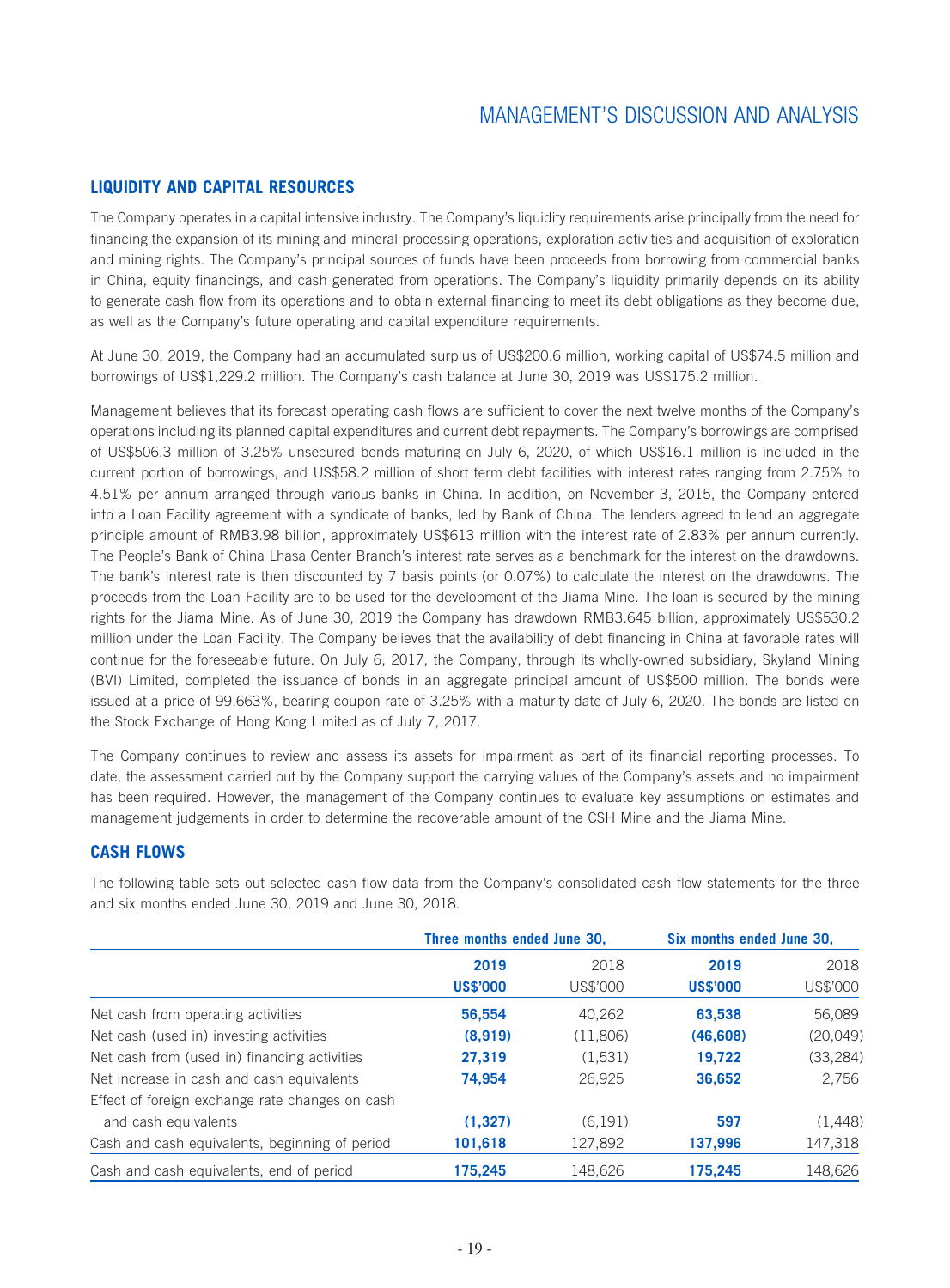### **Operating cash flow**

For the three months ended June 30, 2019, net cash inflow from operating activities was US\$56.5 million which is primarily attributable to (i) depreciation and depletion of US\$37.8 million (ii) increase in contract liabilities of US\$26.2 million (iii) increase in inventory of US\$13.3 million and (iv) finance cost of US\$11.5 million, partially offset by (i) loss before income tax of US\$24.8 million (ii) decrease in accounts payable of US\$10.7 million and (iii) interest paid of US\$7.0 million.

For the six months ended June 30, 2019, net cash inflow from operating activities was US\$63.5 million which is primarily attributable to (i) depreciation and depletion of US\$69.9 million (ii) increase in contract liabilities of US\$29.0 million and (iii) finance cost of US\$21.6 million, partially offset by (i) loss before income tax of US\$32.0 million (ii) decrease in accounts payables of US\$24.6 million and (iii) interest paid of US\$20.3 million.

#### **Investing cash flow**

For the three months ended June 30, 2019, the net cash outflow from investing activities was US\$8.9 million which is primarily attributable to (i) payment for the acquisition of property, plant and equipment of US\$16.7 million, (ii) placement of restricted cash balances of US\$5.1 million, partially offset by (i) release of restricted bank balance of US\$10.2 million.

For the six months ended June 30, 2019, the net cash outflow from investing activities was US\$46.6 million which is primarily attributable to (i) payment for the acquisition of property, plant and equipment of US\$56.1 million, (ii) placement of restricted cash balances of US\$7.5 million, partially offset by (i) release of restricted bank balance of US\$16.2 million.

#### **Financing cash flow**

For the three months ended June 30, 2019, the net cash inflow from financing activities was US\$27.3 million which is primarily attributable to proceeds from borrowings of US\$81.2 million offset by repayment of borrowings of US\$53.9 million.

For the six months ended June 30, 2019, the net cash inflow from financing activities was US\$19.7 million which is primarily attributable to proceeds from borrowings of US\$81.2 million offset by repayment of borrowings of US\$61.3 million.

#### *Expenditures Incurred*

For the six months ended June 30, 2019, the Company incurred mining costs of US\$51.5 million, mineral processing costs of US\$66.9 million and transportation costs of US\$5.1 million.

#### *Gearing ratio*

Gearing ratio is defined as the ratio of consolidated total debt to consolidated total equity. As at June 30, 2019, the Company's total debt was US\$1,229 million and the total equity was US\$1,457 million. The Company's gearing ratio was therefore 0.84 as at June 30, 2019 and 0.81 as at March 31, 2019.

#### *Restrictive covenants*

The Company is subject to various customary conditions and covenants under the terms of its financing agreements.

Under a Loan Facility agreement entered on November 3, 2015 between the Company and a syndicated of banks, led by Bank of China pursuant to which the banks agreed to lend to Tibet Huatailong, the Company's subsidiary, the aggregate principle amount of RMB3.98 billion (approximately US\$613 million), the debt to assets ratio of Tibet Huatailong should be less than 75% during the term of the agreement.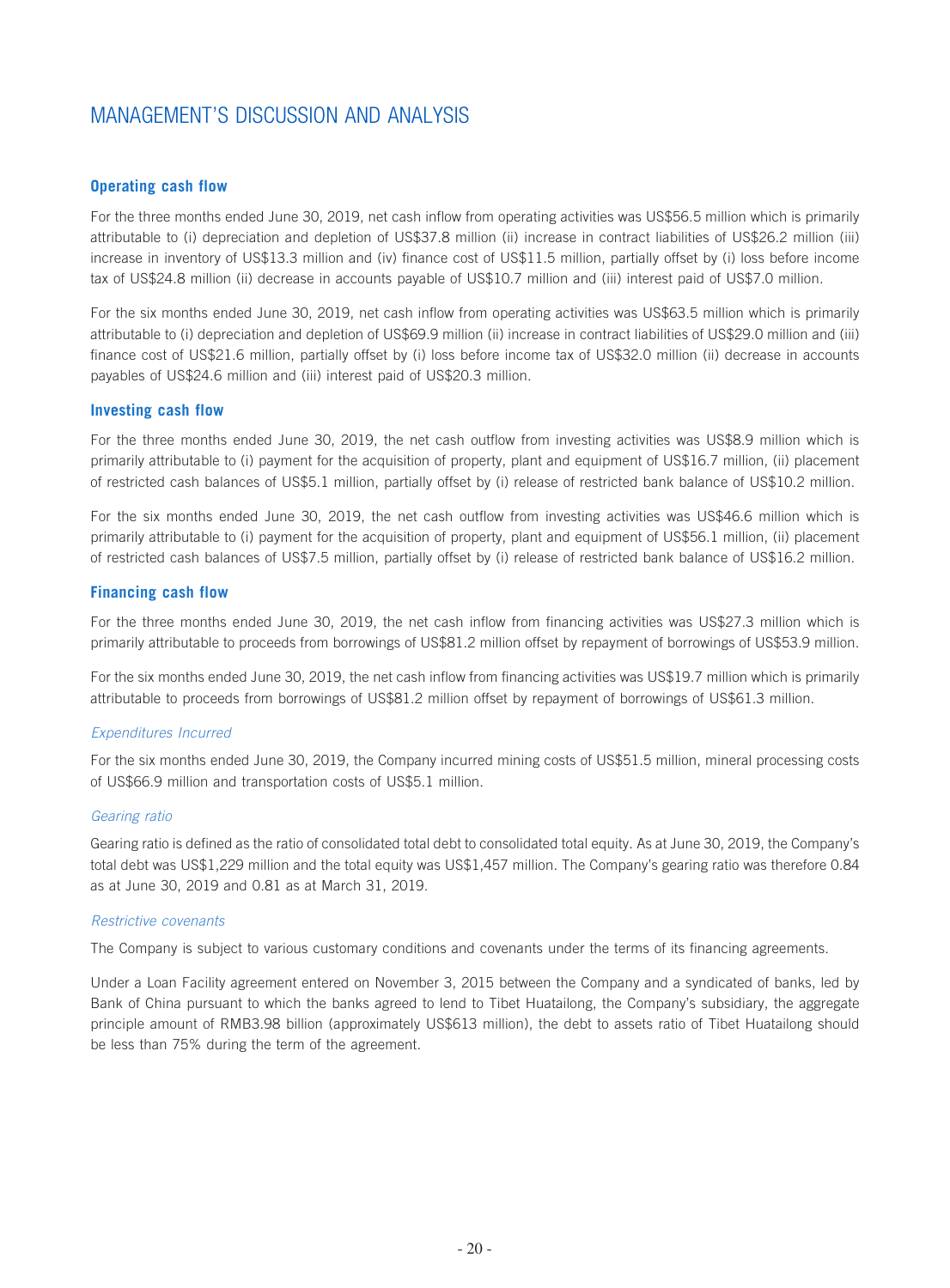### **SIGNIFICANT INVESTMENTS, ACQUISITIONS AND DISPOSAL OF SUBSIDIARIES. ASSOCIATES AND JOINT VENTURES, AND FUTURE PLAN FOR MATERIAL INVESTMENTS OF CAPITAL ASSETS**

Other than as disclosed elsewhere in this MD&A or in the unaudited condensed consolidated financial statements for the six months ended June 30, 2019, there were no significant investments held by the Company, nor were there any material acquisitions or disposals of subsidiaries, associates and joint ventures during the six months ended June 30, 2019. Other than as disclosed in this MD&A, there was no plan authorized by the Board for other material investments or additions of capital assets at the date of this MD&A.

### **CHARGE ON ASSETS**

Other than as disclosed elsewhere in this MD&A and annual consolidated financial statements, none of the Group's assets were pledged as at June 30, 2019.

### **EXPOSURE TO FLUCTUATIONS IN EXCHANGE RATES AND RELATED HEDGES**

The Company is exposed to the financial risk related to the fluctuation of foreign exchange rates for the monetary assets and liabilities denominated in the currencies other than the functional currencies to which they relate. The Company has not hedged its exposure to currency fluctuation. However, the Management monitors foreign exchange exposure and will consider hedging significant foreign currency exposure should the need arise. Refer to Note 32, Financial Instruments, in the annual consolidated financial statements for the year ended December 31, 2018.

### **COMMITMENTS AND CONTINGENCIES**

Commitments and contingencies include principal payments on the Company's bank loans and syndicated loan facility, material future aggregate minimum operating lease payments required under operating leases and capital commitments in respect of the future acquisition of property, plant and equipment and construction for both the CSH Mine and the Jiama Mine.

The Company has leased certain properties in China and Canada, which are all under operating lease arrangements and are negotiated for terms of between one and seventeen years. The Company is required to pay a fixed rental amount under the terms of these leases.

The Company's capital commitments relate primarily to the payments for purchase of equipment and machinery for both mines and payments to third-party contractors for the provision of mining and exploration engineering work and mine construction work for both mines. The Company has entered into contracts that prescribe such capital commitments; however, liabilities relating to them have not yet been incurred. Refer to Note 33, Commitments and Contingencies, in the annual consolidated financial statements for the year ended December 31, 2018.

On July 7, 2017, the Company, through its wholly owned subsidiary Skyland Mining (BVI) Limited, issued bonds on the HKSE, denominated U.S. dollar, with an aggregate principal amount of US\$500 million. The Bonds were issued at a price of 99.663%, bearing a coupon of 3.25% per annum with a maturity date of July 6, 2020. Interest is payable in semi-annual installments on January 6 and July 6 of each year.

The following table outlines payments for commitments for the periods indicated:

|                                       |           | <b>Within Two</b> |               |              |  |  |  |  |
|---------------------------------------|-----------|-------------------|---------------|--------------|--|--|--|--|
|                                       | Total     | Within One year   | to five years | Over 5 years |  |  |  |  |
|                                       | US\$'000  | US\$'000          | US\$'000      | US\$'000     |  |  |  |  |
| Principal repayment of bank loans     | 722.941   | 58,184            | 365,834       | 298,923      |  |  |  |  |
| Repayment of bonds including interest | 506,255   | 16,098            | 490,157       |              |  |  |  |  |
| <b>Total</b>                          | 1,229,196 | 74,282            | 855.991       | 298,923      |  |  |  |  |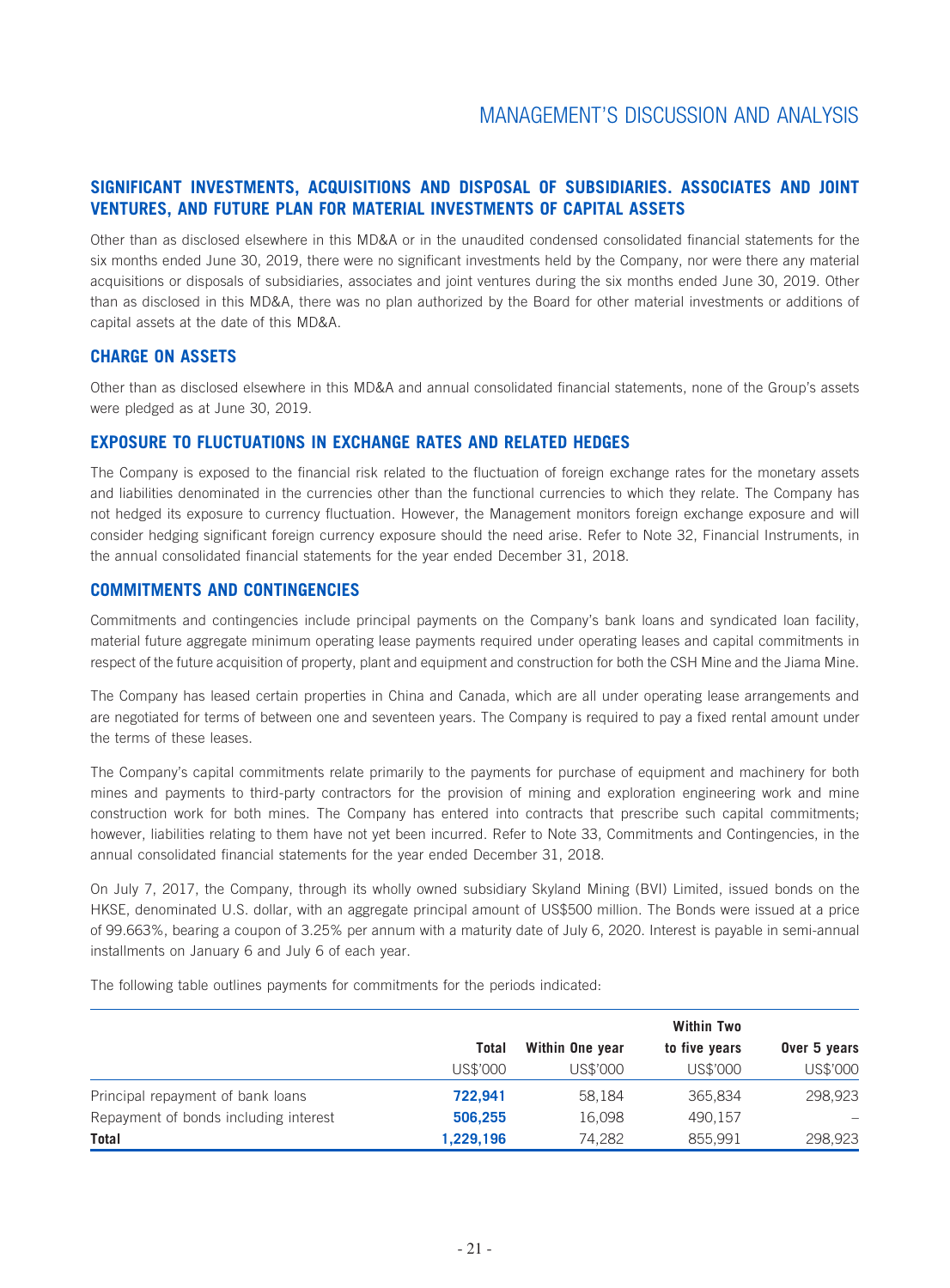In addition to the table set forth above, the Company has entered into service agreements with third-party contractors such as China Railway for the provision of mining and exploration engineering work and mine construction work for the CSH Mine. The fees for such work performed and to be performed each year varies depending on the amount of work performed. The Company has similar agreements with third party contractors for the Jiama Mine.

### **RELATED PARTY TRANSACTIONS**

CNG owned 39.3 percent of the outstanding common shares of the Company as at June 30, 2019 and June 30, 2018.

The Company had major related party transactions with the following companies related by way of shareholders and shareholder in common:

The Company's subsidiary, Inner Mongolia Pacific is a party to a non-exclusive contract for the purchase and sale of doré with CNG (the "Dore Sales Contract") pursuant to which Inner Mongolia Pacific sells gold doré bars to CNG. The pricing is based on the monthly average price of gold ingot as quoted on the Shanghai Gold Exchange and the daily average price of silver as quoted on the Shanghai Huatong Platinum & Silver Exchange prevailing at the time of each relevant purchase order during the contract period. The Dore Sales Contract has been in effect since October 24, 2008 and has been renewed for a current term that commenced on January 1, 2018 and expires on December 31, 2020, which renewal was approved by the Company's shareholders on June 28, 2017.

Revenue from sales of gold doré bars to CNG of US\$89.8 million for the six months ended June 30, 2019 decreased from US\$94.7 million for the six months ended June 30, 2018.

The Company is also a party to a Product and Service Framework Agreement with CNG, pursuant to which CNG provides construction, procurement and equipment financing services to the Company and also purchases the copper concentrates produced at the Jiama Mine. The quantity of copper concentrates, pricing terms and payment terms may be established from time to time by the parties with reference to the pricing principles for connected transactions set out under the Product and Service Framework Agreement. On June 28, 2017, the Supplemental Product and Service Framework Agreement was approved and extended to expire on December 31, 2020. For the six months ended June 30, 2019, revenue from sales of copper concentrate and other products to CNG was US\$54.2 million, compared to US\$78.4 million for the same period in 2018.

For the six months ended June 30, 2019, construction services of US\$5.5 million were provided to the Company by subsidiaries of CNG (US\$6.8 million for the six months ended June 30, 2018).

In addition to the aforementioned major related party transactions, the Company also obtains additional services from related parties in its normal course of business, including a Deposit Services Agreement and Loan Agreement entered into on December 18, 2017 and renewed on December 18, 2018 among the Company and China Gold Finance.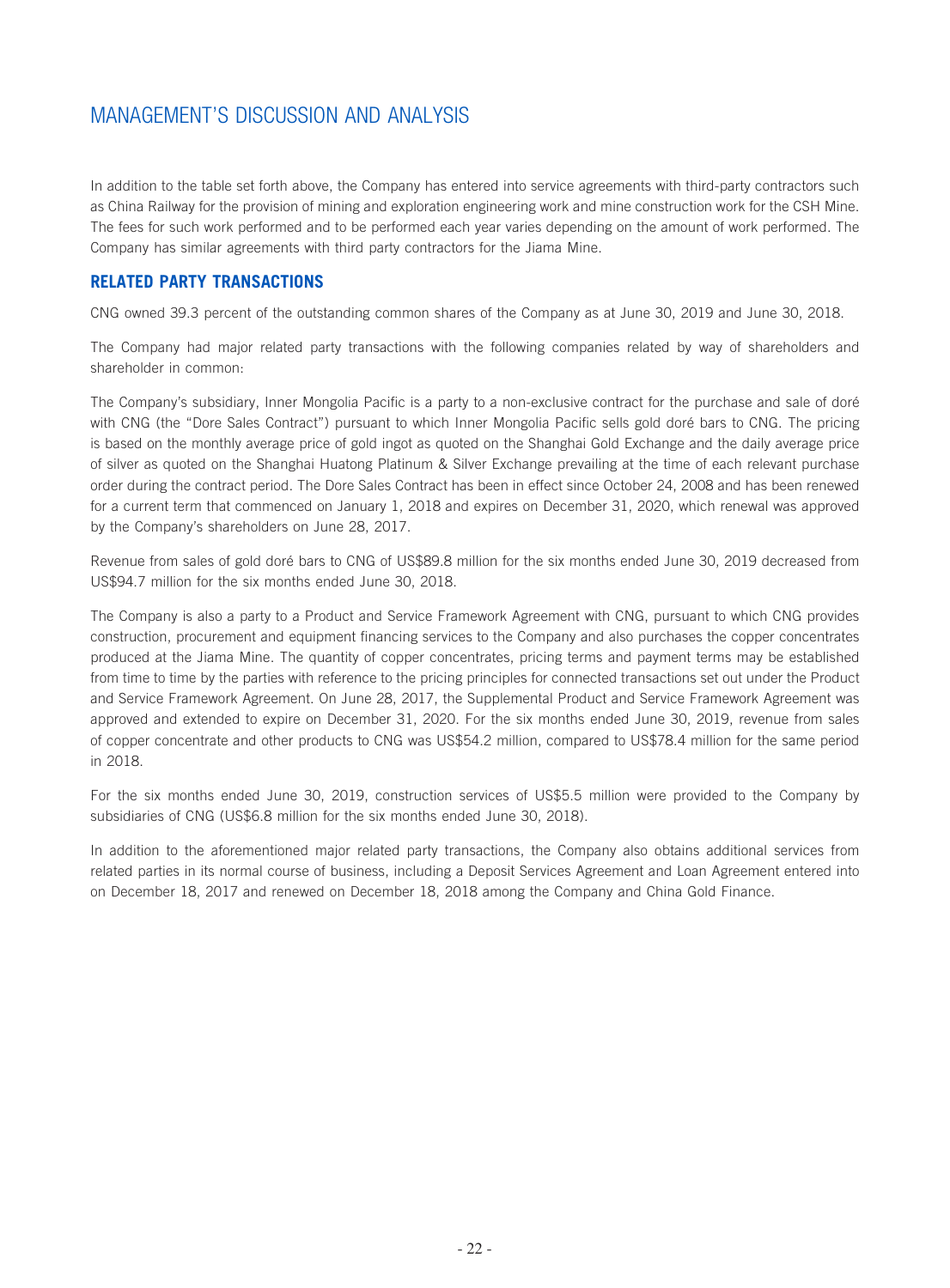### **PROPOSED TRANSACTIONS**

The Board of Directors has given the Company approval to conduct reviews of a number of projects that may qualify as acquisition targets through joint venture, merger and/or outright acquisitions. The Group did not have any material acquisition and disposal of subsidiaries and associated companies in the six months ended June 30, 2019. The Company continues to review possible acquisition targets.

### **CRITICAL ACCOUNTING ESTIMATES**

In the process of applying the Company's accounting policies, the Directors of the Company have identified accounting judgments and key sources of estimation uncertainty that have a significant effect on the amounts recognized in the audited annual consolidated financial statements.

Key assumptions concerning the future and other key sources of estimation uncertainty at the end of each reporting period that have a risk of causing a material adjustment to the carrying amounts of assets and liabilities within the next twelve months are described in Note 4 of the audited annual consolidated financial statements for the year ended December 31, 2018.

### **CHANGE IN ACCOUNTING POLICIES**

A summary of new and revised IFRS standards and interpretations are outlined in Note 2 of the audited annual consolidated financial statements as at December 31, 2018.

### **FINANCIAL INSTRUMENTS AND OTHER INSTRUMENTS**

The Company holds a number of financial instruments, the most significant of which are equity securities, accounts receivables, accounts payables, cash and loans. The financial instruments are recorded at either fair values or amortized amount on the balance sheet.

The Company did not have any financial derivatives or outstanding hedging contracts as at June 30, 2019.

### **OFF-BALANCE SHEET ARRANGEMENTS**

As at June 30, 2019, the Company had not entered into any off-balance sheet arrangements.

### **DIVIDEND AND DIVIDEND POLICY**

The Company has not paid any dividends since incorporation and does not currently have a fixed dividend policy. The Board of Directors will determine any future dividend policy on the basis of, among others things, the results of operations, cash flows and financial conditions, operating and capital requirements, the rules promulgated by the regulators affecting dividends in both Canada and Hong Kong and at both the TSX and HKSE, and the amount of distributable profits and other relevant factors.

Subject to the British Columbia Business Corporations Act, the Directors may from time to time declare and authorize payment of such dividends as they may deem advisable, including the amount thereof and the time and method of payment provided that the record date for the purpose of determining shareholders entitled to receive payment of the dividend must not precede the date on which the dividend is to be paid by more than two months.

A dividend may be paid wholly or partly by the distribution of cash, specific assets or of fully paid shares or of bonds, debentures or other securities of the Company, or in any one or more of those ways. No dividend may be declared or paid in money or assets if there are reasonable grounds for believing that the Company is insolvent or the payment of the dividend would render the Company insolvent.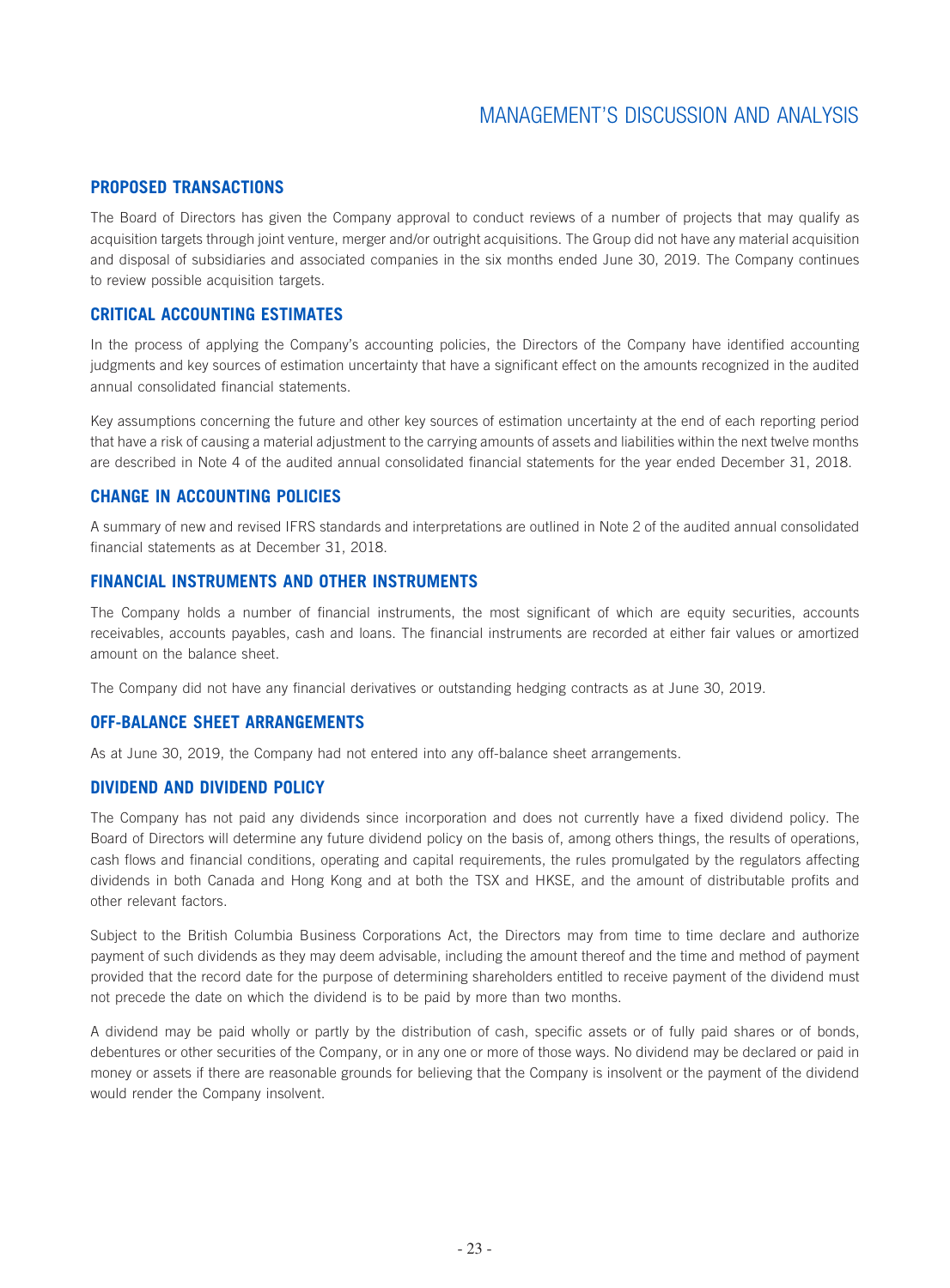### **OUTSTANDING SHARES**

As of June 30, 2019 the Company had 396,413,753 common shares issued and outstanding.

### **DISCLOSURE CONTROLS AND PROCEDURES AND INTERNAL CONTROL OVER FINANCIAL REPORTING**

Management is responsible for the design of disclosure controls and procedures ("DC&P") and the design of internal control over financial reporting ("ICFR") to provide reasonable assurance that material information relating to the Company, including its consolidated subsidiaries, is made known to the Company's certifying officers. The Company's Chief Executive Officer and Chief Financial Officer have each evaluated the Company's DC&P and ICFR as of June 30, 2019 and, in accordance with the requirements established under Canadian National Instrument 52-109 – Certification of Disclosure in Issuer's Annual and Interim Filings, the Chief Executive Officer and Chief Financial Officer have concluded that these controls and procedures were effective as of June 30, 2019, and provide reasonable assurance that material information relating to the Company is made known to them by others within the Company and that the information required to be disclosed in reports that are filed or submitted under Canadian securities legislation are recorded, processed, summarized and reported within the time period specified in those rules.

The Company's Chief Executive Officer and Chief Financial Officer have used the Committee of Sponsoring Organizations of the Treadway Commission (COSO) 2013 framework to evaluate the Company's ICFR as of June 30, 2019 and have concluded that these controls and procedures were effective as of June 30, 2019 and provide reasonable assurance that financial information is recorded, processed, summarized and reported in a timely manner. Management is required to apply its judgment in evaluating the cost-benefit relationship of possible controls and procedures. The result of the inherent limitations in all control systems means design of controls cannot provide absolute assurance that all control issues and instances of fraud will be detected. During the six months ended June 30, 2019, there were no changes in the Company's DC&P or ICFR that materially affected, or are reasonably likely to materially affect, the Company's internal control over financial reporting.

### **RISK FACTORS**

There are certain risks involved in the Company's operations, some of which are beyond the Company's control. Aside from risks relating to business and industry, the Company's principal operations are located within the People's Republic of China and are governed by a legal and regulatory environment that in some respects differs from that which prevails in other countries. Readers of this MD&A should give careful consideration to the information included in this document and the Company's audited annual consolidated financial statements and related notes. Significant risk factors for the Company are metal prices, government regulations, foreign operations, environmental compliance, the ability to obtain additional financing, risk relating to recent acquisitions, dependence on management, title to the Company's mineral properties, and litigation. China Gold International's business, financial condition or results of operations could be materially and adversely affected by any of these risks. For details of risk factors, please refer to the Company's annual audited consolidated financial statements, and Annual Information Form filed from time to time on SEDAR at www.sedar.com.

### **QUALIFIED PERSON**

Disclosure of scientific or technical information in this MD&A was approved by Mr. Zhongxin Guo, P.Eng. the Company's Chief Engineer and a Qualified Person ("QP") for the purposes of NI 43-101.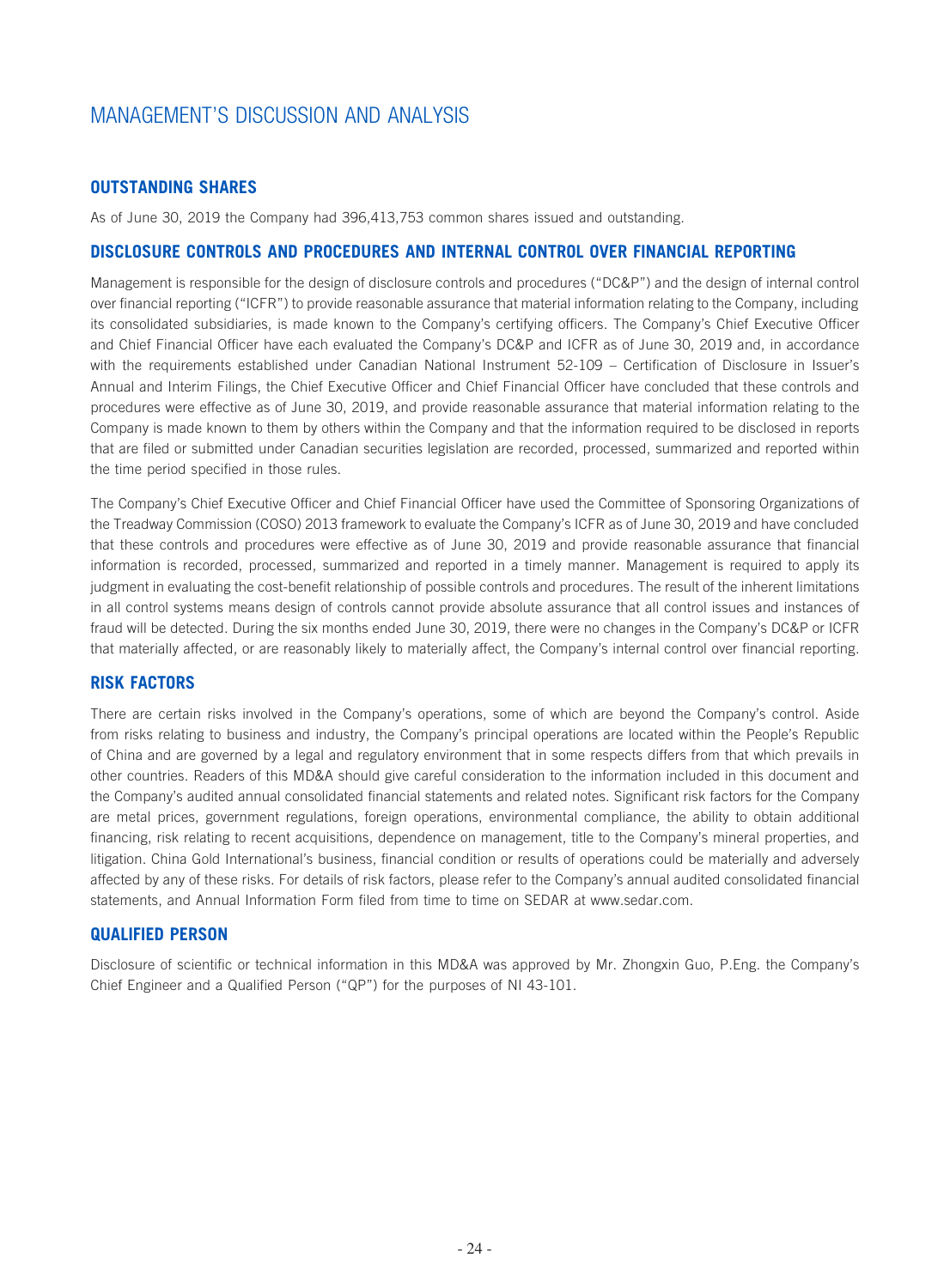### **ADDITIONAL INFORMATION**

Additional information as required by the Hong Kong Stock Exchange in the half-year interim report and not shown elsewhere in this report is as follows:

### **A1. Purchase, Sale or Redemption of the Company's Listed Securities**

Neither the Company nor any of its subsidiaries had purchased, sold or redeemed any of the Company's listed securities during the six months ended June 30, 2019.

### **A2. Substantial Shareholders**

Save as disclosed below, as of June 30, 2019, the Company's directors were not aware of any other person (other than a director or chief executive of the Company who had an interest or short position in the shares or underlying shares of the Company as recorded in the register kept pursuant to Section 336 of the Securities and Futures Ordinance (Cap 571 of the Laws of Hong Kong) ("SFO"):

|                                             |                    |                    | Approximate        |
|---------------------------------------------|--------------------|--------------------|--------------------|
|                                             |                    | Number of          | percentage of      |
| <b>Name</b>                                 | Nature of interest | <b>Shares held</b> | outstanding shares |
| China National Gold Group Co., Ltd. (1)     | Indirect           | 155,794,830(1)(2)  | 39.3%              |
| China National Gold Group Hong Kong Limited | Registered Owner   | 155.794.830(1)(2)  | 39.3%              |

Note:

- 1. China National Gold Group Co., Ltd. directly and wholly owns the entire issued share capital of China National Gold Group Hong Kong Limited. Therefore, the interest attributable to China National Gold Group Co., Ltd. represents its indirect interest in the Company's shares through its equity interest in China National Gold Group Hong Kong Limited
- 2. Information relating to registered and indirect ownership of the Company's shares is provided by China National Gold Group Co., Ltd.

#### **A3. Directors' and Chief Executives' Interests in Shares and Stock Options**

As of June 30, 2019, the interests of the directors and chief executive of the Company in the share capital, underlying shares and debentures of the Company or its associated corporations (within the meaning of Part XV of the SFO), as recorded in the register required to be kept by the Company pursuant to Section 352 of the SFO, or as otherwise notified to the Company and the Hong Kong Stock Exchange pursuant to the Model Code for Securities Transactions by Directors of Listed Issuer, were as follows:

#### **SHARES**

|             |                 |                          | Number of   | Nature of | Approximate<br>percentage of<br>interest in the |
|-------------|-----------------|--------------------------|-------------|-----------|-------------------------------------------------|
| <b>Name</b> | <b>Position</b> | Company                  | shares held | interest  | Company                                         |
| lan He      | Director        | China Gold International | 150,000     | Personal  | 0.0378%                                         |
|             |                 | Resources Corp. Ltd.     |             |           |                                                 |

Other than as disclosed above, none of the directors, chief executive or their associates had any interests or short positions in any shares, underlying shares or debentures of the Company or its associated corporations as of June 30, 2019.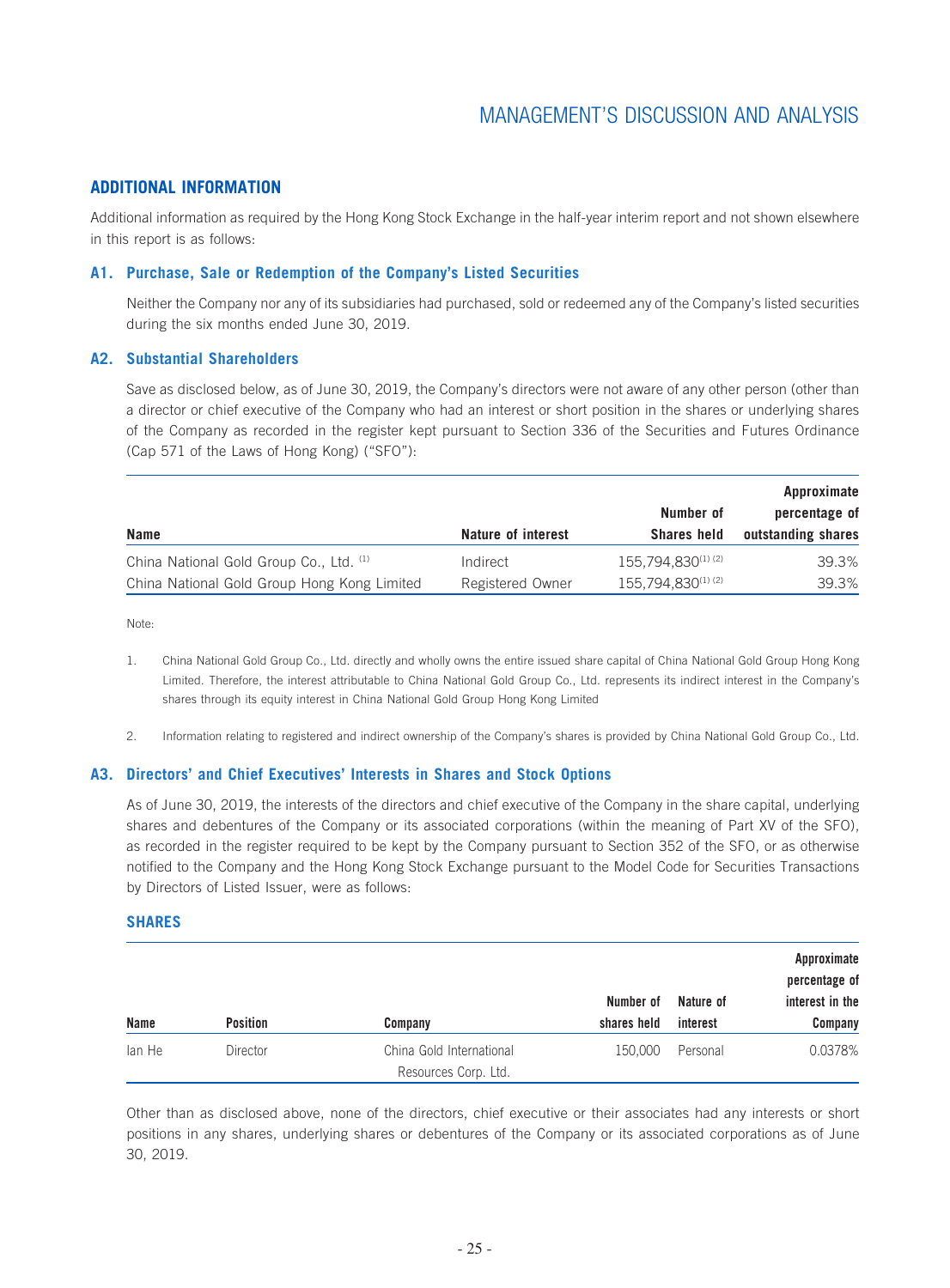### **A4. Stock Option Plan**

The Company adopted an incentive stock option plan with approval from its shareholders and pursuant to the policies of the Toronto Stock Exchange dated May 9, 2007. All options expired on June 1, 2015 and the 2007 Stock Option Plan has ceased to be in effect.

### **A5. Emolument Policy**

The Company's executive emolument policy and compensation program is administered by the Compensation and Benefits Committee which consists solely of independent directors. The Compensation and Benefits Committee reviews levels of cash compensation as needed and at least annually, and makes recommendations to the Board to adjust cash compensation in light of merit, qualifications and competence. The Compensation and Benefits Committee also reviews the corporate goals and objectives relevant to the compensation of the senior executive officers as needed and at least annually and based on recommendations from the Chief Executive Officer and other members of the management team. The Compensation and Benefits Committee makes its determinations as to overall compensation levels on the basis of both available third party data regarding comparable compensation at similar size companies as well as their own industry experience and the Company's hiring and retention needs. Decisions relating to executive compensation are reported by the Compensation and Benefits Committee to the Board for approval.

The Company's director emolument policy is administered by the Compensation and Benefits Committee with regard to comparable market statistics. Decisions relating to the compensation of directors are reported by the Compensation and Benefits Committee to the Board for approval.

As of June 30, 2019, the Company had 2,100 employees working at various locations. The emolument policy for the Company's employees is determined on a department by department basis with the Chief Executive Officer determining the emoluments for employees and managers based on merit, qualifications and the Company's hiring and retention needs.

### **A6. Compliance with Corporate Governance Code**

The Company has, throughout the six months ended June 30, 2019, applied the principles and complied with the requirements of its corporate governance practices as defined by the Board and all applicable statutory, regulatory and stock exchange listings standards, in particular, the code provisions set out in the Corporate Governance Code contained in Appendix 14 of the Rules Governing the Listing Securities of The Stock Exchange of Hong Kong Limited (the "Hong Kong Listing Rules").

### **A7. Compliance with Model Code on Directors' Securities Transactions**

The Company has adopted policies regarding directors' securities transactions in its Corporate Disclosure, Confidentiality and Securities Trading Policy that has terms which are no less exacting than those set out in the Model Code for Securities Transactions by Directors of Listed Issuers contained in Appendix 10 to the Hong Kong Listing Rules.

After specific enquiry with all members of the Board, the Board confirms that all of the directors of the Company have complied with the required policies in the Company's Corporate Disclosure, Confidentiality and Securities Trading Policy throughout the six months ended June 30, 2019.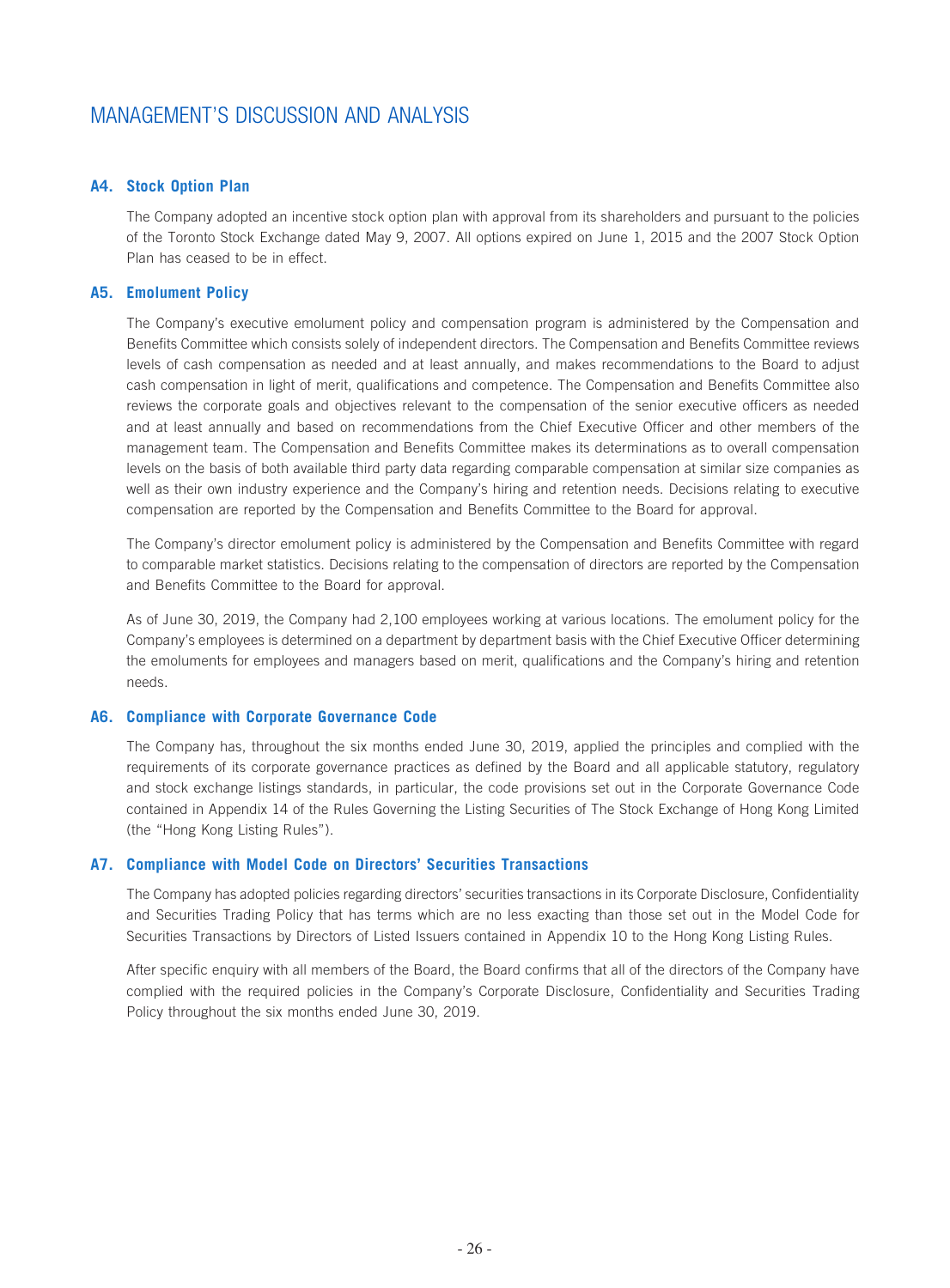### **A8. Interim Dividend**

The Board did not recommend the payment of interim dividends in respect of the six months ended June 30, 2019.

### **A9. Audit Committee**

Pursuant to the requirements under the Hong Kong Listing Rules, the Company has established an audit committee (the "Audit Committee") comprising all the existing Independent Non-executive Directors, namely Ian He (chairman of the Audit Committee), Wei Shao, Bielin Shi and Ruixia Han. The Audit Committee has reviewed and discussed with the Company's auditors the unaudited interim results of the Group for the three and six months ended June 30, 2019.

August 14, 2019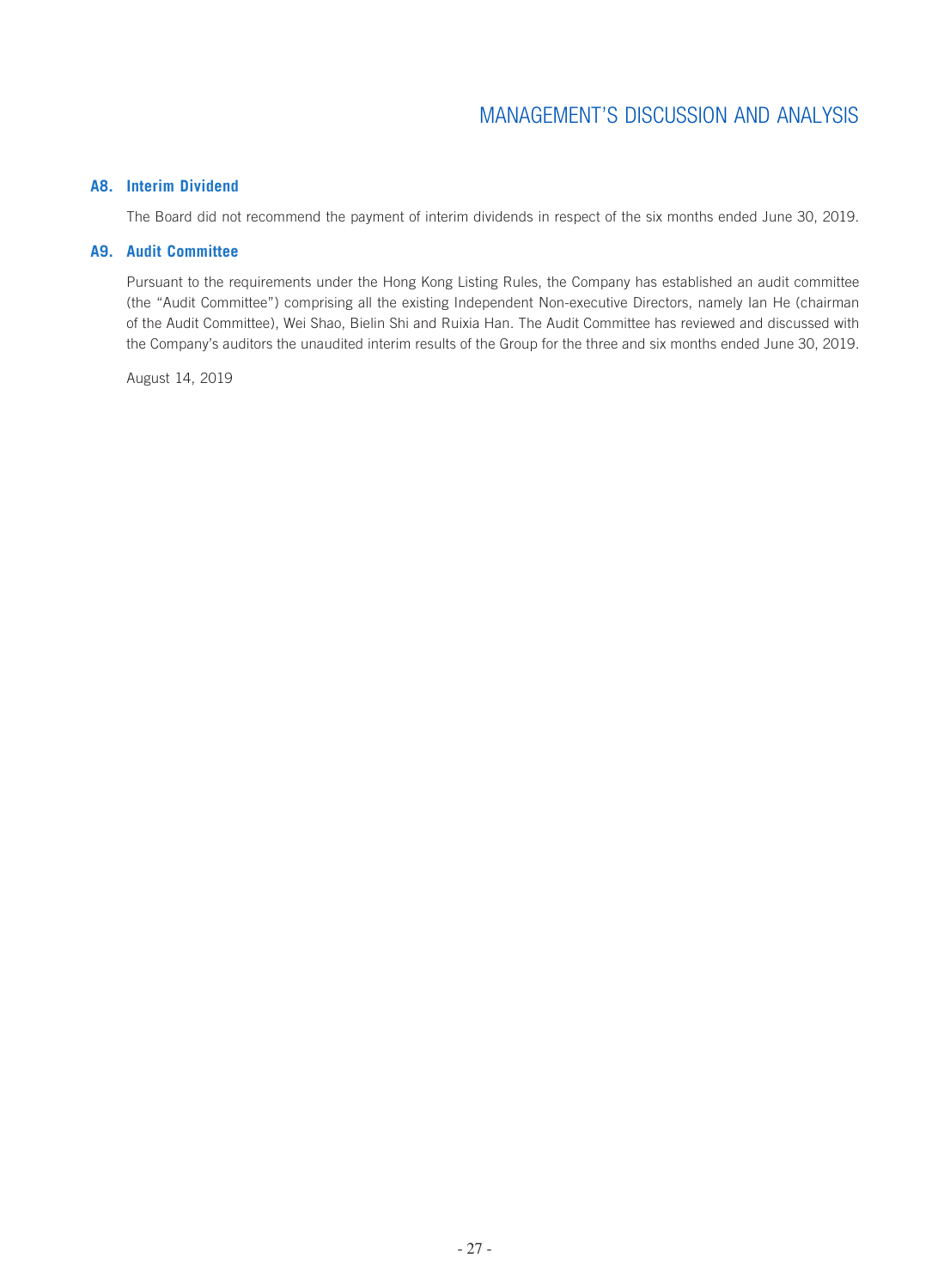# CONDENSED CONSOLIDATED STATEMENT OF PROFIT OR LOSS AND OTHER COMPREHENSIVE INCOME

*For The Three and Six Months Ended June 30, 2019 (unaudited)*

|                                                                     |                | Three months ended June 30, |            |                 | Six months ended June 30, |  |  |
|---------------------------------------------------------------------|----------------|-----------------------------|------------|-----------------|---------------------------|--|--|
|                                                                     |                | 2019                        | 2018       | 2019            | 2018                      |  |  |
|                                                                     | <b>NOTES</b>   | <b>US\$'000</b>             | US\$'000   | <b>US\$'000</b> | US\$'000                  |  |  |
|                                                                     |                |                             |            |                 |                           |  |  |
| Revenues                                                            | 3              | 163,166                     | 142,087    | 308,758         | 248,772                   |  |  |
| Cost of sales                                                       |                | (155, 876)                  | (106, 294) | (286, 200)      | (206, 425)                |  |  |
| Mine operating earnings                                             |                | 7,290                       | 35,793     | 22,558          | 42,347                    |  |  |
| Expenses                                                            |                |                             |            |                 |                           |  |  |
| General and administrative expenses                                 | $\overline{4}$ | (9,532)                     | (12, 674)  | (23, 027)       | (22,057)                  |  |  |
| Exploration and evaluation expenditure                              |                | (175)                       | (251)      | (290)           | (329)                     |  |  |
| Research and development costs                                      |                | (4, 541)                    | (2,800)    | (9, 397)        | (5, 353)                  |  |  |
|                                                                     |                |                             |            |                 |                           |  |  |
|                                                                     |                | (14, 248)                   | (15, 725)  | (32, 714)       | (27, 739)                 |  |  |
| (Loss) income from operations                                       |                | (6,958)                     | 20,068     | (10, 156)       | 14,608                    |  |  |
| Other income (expenses)                                             |                |                             |            |                 |                           |  |  |
| Foreign exchange loss, net                                          |                | (7, 414)                    | (7,580)    | (2, 126)        | (3, 117)                  |  |  |
| Interest and other income                                           |                | 1,037                       | 2,565      | 1,898           | 14,225                    |  |  |
| Finance costs                                                       | 5              | (11, 482)                   | (11, 214)  | (21, 570)       | (22, 342)                 |  |  |
|                                                                     |                |                             |            |                 |                           |  |  |
|                                                                     |                | (17, 859)                   | (16, 229)  | (21, 798)       | (11, 234)                 |  |  |
|                                                                     |                |                             |            |                 |                           |  |  |
| (Loss) profit before income tax                                     |                | (24, 817)                   | 3,839      | (31, 954)       | 3,374                     |  |  |
| Income tax credit (expense)                                         | 6              | 1,866                       | (3,449)    | 4,429           | (980)                     |  |  |
|                                                                     |                |                             |            |                 |                           |  |  |
| (Loss) profit for the period                                        |                | (22, 951)                   | 390        | (27, 525)       | 2,394                     |  |  |
| Other comprehensive (expenses) income                               |                |                             |            |                 |                           |  |  |
| for the period                                                      |                |                             |            |                 |                           |  |  |
| Item that will not be reclassified to                               |                |                             |            |                 |                           |  |  |
| profit or loss:                                                     |                |                             |            |                 |                           |  |  |
| Fair value (loss) gain on investment                                |                |                             |            | (4, 105)        | 906                       |  |  |
| in an equity security<br>Item that may be reclassified subsequently |                | (5,682)                     | 361        |                 |                           |  |  |
| to profit or loss:                                                  |                |                             |            |                 |                           |  |  |
|                                                                     |                |                             |            |                 | (4,868)                   |  |  |
| Exchange difference arising on translation                          |                | (6, 340)                    | (22, 375)  | (417)           |                           |  |  |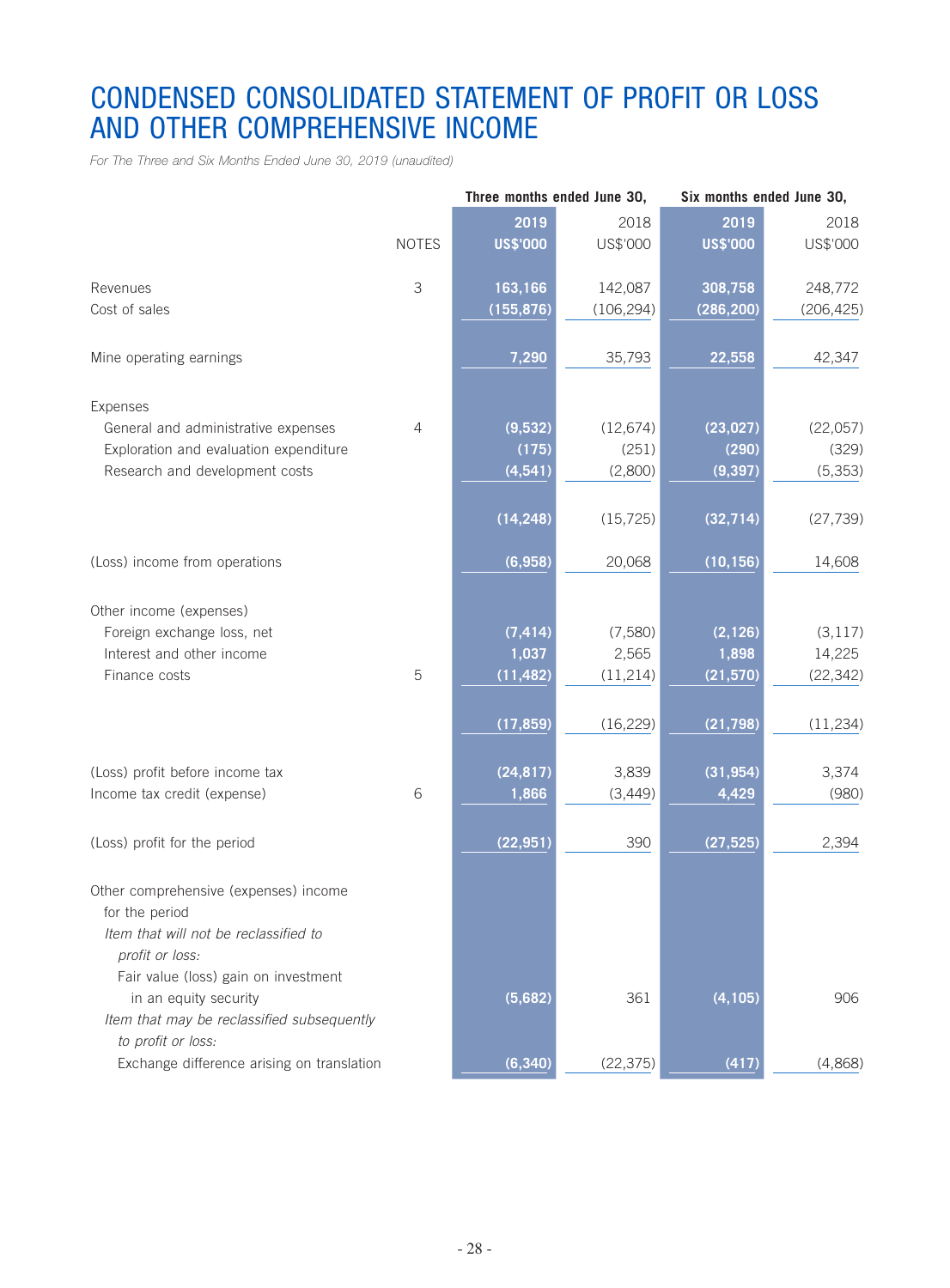### CONDENSED CONSOLIDATED STATEMENT OF PROFIT OR LOSS AND OTHER COMPREHENSIVE INCOME

*For The Three and Six Months Ended June 30, 2019 (unaudited)*

|                                                                    |              | Three months ended June 30, |              |                 | Six months ended June 30, |  |  |  |
|--------------------------------------------------------------------|--------------|-----------------------------|--------------|-----------------|---------------------------|--|--|--|
|                                                                    |              | 2019                        | 2018         | 2019            | 2018                      |  |  |  |
|                                                                    | <b>NOTES</b> | <b>US\$'000</b>             | US\$'000     | <b>US\$'000</b> | US\$'000                  |  |  |  |
| Total comprehensive expenses for the period                        |              | (34, 973)                   | (21, 624)    | (32, 047)       | (1,568)                   |  |  |  |
| (Loss) profit for the period attributable to                       |              |                             |              |                 |                           |  |  |  |
| Non-controlling interests                                          |              | (17)                        | 204          | (106)           | 426                       |  |  |  |
| Owners of the Company                                              |              | (22, 934)                   | 186          | (27, 419)       | 1,968                     |  |  |  |
|                                                                    |              | (22, 951)                   | 390          | (27, 525)       | 2,394                     |  |  |  |
| Total comprehensive (expenses)                                     |              |                             |              |                 |                           |  |  |  |
| income for the period attributable to<br>Non-controlling interests |              | (13)                        | 207          | (102)           | 430                       |  |  |  |
| Owners of the Company                                              |              | (34, 960)                   | (21, 831)    | (31, 945)       | (1,998)                   |  |  |  |
|                                                                    |              |                             |              |                 |                           |  |  |  |
|                                                                    |              | (34, 973)                   | (21, 624)    | (32, 047)       | (1,568)                   |  |  |  |
| (Loss) earnings per share - Basic (US)                             | 7            | $(5.79)$ cents              | $0.05$ cents | $(6.92)$ cents  | 0.50 cents                |  |  |  |
| Weighted average number of common shares<br>- Basic                | 7            | 396,413,753                 | 396,413,753  | 396,413,753     | 396,413,753               |  |  |  |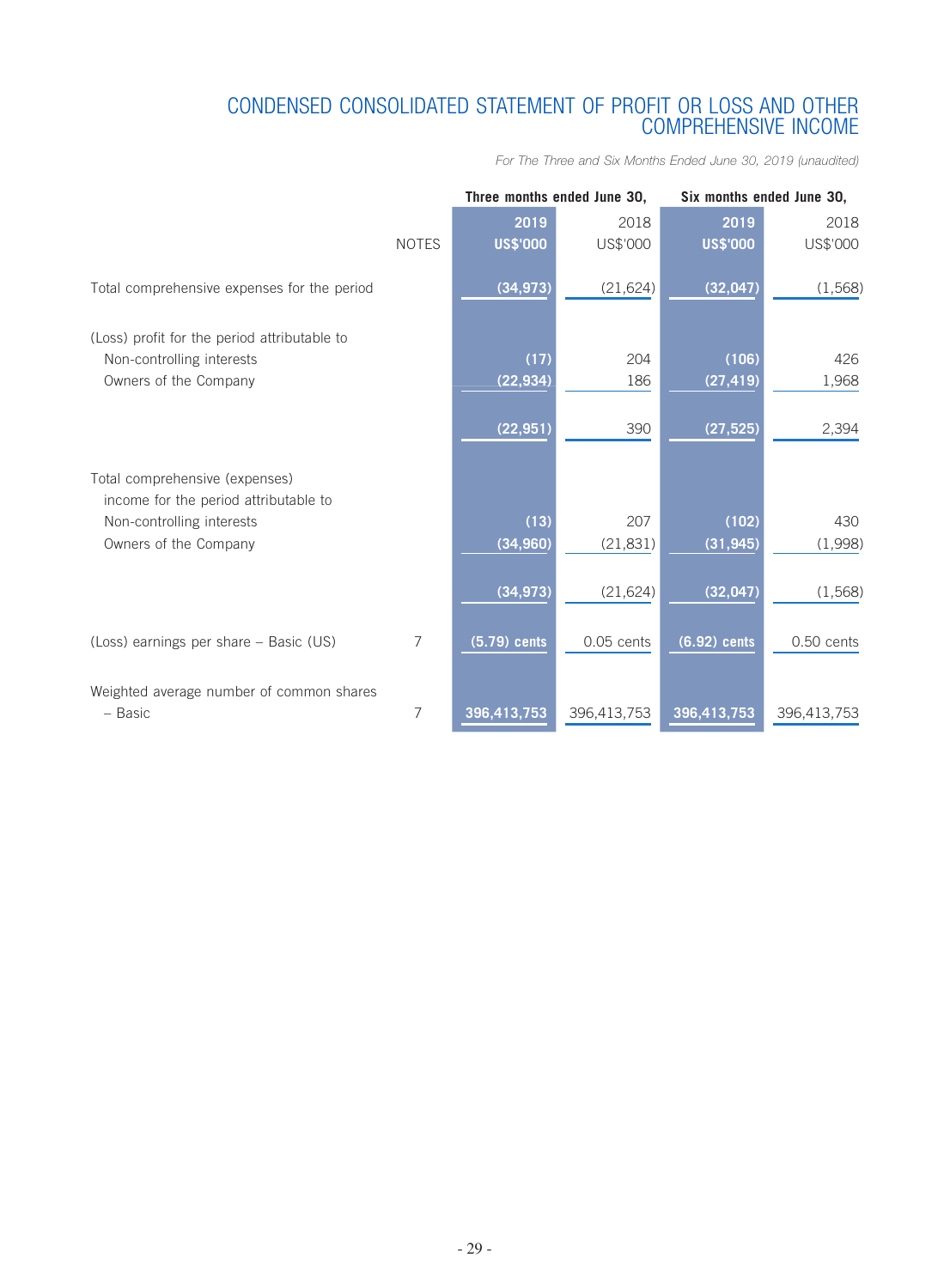# CONDENSED CONSOLIDATED STATEMENT OF FINANCIAL POSITION

*At June 30, 2019 (unaudited)*

|                                                                     |              | <b>June 30,</b> | December 31, |
|---------------------------------------------------------------------|--------------|-----------------|--------------|
|                                                                     |              | 2019            | 2018         |
|                                                                     | <b>NOTES</b> | <b>US\$'000</b> | US\$'000     |
|                                                                     |              |                 | (audited)    |
| <b>Current assets</b>                                               |              |                 |              |
| Cash and cash equivalents                                           |              | 175,245         | 137,996      |
| Restricted bank balance                                             |              | 7,504           | 16,100       |
| Trade and other receivables                                         | 8            | 27,837          | 23,303       |
| Prepaid expenses and deposits                                       |              | 6,176           | 4,107        |
| Prepaid lease payments                                              |              |                 | 446          |
| Inventories                                                         | 9            | 268,089         | 282,958      |
|                                                                     |              |                 |              |
|                                                                     |              | 484,851         | 464,910      |
|                                                                     |              |                 |              |
| <b>Non-current assets</b>                                           |              |                 |              |
| Prepaid expense and deposits                                        |              | 30,485          | 30,813       |
| Right-of-use assets                                                 |              | 14,789          |              |
| Prepaid lease payments                                              |              |                 | 14,515       |
| Equity instruments at fair value through other comprehensive income | 15           | 14,131          | 20,230       |
| Property, plant and equipment                                       | $10$         | 1,744,013       | 1,765,360    |
| Mining rights                                                       | 10           | 915,871         | 920,067      |
|                                                                     |              | 2,719,289       | 2,750,985    |
|                                                                     |              |                 |              |
| <b>Total assets</b>                                                 |              | 3,204,140       | 3,215,895    |
|                                                                     |              |                 |              |
| <b>Current liabilities</b>                                          |              |                 |              |
| Accounts and other payables and accrued expenses                    | 11           | 269,951         | 292,013      |
| Contract liabilities                                                |              | 33,588          | 4,593        |
| Borrowings                                                          | 12           | 74,282          | 123,921      |
| Entrusted loan payable                                              |              | 29,092          |              |
| Lease liabilities                                                   |              | 60              |              |
| Tax liabilities                                                     |              | 3,356           | 5,074        |
|                                                                     |              |                 |              |
|                                                                     |              | 410,329         | 425,601      |
| Net current assets                                                  |              | 74,522          | 39,309       |
|                                                                     |              |                 |              |
| <b>Total assets less current liabilities</b>                        |              | 2,793,811       | 2,790,294    |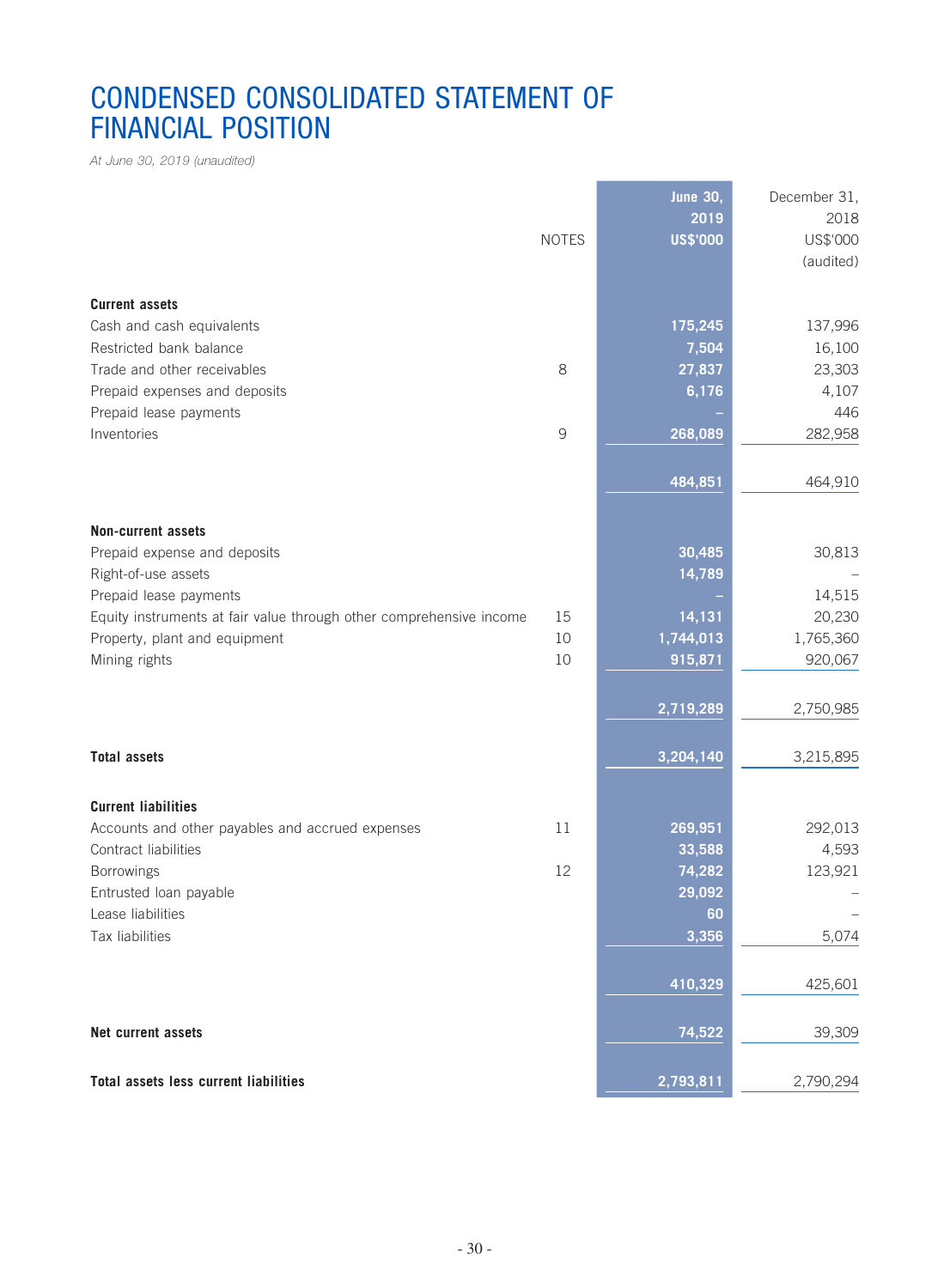### CONDENSED CONSOLIDATED STATEMENT OF FINANCIAL POSITION

*At June 30, 2019 (unaudited)*

| <b>Non-current liabilities</b>       | <b>NOTES</b> | <b>June 30,</b><br>2019<br><b>US\$'000</b> | December 31,<br>2018<br>US\$'000<br>(audited) |
|--------------------------------------|--------------|--------------------------------------------|-----------------------------------------------|
| <b>Borrowings</b>                    | 12           | 1,154,914                                  | 1,086,237                                     |
| Deferred tax liabilities             |              | 118,416                                    | 122,732                                       |
| Deferred income                      |              | 2,974                                      | 3,478                                         |
| Entrusted loan payable               |              |                                            | 29,140                                        |
| Environmental rehabilitation         |              | 60,481                                     | 59,469                                        |
|                                      |              |                                            |                                               |
|                                      |              | 1,336,785                                  | 1,301,056                                     |
|                                      |              |                                            |                                               |
| <b>Total liabilities</b>             |              | 1,747,114                                  | 1,726,657                                     |
|                                      |              |                                            |                                               |
| <b>Owners' equity</b>                |              |                                            |                                               |
| Share capital                        | 13           | 1,229,061                                  | 1,229,061                                     |
| Reserves                             |              | 12,850                                     | 15,570                                        |
| Retained profits                     |              | 200,577                                    | 229,802                                       |
|                                      |              |                                            |                                               |
|                                      |              | 1,442,488                                  | 1,474,433                                     |
| Non-controlling interests            |              | 14,538                                     | 14,805                                        |
|                                      |              |                                            |                                               |
| Total owners' equity                 |              | 1,457,026                                  | 1,489,238                                     |
|                                      |              |                                            |                                               |
| Total liabilities and owners' equity |              | 3,204,140                                  | 3,215,895                                     |

The condensed consolidated financial statements were approved and authorised for issue by the Board of Directors on August 14, 2019 and are signed on its behalf by:

**Xin Song Liangyou Jiang** *Director Director*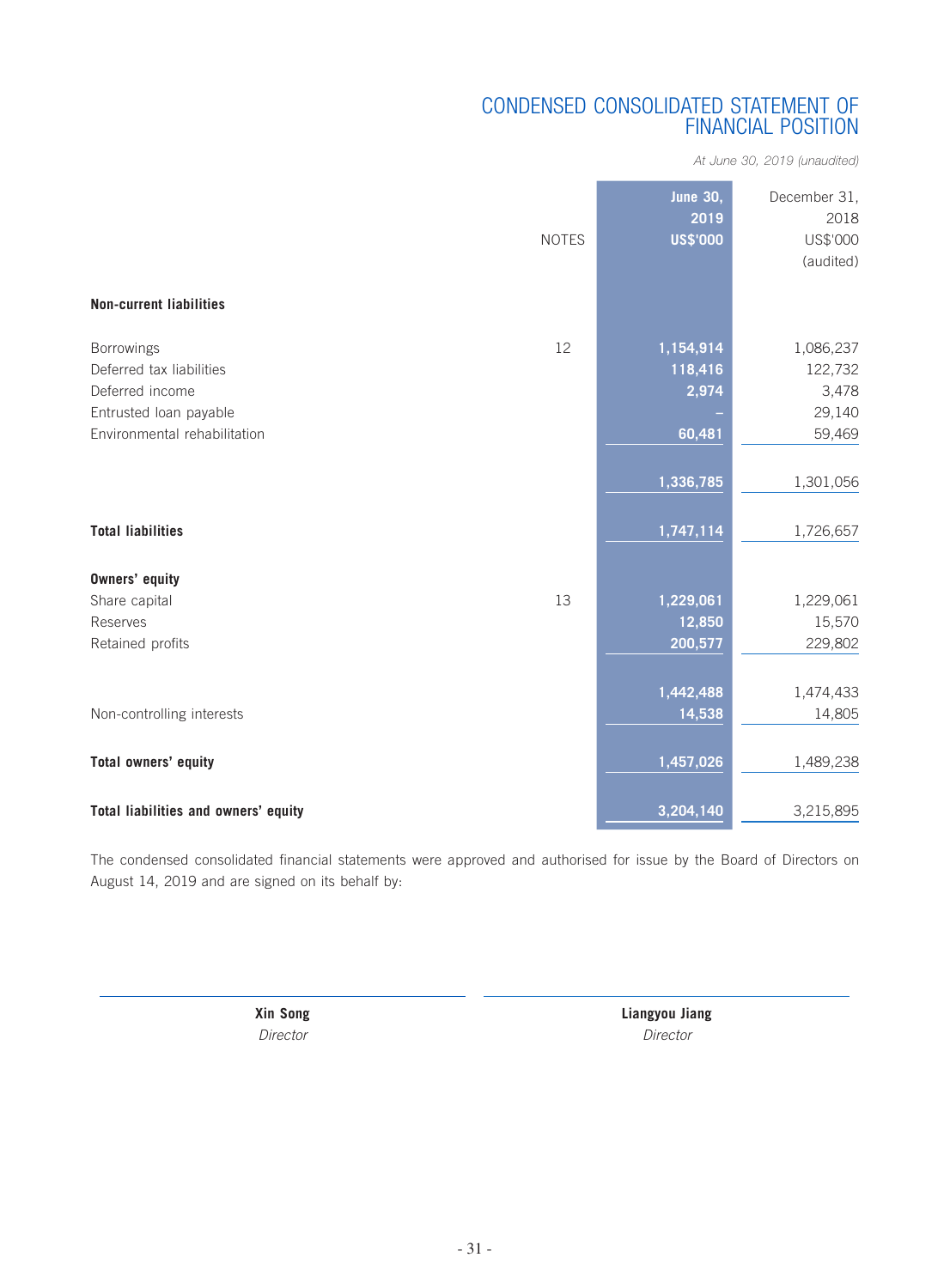# CONDENSED CONSOLIDATED STATEMENT OF CHANGES IN EQUITY

*For The Three and Six Months Ended June 30, 2019 (unaudited)*

| Attributable to owners of the Company                                                                             |                            |                                     |                                      |                                                  |                                        |                                         |                                 |                      |                                              |                                        |
|-------------------------------------------------------------------------------------------------------------------|----------------------------|-------------------------------------|--------------------------------------|--------------------------------------------------|----------------------------------------|-----------------------------------------|---------------------------------|----------------------|----------------------------------------------|----------------------------------------|
|                                                                                                                   | <b>Number</b><br>of shares | <b>Share</b><br>capital<br>US\$'000 | <b>Equity</b><br>reserve<br>US\$'000 | Investment<br>revaluation<br>reserve<br>US\$'000 | <b>Exchange</b><br>reserve<br>US\$'000 | <b>Statutory</b><br>reserve<br>US\$'000 | Retained<br>profits<br>US\$'000 | Subtotal<br>US\$'000 | Non-<br>controlling<br>interests<br>US\$'000 | Total<br>owners'<br>equity<br>US\$'000 |
| At January 1, 2018<br>Profit for the period<br>Fair value gain on investment in                                   | 396,413,753                | 1,229,061                           | 11,179                               | (330)                                            | (639)                                  | 18,415                                  | 237,650<br>1,968                | 1,495,336<br>1,968   | 14,648<br>426                                | 1,509,984<br>2,394                     |
| an equity security<br>Exchange difference arising                                                                 |                            |                                     |                                      | 906                                              |                                        |                                         |                                 | 906                  |                                              | 906                                    |
| on translation                                                                                                    |                            |                                     |                                      |                                                  | (4,872)                                |                                         |                                 | (4,872)              | 4                                            | (4,868)                                |
| Total comprehensive income<br>(expenses) for the period<br>Transfer to statutory reserve -                        |                            |                                     |                                      | 906                                              | (4,872)                                |                                         | 1,968                           | (1,998)              | 430                                          | (1,568)                                |
| safety production fund<br>Dividends paid to a non-                                                                |                            |                                     |                                      |                                                  |                                        | 1,825                                   | (1,825)                         |                      |                                              |                                        |
| controlling shareholder                                                                                           |                            |                                     |                                      |                                                  |                                        |                                         |                                 |                      | (324)                                        | (324)                                  |
| At June 30, 2018                                                                                                  | 396,413,753                | 1,229,061                           | 11,179                               | 576                                              | (5, 511)                               | 20,240                                  | 237,793                         | 1,493,338            | 14,754                                       | 1,508,092                              |
| At January 1, 2019                                                                                                | 396,413,753                | 1,229,061                           | 11,179                               | (1,791)                                          | (15, 244)                              | 21,426                                  | 229,802                         | 1,474,433            | 14,805                                       | 1,489,238                              |
| Loss for the period<br>Fair value loss on investment in                                                           |                            |                                     |                                      |                                                  |                                        |                                         | (27, 419)                       | (27, 419)            | (106)                                        | (27, 525)                              |
| an equity security<br>Exchange difference arising                                                                 |                            |                                     |                                      | (4, 105)                                         |                                        |                                         |                                 | (4, 105)             |                                              | (4,105)                                |
| on translation                                                                                                    |                            |                                     |                                      |                                                  | (421)                                  |                                         |                                 | (421)                | 4                                            | (417)                                  |
| Total comprehensive expenses for<br>the period<br>Transfer to statutory reserve -                                 |                            |                                     |                                      | (4, 105)                                         | (421)                                  |                                         | (27, 419)                       | (31, 945)            | (102)                                        | (32,047)                               |
| safety production fund                                                                                            |                            |                                     |                                      |                                                  |                                        | 2,370                                   | (2,370)                         |                      |                                              |                                        |
| Dividends paid to a non-<br>controlling shareholder<br>Transfer upon disposal of<br>investment in equity security |                            |                                     |                                      |                                                  |                                        |                                         |                                 |                      | (165)                                        | (165)                                  |
|                                                                                                                   |                            |                                     |                                      | (564)                                            |                                        |                                         | 564                             |                      |                                              |                                        |
| At June 30, 2019                                                                                                  | 396,413,753                | 1,229,061                           | 11,179                               | (6,460)                                          | (15,665)                               | 23,796                                  | 200,577                         | 1,442,488            | 14,538                                       | 1,457,026                              |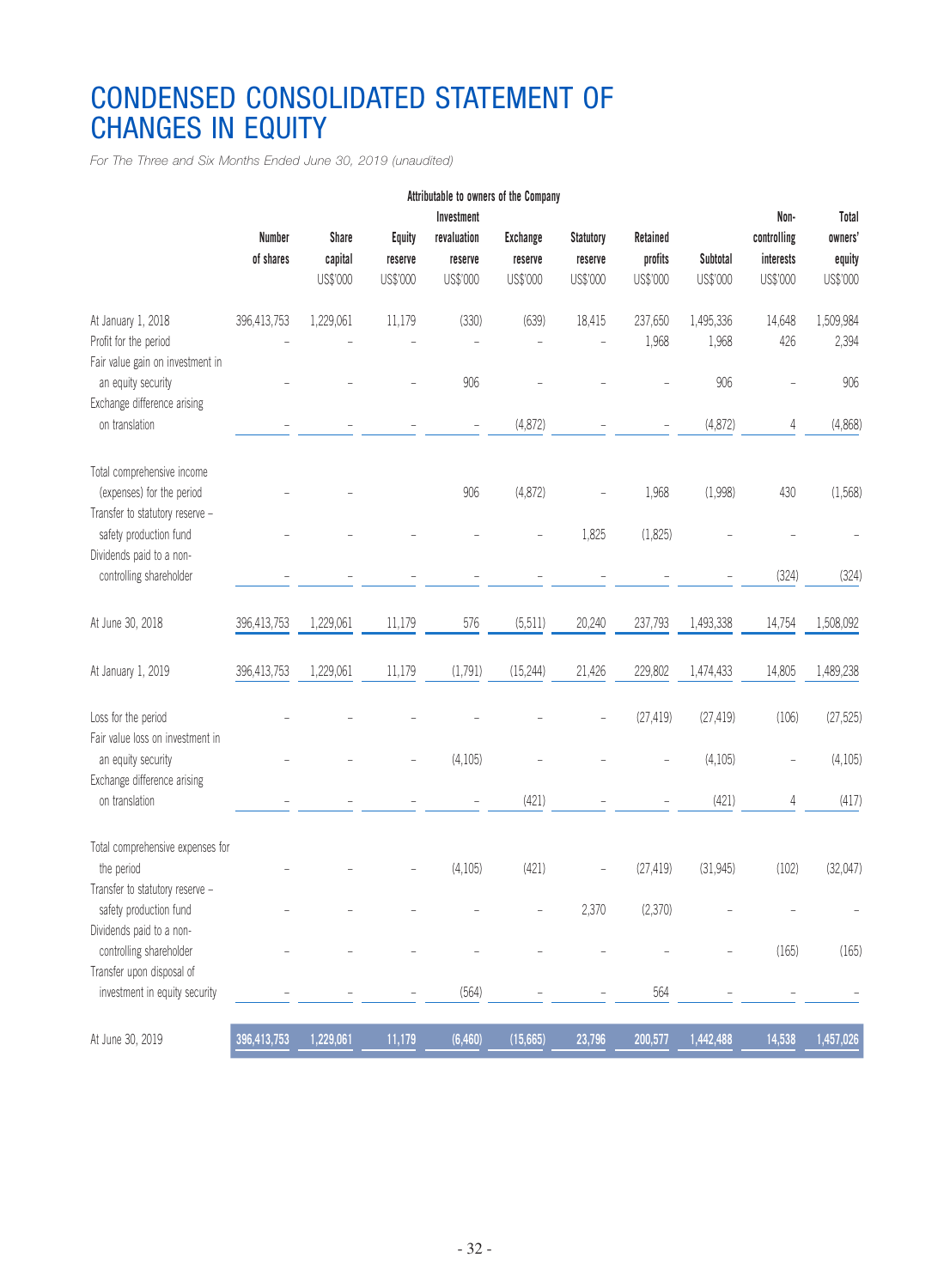# CONDENSED CONSOLIDATED STATEMENT OF CASH FLOWS

*For The Three and Six Months Ended June 30, 2019 (unaudited)*

|                                                                                           | Three months ended June 30, |           |                 | Six months ended June 30, |  |  |
|-------------------------------------------------------------------------------------------|-----------------------------|-----------|-----------------|---------------------------|--|--|
|                                                                                           | 2019                        | 2018      | 2019            | 2018                      |  |  |
|                                                                                           | <b>US\$'000</b>             | US\$'000  | <b>US\$'000</b> | US\$'000                  |  |  |
|                                                                                           |                             |           |                 |                           |  |  |
| Net cash from operating activities                                                        | 56,554                      | 40,262    | 63,538          | 56,089                    |  |  |
|                                                                                           |                             |           |                 |                           |  |  |
| <b>Investing Activities</b>                                                               |                             |           |                 |                           |  |  |
| Interest income received                                                                  | 663                         | 645       | 979             | 1,295                     |  |  |
| Payment for acquisition of property,                                                      |                             |           |                 |                           |  |  |
| plant and equipment                                                                       | (16, 705)                   | (13, 216) | (56, 078)       | (25, 158)                 |  |  |
| Proceeds from disposal of equity investment at fair                                       |                             |           |                 |                           |  |  |
| value through other comprehensive income                                                  | 2,023                       |           | 2,023           |                           |  |  |
| Payment for acquisition of a mining right                                                 |                             |           | (2, 230)        |                           |  |  |
| Placement of restricted bank deposits                                                     | (5, 122)                    | (32, 924) | (7, 453)        | (62, 782)                 |  |  |
| Release of restricted bank deposits                                                       | 10,222                      | 33,689    | 16,151          | 66,596                    |  |  |
|                                                                                           |                             |           |                 |                           |  |  |
| Net cash used in investing activities                                                     | (8,919)                     | (11,806)  | (46, 608)       | (20, 049)                 |  |  |
|                                                                                           |                             |           |                 |                           |  |  |
| <b>Financing Activities</b>                                                               |                             |           |                 |                           |  |  |
| Proceeds from borrowings                                                                  | 81,197                      | 23,504    | 81,197          | 54,934                    |  |  |
| Repayment of borrowings                                                                   | (53, 856)                   | (25, 035) | (61, 267)       | (87, 894)                 |  |  |
| Dividends paid to a non-controlling shareholder                                           |                             |           | (165)           | (324)                     |  |  |
| Payment for lease                                                                         | (22)                        |           | (43)            |                           |  |  |
|                                                                                           |                             |           |                 |                           |  |  |
| Net cash from (used in) financing activities                                              | 27,319                      | (1,531)   | 19,722          | (33, 284)                 |  |  |
|                                                                                           |                             |           |                 |                           |  |  |
|                                                                                           |                             |           |                 |                           |  |  |
| Net increase in cash and cash equivalents                                                 | 74,954                      | 26,925    | 36,652          | 2,756                     |  |  |
|                                                                                           |                             |           |                 |                           |  |  |
|                                                                                           | 101,618                     |           |                 |                           |  |  |
| Cash and cash equivalents, beginning of period<br>Effect of foreign exchange rate changes |                             | 127,892   | 137,996         | 147,318                   |  |  |
| on cash and cash equivalents                                                              |                             | (6, 191)  | 597             | (1,448)                   |  |  |
|                                                                                           | (1, 327)                    |           |                 |                           |  |  |
|                                                                                           |                             |           |                 |                           |  |  |
| Cash and cash equivalents, end of period                                                  | 175,245                     | 148,626   | 175,245         | 148,626                   |  |  |
|                                                                                           |                             |           |                 |                           |  |  |
| Cash and cash equivalents are comprised of Cash                                           |                             |           |                 |                           |  |  |
| and bank deposits                                                                         | 175,245                     | 148,626   | 175,245         | 148,626                   |  |  |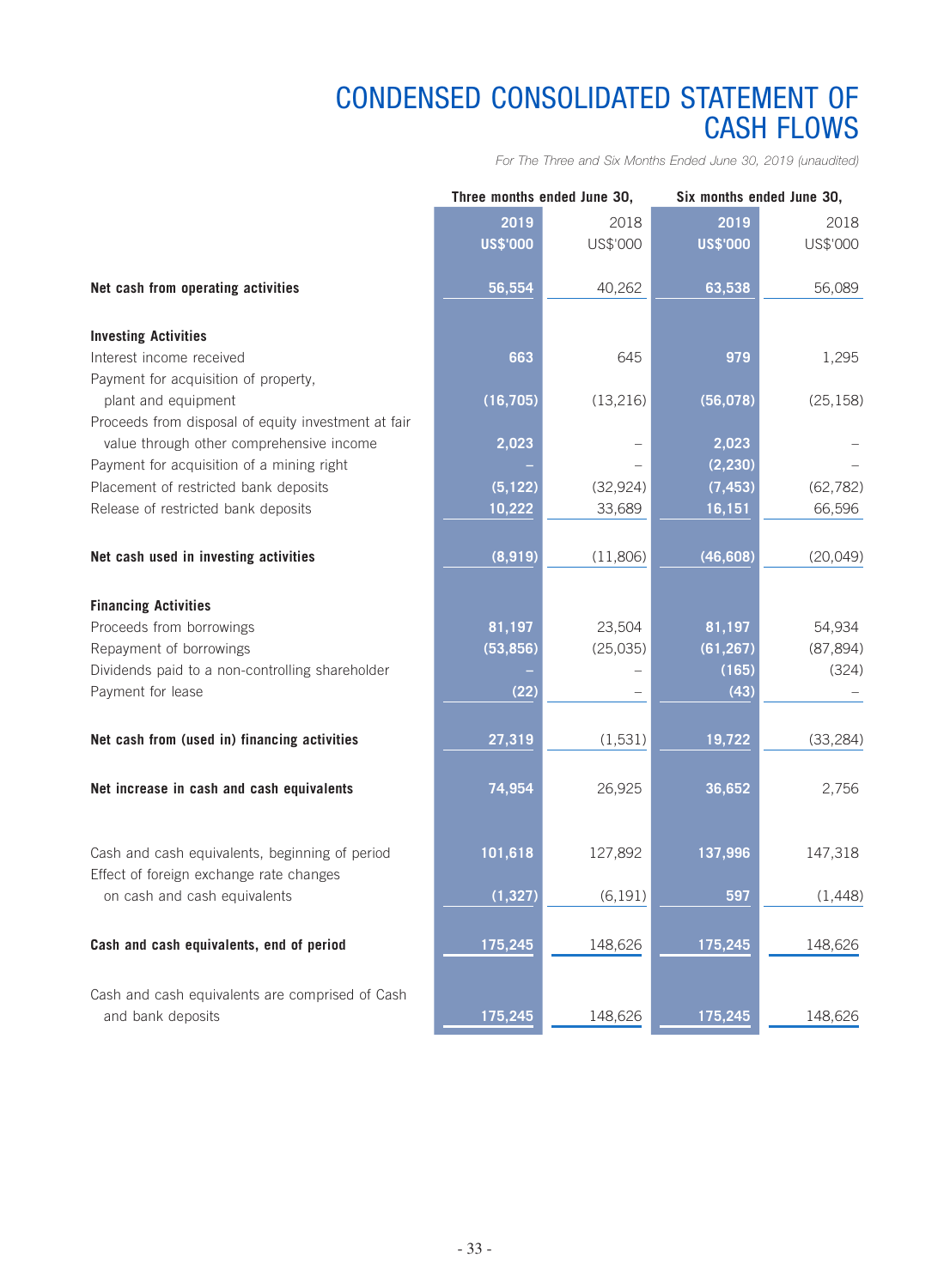*For The Three and Six Months Ended June 30, 2019 (unaudited)*

### **1. GENERAL**

China Gold International Resources Corp. Ltd., (the "Company") is a publicly listed company incorporated in British Columbia, Canada on May 31, 2000 with limited liability under the legislation of the Province of British Columbia and its shares are listed on the Toronto Stock Exchange ("TSX") and The Stock Exchange of Hong Kong Limited (the "Stock Exchange"). The Company together with its subsidiaries (collectively referred to as the "Group") is principally engaged in the acquisition, exploration, development and mining of mineral reserves in the People's Republic of China ("PRC"). The Group considers that China National Gold Group Corporation ("CNG"), a state owned company registered in Beijing, PRC which is controlled by State-owned Assets Supervision and Administration Commission of the State Council of the PRC, is able to exercise significant influence over the Company.

The head office, principal address and registered and records office of the Company are located at Suite 660, One Bentall Centre, 505 Burrard Street, Vancouver, British Columbia, Canada, V7X 1M4.

The condensed consolidated financial statements have been prepared in accordance with the applicable disclosure requirements of Appendix 16 to the Rules Governing the Listing of Securities on the Stock Exchange (the "Listing Rules") as well as International Accounting Standard 34 *Interim Financial Reporting* ("IAS 34") issued by the International Accounting Standards Board.

The condensed consolidated financial statements are presented in United States Dollars ("US\$"), which is the functional currency of the Company.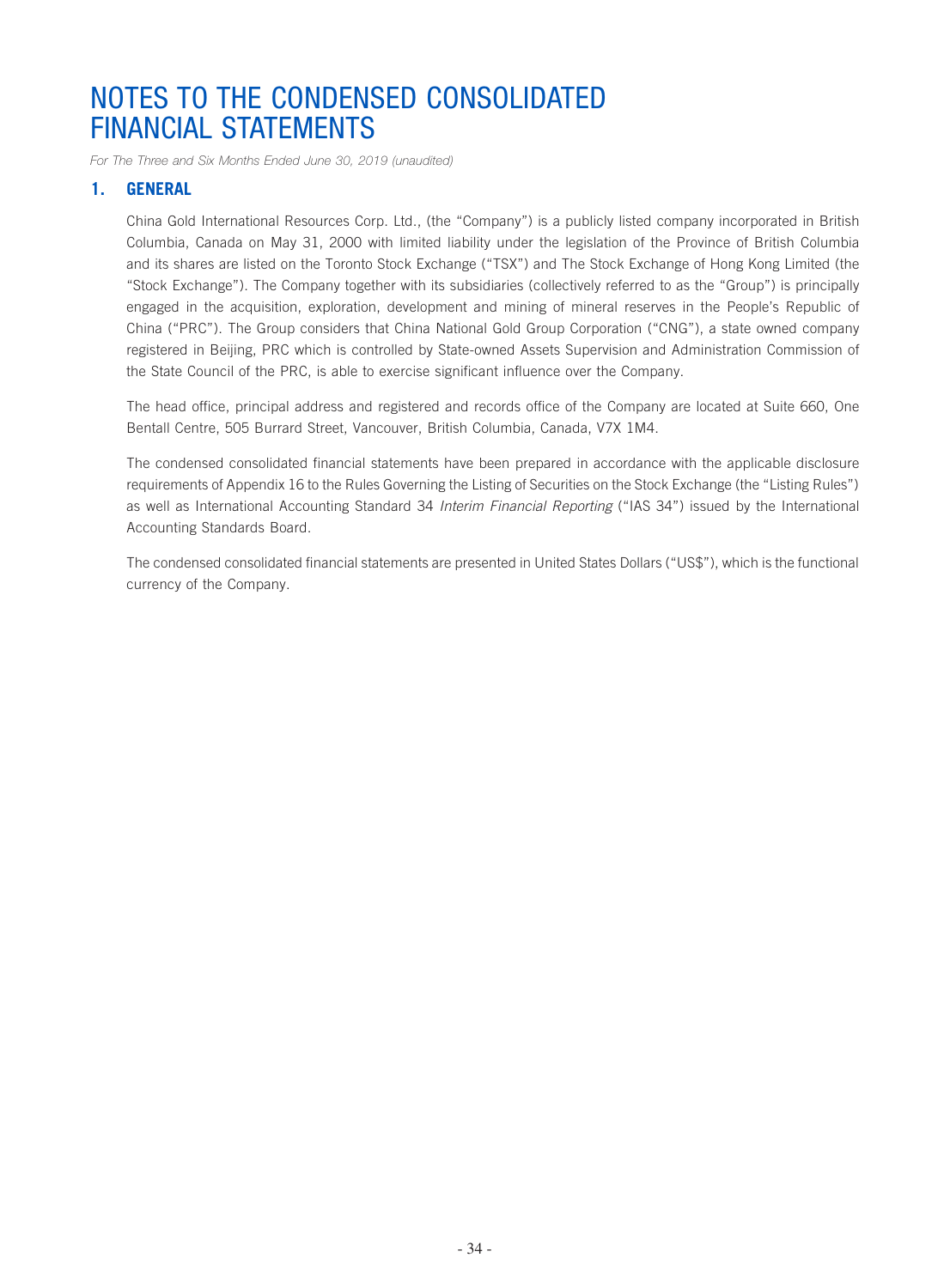*For The Three and Six Months Ended June 30, 2019 (unaudited)*

### **2. PRINCIPAL ACCOUNTING POLICIES**

The condensed consolidated financial statements have been prepared on the historical cost basis except for certain financial instruments, which are measured at fair values.

In the current interim period, the Group has applied the following new and revised International Financial Reporting Standards ("IFRSs") which are mandatorily effective for the current interim period:

| IFRS 16              | Leases                                                  |
|----------------------|---------------------------------------------------------|
| IFRIC 23             | Uncertainty over Income Tax Treatments                  |
| Amendments to IFRS 9 | Prepayment Features with Negative Compensation          |
| Amendments to IAS 19 | Plan Amendment, Curtailment or Settlement               |
| Amendments to IAS 28 | Long-term Interests in Associates and Joint Ventures    |
| Amendments to IFRSs  | Annual Improvements to IFRS Standards 2015 - 2017 Cycle |

Except as described below, the application of the new and amendments to IFRSs in the current period has had no material impact on the Group's financial positions and performance for the current and prior periods and/or on the disclosures set out in these condensed consolidated financial statements. The accounting policies and methods of computation used in the condensed consolidated financial statements for the six months ended June 30, 2019 are the same as those followed in the preparation of the Group's annual consolidated financial statements for the year ended December 31, 2018.

#### **IFRS 16** *Leases*

#### *Transition and summary of effects arising from initial application of IFRS 16*

The Group has adopted IFRS 16 for the annual period beginning January 1, 2019 using the modified retrospective approach and therefore the comparative information has not been restated and the cumulative effect of initially applying IFRS 16 has been recorded on January 1, 2019.

On transition to IFRS 16, the Group recognised lease liabilities for leases which were previously classified as operating leases under IAS 17 Leases and IFRIC-Int 4 Determining whether an Arrangement contains a Lease. Therefore, the Group has not reassessed contracts which already existed prior to the date of initial application. These liabilities were measured at the present value of the remaining lease payments, discounted using the rate that reflects the weighted average lessee's incremental borrowing rate of 3.6% as of January 1, 2019.

As at January 1, 2019, the Group recognised additional lease liabilities and right-of-use assets at amounts equals to the related lease liabilities adjusted by any prepaid lease payments by applying IFRS 16.C8(b)(ii) transition.

- Relied on the assessment of whether leases are onerous by applying IAS 37 Provisions, Contingent Liabilities and Contingent Assets as an alternative of impairment review;
- Measure the right-of-use assets equal to the lease liability calculated;
- Apply the recognition exemptions for low value leases and leases that end within 12 months of the date of initial application, and account for them as low value and short-term leases, respectively; and
- The exclusion of initial direct costs from the measurement of the right-of-use asset at the date of initial application.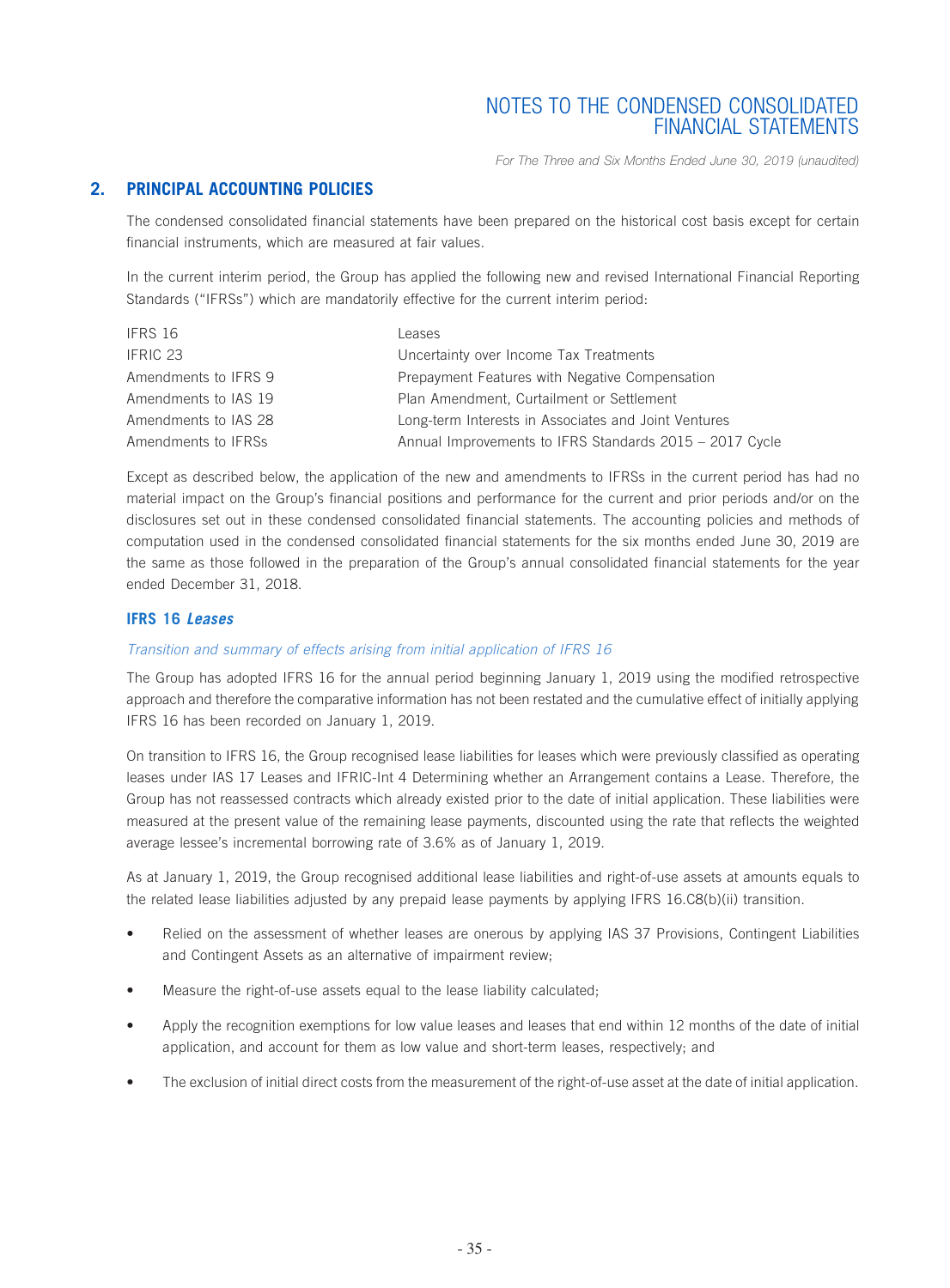*For The Three and Six Months Ended June 30, 2019 (unaudited)*

### **2. PRINCIPAL ACCOUNTING POLICIES (Cont'd)**

### **IFRS 16** *Leases* **(Cont'd)**

### *Transition and summary of effects arising from initial application of IFRS 16 (Cont'd)*

The impact to the Group's condensed consolidated financial statements at January 1, 2019 was as follows:

|                                                                                                               | At January 1,<br>2019 |
|---------------------------------------------------------------------------------------------------------------|-----------------------|
|                                                                                                               | <b>US\$'000</b>       |
| Operating lease commitments as at December 31, 2018                                                           | 364                   |
| Effect from discounting at the incremental borrowing rate as at January 1, 2019<br>Recognition exemption for: | (2)                   |
| Short-term leases and low-value items                                                                         | (261)                 |
| Lease liability as at January 1, 2019                                                                         | 101                   |
| Less: Current-portion                                                                                         | (83)                  |
| Non-current portion                                                                                           | 18                    |

The carrying amount of right-of-use assets as at January 1, 2019 comprises the following:

|                                                                                                                                            | Right-of-use assets<br><b>US\$'000</b> |
|--------------------------------------------------------------------------------------------------------------------------------------------|----------------------------------------|
| Right-of-use assets relating to operating leases recognised upon application of IFRS 16<br>Reclassified from prepaid lease payments (Note) | 101<br>14,961                          |
|                                                                                                                                            | 15,062                                 |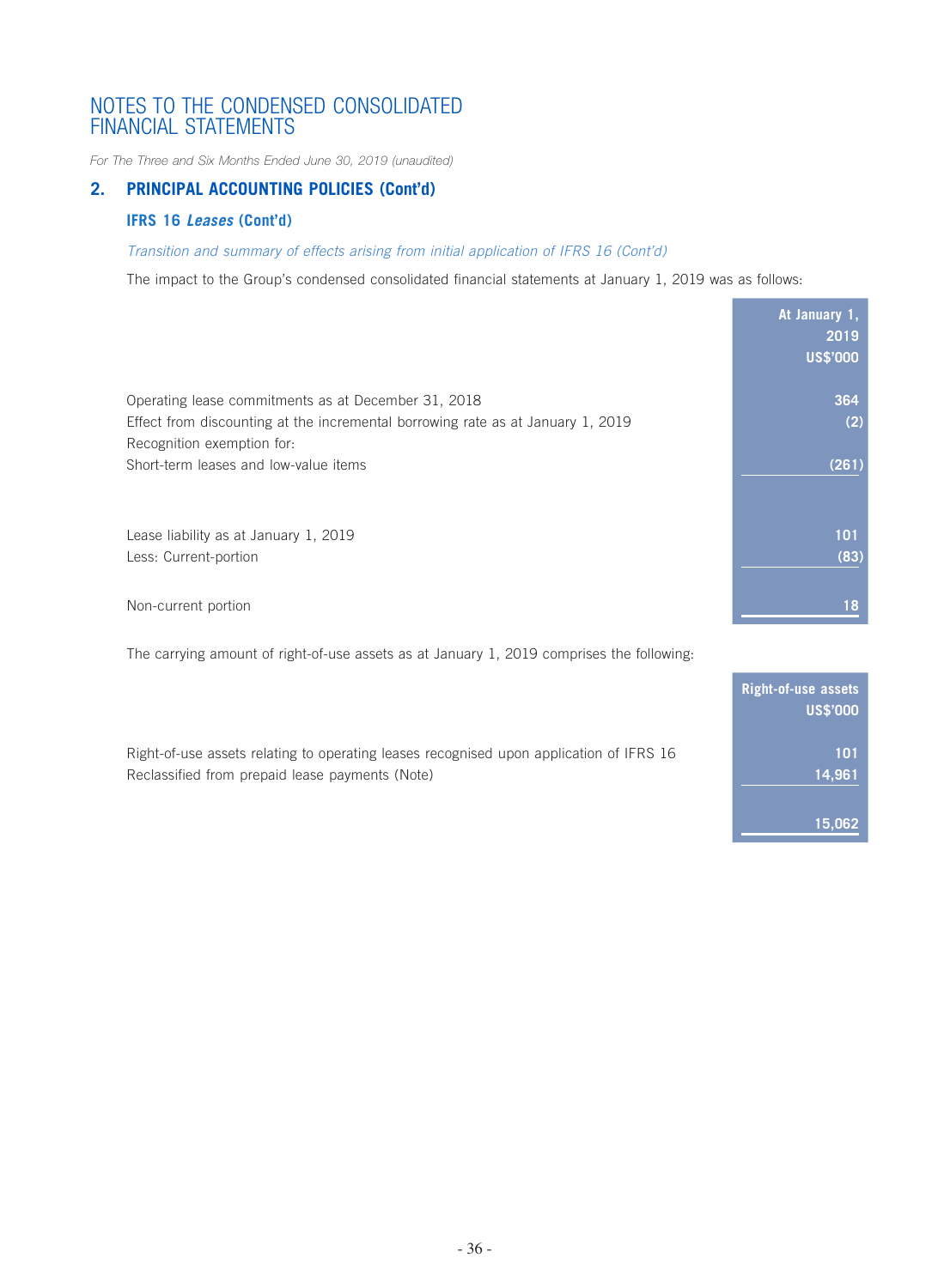*For The Three and Six Months Ended June 30, 2019 (unaudited)*

### **2. PRINCIPAL ACCOUNTING POLICIES (Cont'd)**

### **IFRS 16** *Leases* **(Cont'd)**

The following is the accounting policy for leases as of January 1, 2019 upon adoption of IFRS 16.

By class: Office premise Leasehold land

| 101    |
|--------|
| 14,961 |
|        |
| 15,062 |
|        |

Note: Upfront payments for leasehold lands in the PRC were classified as prepaid lease payments as at December 31, 2018. Upon application of IFRS 16, the current and non-current portion of prepaid lease payments amounting to US\$446,000 and US\$14,515,000 respectively were reclassified to right-of-use assets.

The following adjustments were made to the amounts recognised in the condensed consolidated statement of financial position at January 1, 2019. Line items that were not affected by the changes have not been included.

|                           | Carrying           |             |                  |
|---------------------------|--------------------|-------------|------------------|
|                           | amounts previously |             | Carrying amounts |
|                           | recorded at        |             | under IFRS 16    |
|                           | December 31, 2018  | Adjustments | January 1, 2019  |
|                           | US\$'000           | US\$'000    | US\$'000         |
| <b>Current asset</b>      |                    |             |                  |
| Prepaid lease payments    | 446                | (446)       |                  |
| <b>Non-current assets</b> |                    |             |                  |
| Prepaid lease payments    | 14,515             | (14, 515)   |                  |
| Right-of-use assets       |                    | 15,062      | 15,062           |
| <b>Current liability</b>  |                    |             |                  |
| Lease liabilities         |                    | (83)        | (83)             |
| Non-current liability     |                    |             |                  |
| Lease liabilities         |                    | (18)        | (18)             |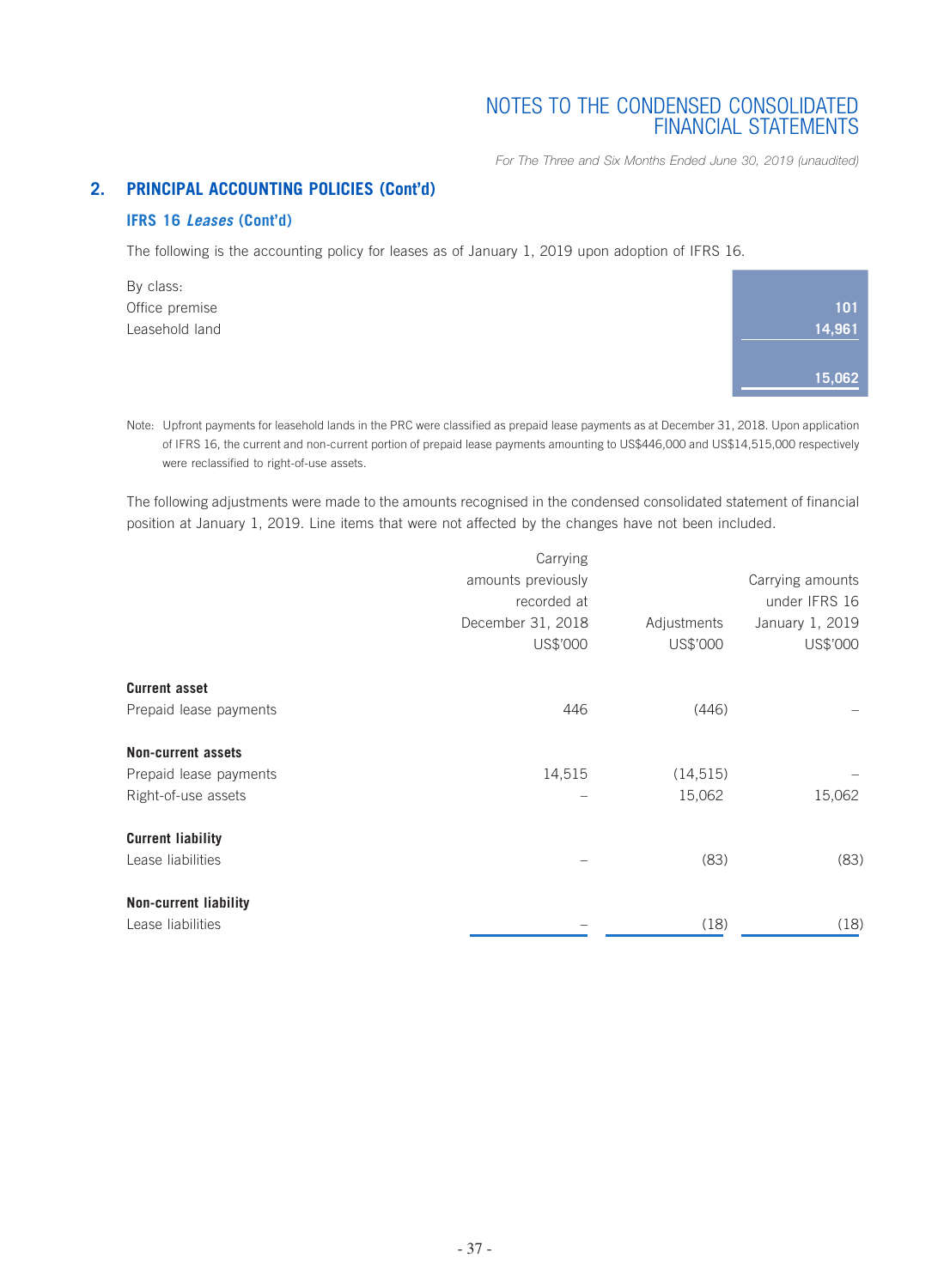*For The Three and Six Months Ended June 30, 2019 (unaudited)*

### **2. PRINCIPAL ACCOUNTING POLICIES (Cont'd)**

### **IFRS 16** *Leases* **(Cont'd)**

#### *Key changes in accounting policies resulting from application of IFRS 16*

The Group has applied the following accounting policy for leases upon adoption of IFRS 16 on January 1, 2019.

For contracts entered into or modified on or after the date of initial application, the Group assesses whether a contract is or contains a lease, at inception or modification of a contract. The Group recognises a right-of-use asset and a corresponding lease liability with respect to all lease agreements in which it is the lessee, except for short-term leases (defined as leases with a lease term of 12 months or less) and leases of low value assets.

The lease liability is initially measured at the present value of the lease payments that are not paid at the commencement date, discounted by using the rate implicit in the lease. If this rate cannot be readily determined, the Group uses its incremental borrowing rate. The lease liability is subsequently measured by increasing the carrying amount to reflect interest on the lease liability (using the effective interest method) and by reducing the carrying amount to reflect the lease payments made. The lease liability is presented under current liabilities as a separate line in the condensed consolidated statement of financial position. Furthermore, lease payments in relation to lease liability are presented as financing cash flows by the Group.

#### *Short-term leases and leases of low-value assets*

The Group applies the short-term lease recognition exemption to leases that have a lease term of 12 months or less from the commencement date and do not contain a purchase option. It also applies the recognition exemption for lease of low-value assets. Lease payments on short-term leases and leases of low-value assets are recognised as expense on a straight-line basis over the lease term.

#### *Right-of-use assets*

The right-of-use assets comprise the initial measurement of the corresponding lease liability, lease payments made at or before the commencement date, any initial direct costs and dismantling costs. They are subsequently measured at cost less accumulated depreciation and impairment losses, and adjusted for any remeasurement of lease liability. Right-of-use assets are depreciated over the shorter period of lease term and useful life of the underlying asset. The right-of-use assets are presented as a separate line in the condensed consolidated statement of financial position.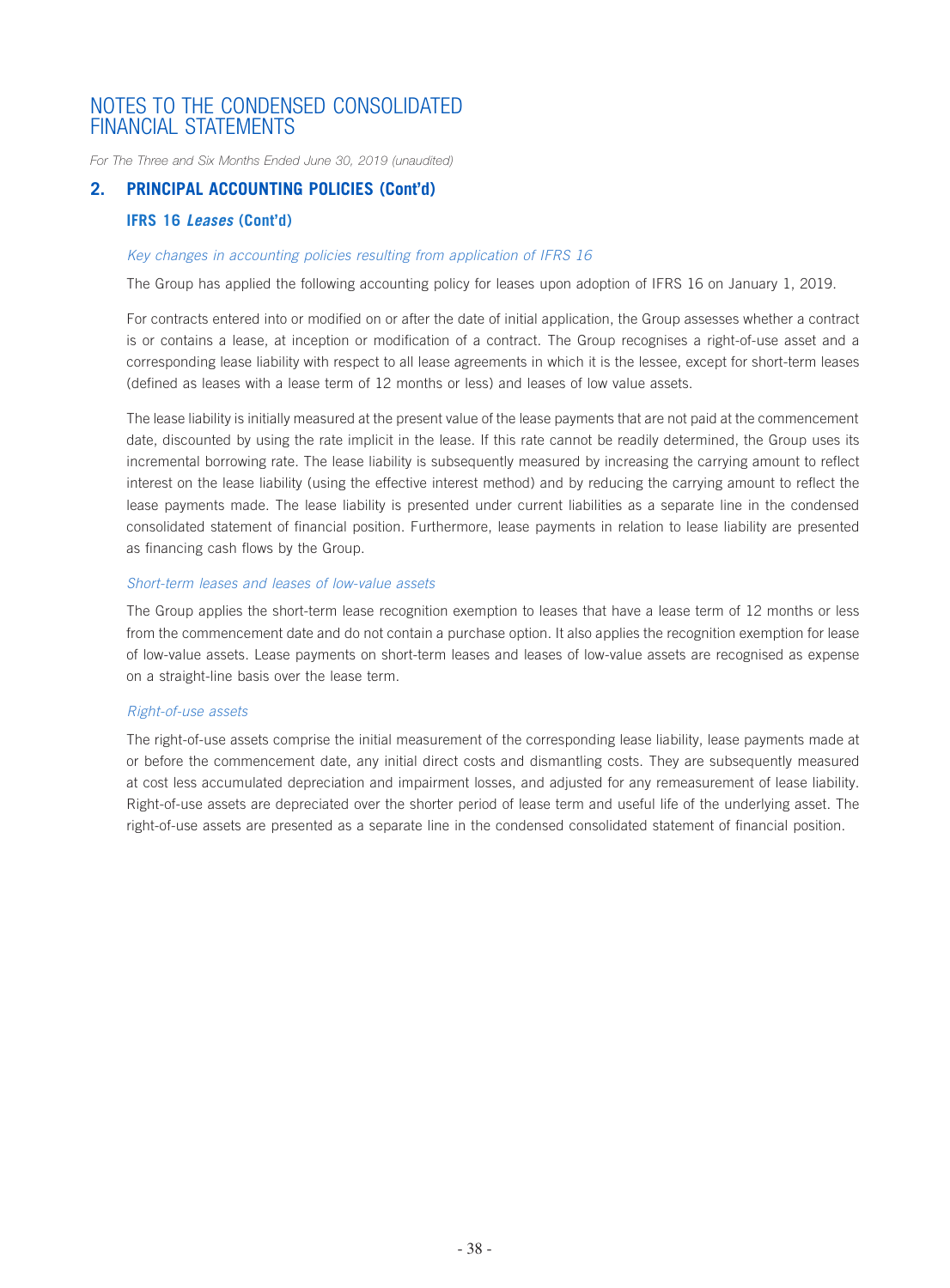*For The Three and Six Months Ended June 30, 2019 (unaudited)*

### **2. PRINCIPAL ACCOUNTING POLICIES (Cont'd)**

### **IFRS 16** *Leases* **(Cont'd)**

#### *Key changes in accounting policies resulting from application of IFRS 16*

#### Lease modifications

The Group accounts for a lease modification as a separate lease if:

- the modification increases the scope of the lease by adding the right to use one or more underlying assets; and
- the consideration for the leases increases by an amount commensurate with the stand-alone price for the increase in scope and any appropriate adjustments to that stand-alone price to reflect the circumstances of the particular contract.

For a lease modification that is not accounted for as a separate lease, the Group remeasures the lease liability based on the lease term of the modified lease by discounting the revised lease payments using a revised discount rate at the effective date of the modification.

#### Taxation

For the purposes of measuring deferred tax for leasing transactions in which the Group recognises the right-of-use assets and the related lease liabilities, the Group first determines whether the tax deductions are attributable to the right-of-use assets or the lease liabilities.

For leasing transactions in which the tax deductions are attributable to the lease liabilities, the Group applies IAS 12 Income Taxes requirements to right-of-use assets and lease liabilities separately. Temporary differences relating to right-of-use assets and lease liabilities are not recognised at initial recognition and over the lease terms due to application of the initial recognition exemption.

#### Refundable rental deposits

Refundable rental deposits paid are accounted under IFRS 9 Financial Instruments and initially measured at fair value. Adjustments to fair value at initial recognition are considered as additional lease payments and included in the cost of right-of-use assets.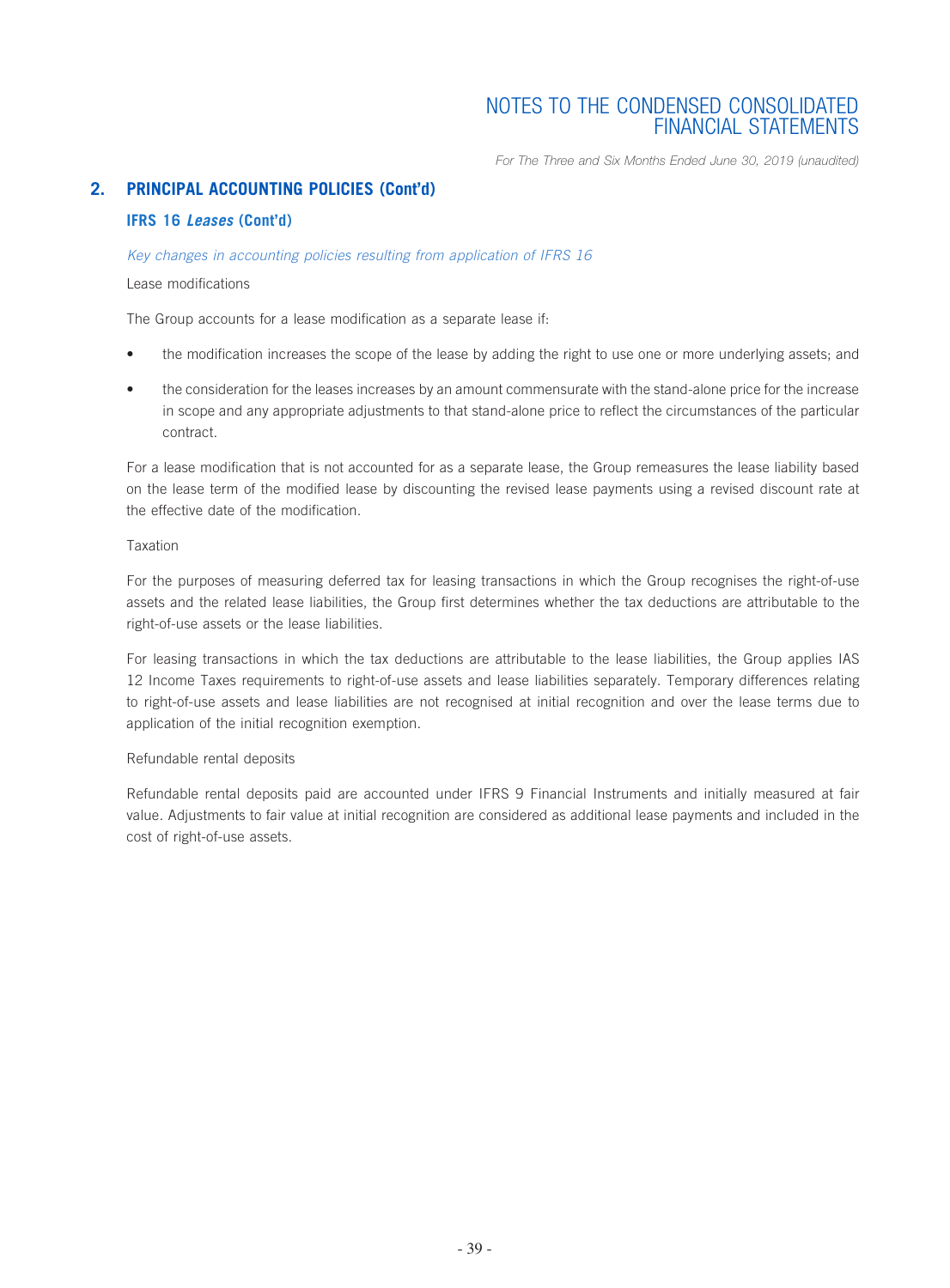*For The Three and Six Months Ended June 30, 2019 (unaudited)*

### **3. REVENUE AND SEGMENT INFORMATION**

### **Disaggregation of revenue from contracts with customers**

The following is an analysis of the Group's revenue from its major products and services:

|                    | Three months ended June 30, |          | Six months ended June 30, |          |
|--------------------|-----------------------------|----------|---------------------------|----------|
|                    | 2019                        | 2018     | 2019                      | 2018     |
|                    | <b>US\$'000</b>             | US\$'000 | <b>US\$'000</b>           | US\$'000 |
|                    |                             |          |                           |          |
| At a point in time |                             |          |                           |          |
| Gold bullion       | 52,170                      | 45,035   | 89,845                    | 94,693   |
| Copper concentrate | 76,633                      | 72,431   | 145,986                   | 110,643  |
| Other by-products  | 34,363                      | 24,621   | 72,927                    | 43,436   |
|                    |                             |          |                           |          |
| Total revenue      | 163,166                     | 142,087  | 308,758                   | 248,772  |

### **Segment information**

IFRS 8 requires operating segments to be identified on the basis of internal reports that are regularly reviewed by the chief operating decision-maker ("CODM") to allocate resources to the segments and to assess their performance.

The chief operating decision-maker, who is responsible for allocating resources and assessing performance of the operating segments, has been defined as the executive directors of the Company. The chief operating decision-maker has identified two operating and reportable segments as follows:

- (i) The mine-produced gold segment the production of gold bullion through the Group's integrated processes, i.e., mining, metallurgical processing, production and selling of gold doré bars to external clients.
- (ii) The mine-produced copper segment the production of copper concentrate and other by-products through the Group's integrated processes, i.e., mining, metallurgical processing, production and selling copper concentrate and other by-products to external clients.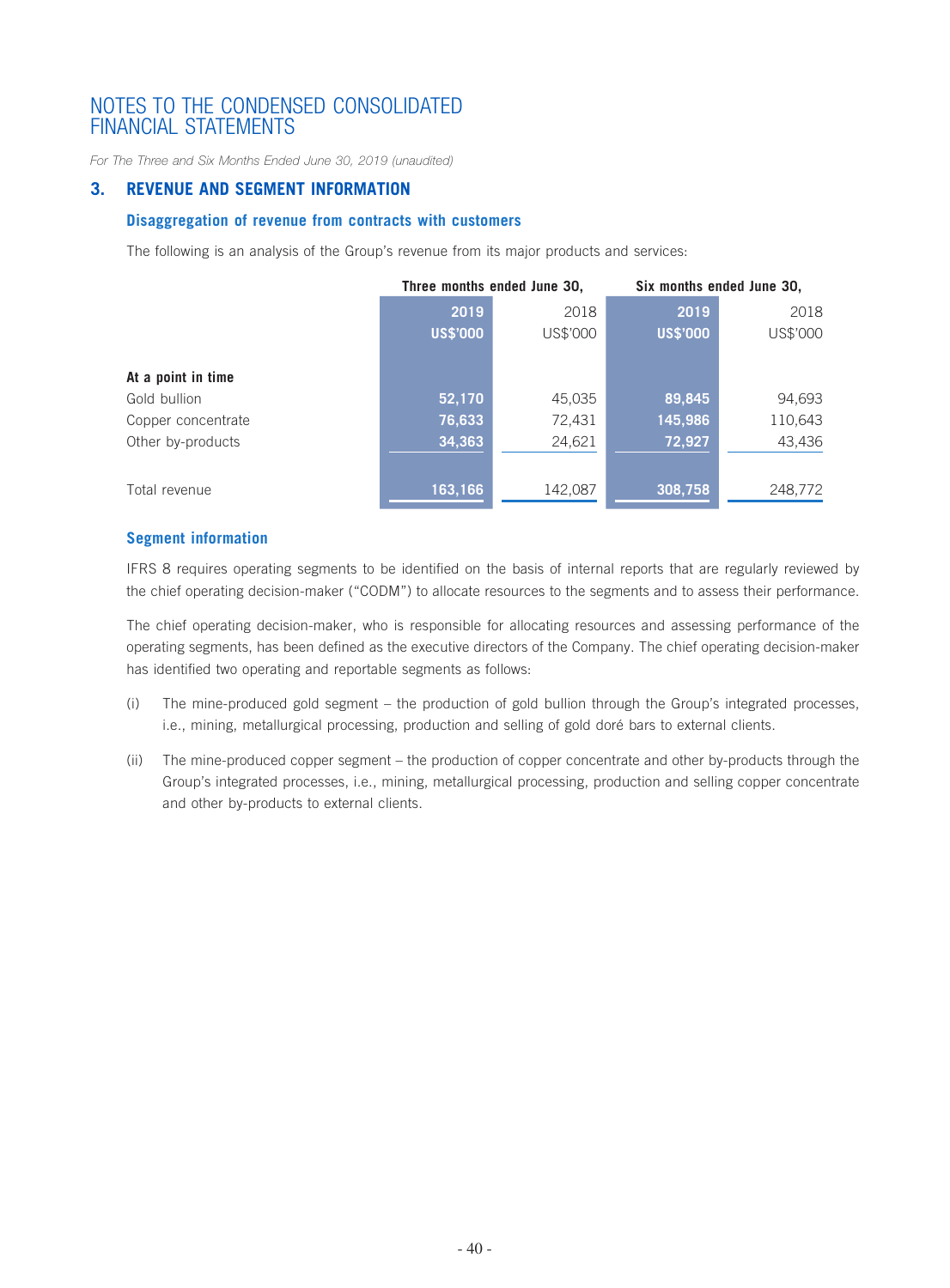*For The Three and Six Months Ended June 30, 2019 (unaudited)*

### **3. REVENUE AND SEGMENT INFORMATION (Cont'd)**

Information regarding the above segments is reported below:

### **(a) Segment revenues and results**

The following is an analysis of the Group's revenue and results by operating and reportable segment.

For the six months ended June 30, 2019

|                                   | Mine-<br>produced<br>gold<br><b>US\$'000</b> | Mine-<br>produced<br>copper<br><b>US\$'000</b> | <b>Segment</b><br>total<br><b>US\$'000</b> | <b>Unallocated</b><br><b>US\$'000</b> | <b>Consolidated</b><br><b>US\$'000</b> |
|-----------------------------------|----------------------------------------------|------------------------------------------------|--------------------------------------------|---------------------------------------|----------------------------------------|
| Revenues – external and           |                                              |                                                |                                            |                                       |                                        |
| segment revenue                   | 89,845                                       | 218,913                                        | 308,758                                    |                                       | 308,758                                |
| Cost of sales                     | (96, 974)                                    | (189, 226)                                     | (286, 200)                                 | -                                     | (286, 200)                             |
| Mining operating (loss) earnings  | (7, 129)                                     | 29,687                                         | 22,558                                     |                                       | 22,558                                 |
| (Loss) income from operations     | (7, 419)                                     | 1,872                                          | (5,547)                                    | (4,609)                               | (10, 156)                              |
| Foreign exchange (loss) gain, net | (1,026)                                      | (1, 101)                                       | (2, 127)                                   |                                       | (2, 126)                               |
| Interest and other income         | 256                                          | 1,640                                          | 1,896                                      | $\overline{2}$                        | 1,898                                  |
| Finance costs                     | (2,610)                                      | (10, 254)                                      | (12, 864)                                  | (8,706)                               | (21, 570)                              |
| Loss before income tax            | (10, 799)                                    | (7, 843)                                       | (18, 642)                                  | (13, 312)                             | (31, 954)                              |

For the six months ended June 30, 2018

| produced  | produced  | Segment    |          |                          |
|-----------|-----------|------------|----------|--------------------------|
| gold      | copper    | total      |          | Unallocated Consolidated |
| US\$'000  | US\$'000  | US\$'000   | US\$'000 | US\$'000                 |
|           |           |            |          |                          |
| 94,693    | 154,079   | 248,772    |          | 248,772                  |
| (76, 357) | (130,068) | (206, 425) | -        | (206,425)                |
| 18,336    | 24,011    | 42,347     |          | 42,347                   |
| 18,007    | 1,047     | 19,054     | (4, 446) | 14,608                   |
| 2,049     | (5,166)   | (3, 117)   |          | (3, 117)                 |
| 308       | 13,705    | 14,013     | 212      | 14,225                   |
| (2,594)   | (11,044)  | (13, 638)  | (8,704)  | (22, 342)                |
| 17,770    | (1,458)   | 16,312     | (12,938) | 3,374                    |
|           | Mine-     | Mine-      |          |                          |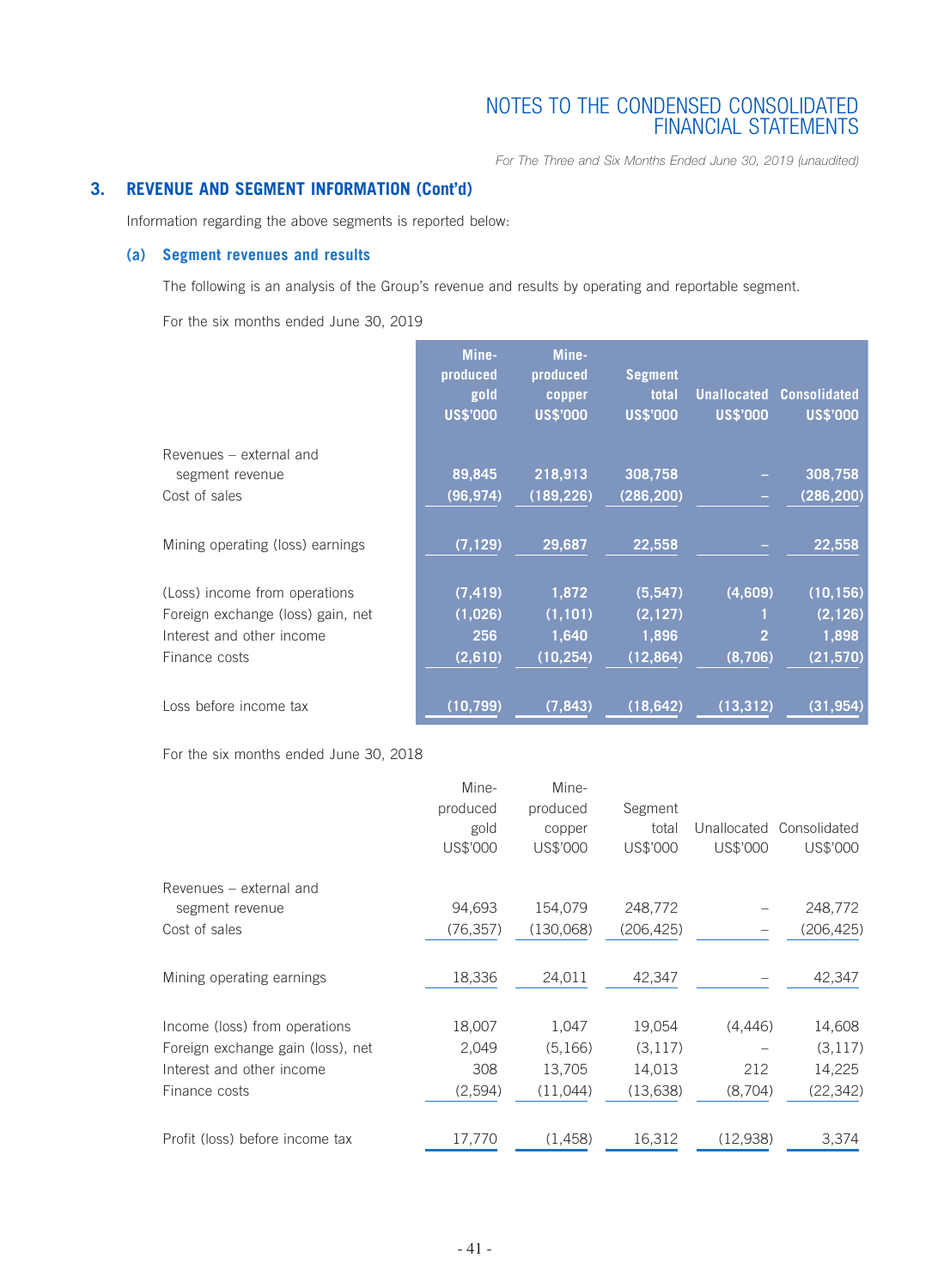*For The Three and Six Months Ended June 30, 2019 (unaudited)*

### **3. REVENUE AND SEGMENT INFORMATION (Cont'd)**

### **(a) Segment revenues and results (Cont'd)**

The accounting policies of the operating segments are the same as the Group's accounting policies. Segment result represents the (loss) profit before income tax attributable to respective segment. This is the measure reported to the CODM for the purposes of resource allocation and performance assessment.

There were no inter-segment sales for the six months ended June 30, 2019 and 2018.

#### **(b) Segment assets and liabilities**

The following is an analysis of the Group's assets and liabilities by segment representing assets/liabilities directly attributable to respective segment:

|                                     | Mine-<br>produced<br>gold<br>US\$'000 | Mine-<br>produced<br>copper<br>US\$'000 | <b>Segment</b><br>total<br>US\$'000 | Unallocated<br>US\$'000 | Consolidated<br>US\$'000 |
|-------------------------------------|---------------------------------------|-----------------------------------------|-------------------------------------|-------------------------|--------------------------|
| As of June 30, 2019<br>Total assets | 723.586                               | 2,451,818                               | 3,175,404                           | 28.736                  | 3,204,140                |
| Total liabilities                   | 193,596                               | 1,044,329                               | 1,237,925                           | 509,189                 | 1,747,114                |
| As of December 31, 2018             |                                       |                                         |                                     |                         |                          |
| Total assets                        | 745,729                               | 2,435,072                               | 3,180,801                           | 35,094                  | 3,215,895                |
| Total liabilities                   | 203,453                               | 1,013,025                               | 1,216,478                           | 510,179                 | 1,726,657                |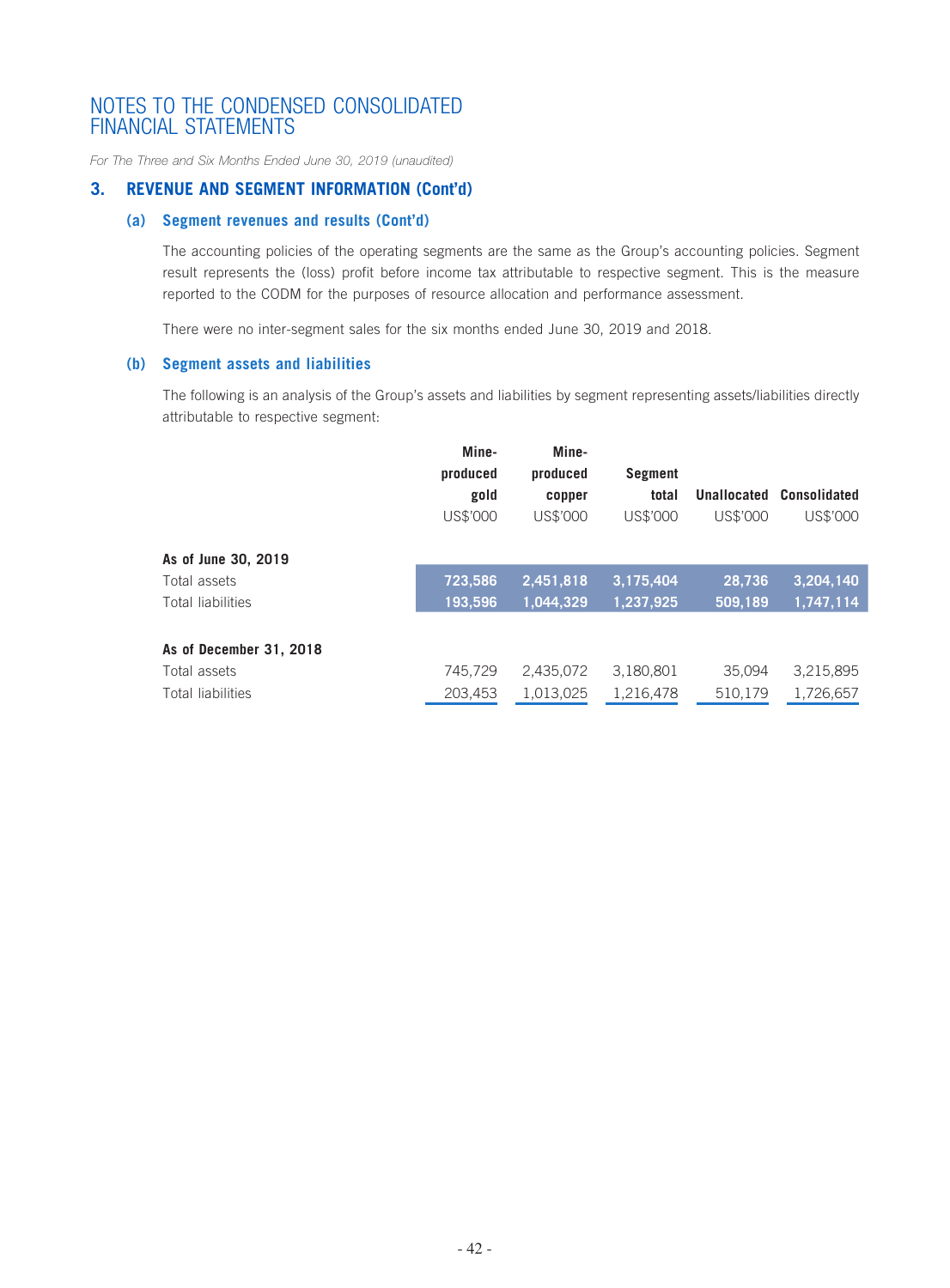*For The Three and Six Months Ended June 30, 2019 (unaudited)*

### **4. GENERAL AND ADMINISTRATIVE EXPENSES**

|                                           |                 | Three months ended June 30, | Six months ended June 30, |          |  |
|-------------------------------------------|-----------------|-----------------------------|---------------------------|----------|--|
|                                           | 2019<br>2018    |                             | 2019                      | 2018     |  |
|                                           | <b>US\$'000</b> | US\$'000                    | <b>US\$'000</b>           | US\$'000 |  |
| Administration and office                 | 2,147           | 6,438                       | 7,323                     | 10,361   |  |
| Depreciation of property,                 |                 |                             |                           |          |  |
| plant and equipment and right-of-use      |                 |                             |                           |          |  |
| assets                                    | 1,425           | 867                         | 3,334                     | 1,787    |  |
| Professional fees                         | 824             | 689                         | 1,398                     | 1,138    |  |
| Salaries and benefits                     | 4,207           | 3,471                       | 8,324                     | 6,784    |  |
| <b>Others</b>                             | 929             | 1,209                       | 2,648                     | 1,987    |  |
|                                           |                 |                             |                           |          |  |
| Total general and administrative expenses | 9,532           | 12,674                      | 23,027                    | 22,057   |  |

### **5. FINANCE COSTS**

|                                             | Three months ended June 30, |          | Six months ended June 30, |          |
|---------------------------------------------|-----------------------------|----------|---------------------------|----------|
|                                             | 2019                        | 2018     | 2019                      | 2018     |
|                                             | <b>US\$'000</b>             | US\$'000 | <b>US\$'000</b>           | US\$'000 |
| Effective interests on borrowings and lease |                             |          |                           |          |
| liabilities                                 | 10,943                      | 10,452   | 20,877                    | 20,817   |
| Accretion on environmental rehabilitation   | 562                         | 762      | 1,128                     | 1,525    |
|                                             |                             |          |                           |          |
| Less: Amount capitalised to                 | 11,505                      | 11,214   | 22,005                    | 22,342   |
| property, plant and equipment               | (23)                        |          | (435)                     |          |
| Total finance costs                         | 11,482                      | 11,214   | 21,570                    | 22,342   |

### **6. INCOME TAX (CREDIT) EXPENSE**

|                                   |                 | Three months ended June 30, | Six months ended June 30, |          |  |
|-----------------------------------|-----------------|-----------------------------|---------------------------|----------|--|
|                                   | 2019<br>2018    |                             | 2019                      | 2018     |  |
|                                   | <b>US\$'000</b> | US\$'000                    | <b>US\$'000</b>           | US\$'000 |  |
|                                   |                 |                             |                           |          |  |
| PRC Enterprise Income Tax expense | 267             | 574                         | 890                       | 2,483    |  |
| Overprovision of PRC Enterprise   |                 |                             |                           |          |  |
| Income Tax in prior year          | (989)           | (2,266)                     | (989)                     | (2, 266) |  |
| Deferred tax (credit) expense     | (1, 144)        | 5,141                       | (4, 330)                  | 763      |  |
|                                   |                 |                             |                           |          |  |
| Total income tax (credit) expense | (1,866)         | 3,449                       | (4, 429)                  | 980      |  |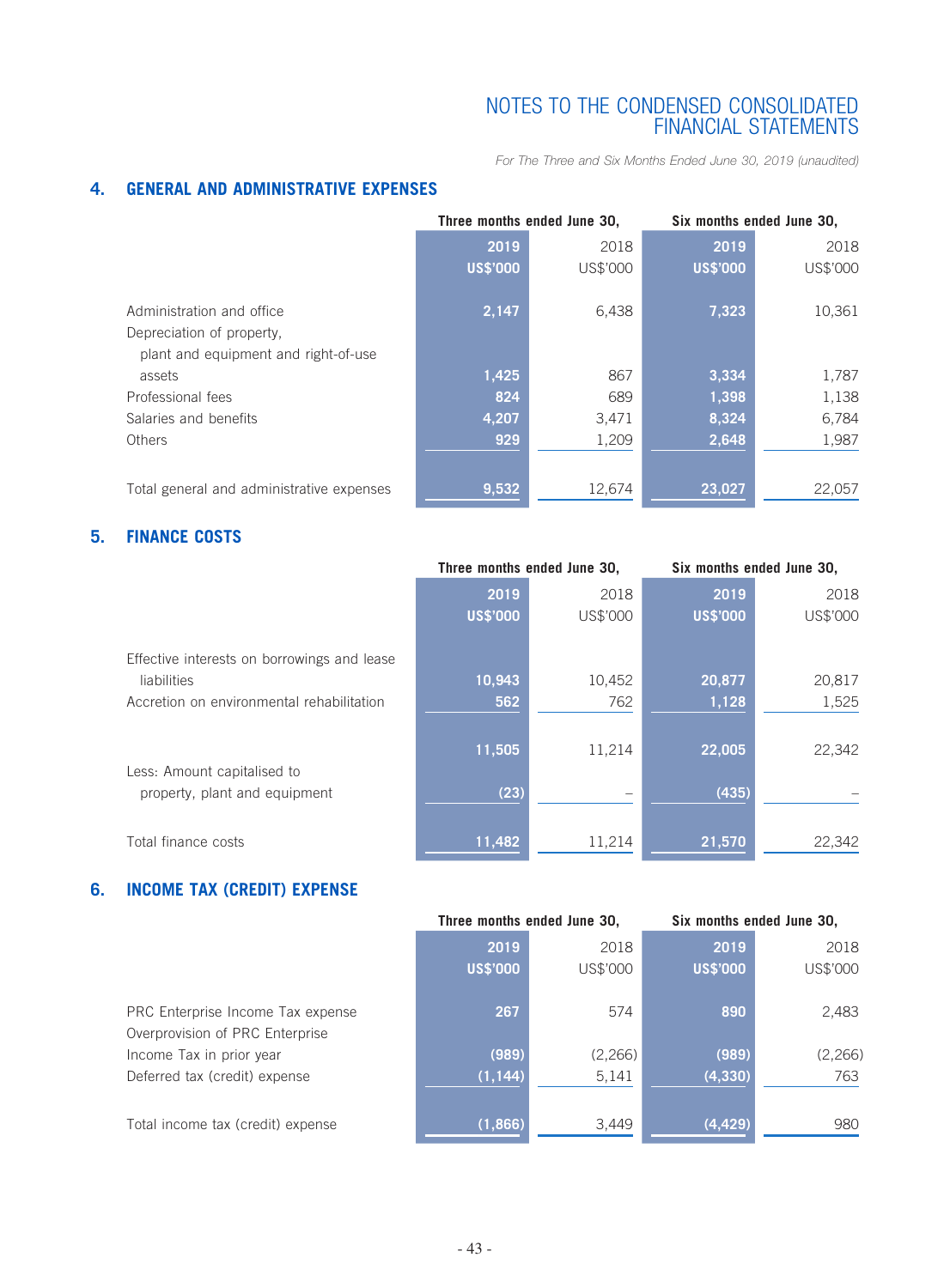*For The Three and Six Months Ended June 30, 2019 (unaudited)*

### **7. (LOSS) EARNINGS PER SHARE**

(Loss) profit used in determining (loss) earnings per share are presented below:

|                                                                                                    | Three months ended June 30, |              | Six months ended June 30, |              |
|----------------------------------------------------------------------------------------------------|-----------------------------|--------------|---------------------------|--------------|
|                                                                                                    | 2019                        | 2018         | 2019                      | 2018         |
| (Loss) profit for the period attributable to<br>owners of the Company for<br>the purposes of basic |                             |              |                           |              |
| (loss) earnings per share (US\$'000)                                                               | (22, 934)                   | 186          | (27, 419)                 | 1,968        |
| Weighted average number of shares, basic                                                           | 396,413,753                 | 396,413,753  | 396,413,753               | 396,413,753  |
| Basic (loss) earnings per share (US\$)                                                             | $(5.79)$ cents              | $0.05$ cents | $(6.92)$ cents            | $0.50$ cents |

The Group has no outstanding potential dilutive instruments issued as at June 30, 2019 and 2018 and during the three and six months ended June 30, 2019 and 2018. Therefore, no diluted (loss) earnings per share is presented.

### **8. TRADE AND OTHER RECEIVABLES**

|                                                     | <b>June 30,</b> | December 31, |
|-----------------------------------------------------|-----------------|--------------|
|                                                     | 2019            | 2018         |
|                                                     | <b>US\$'000</b> | US\$'000     |
| Trade receivables                                   | 14,087          | 570          |
| Less: Allowance for credit loss                     | (46)            | (46)         |
|                                                     |                 |              |
|                                                     | 14,041          | 524          |
| Amounts due from related companies (note 14(a)) (1) | 574             | 725          |
| Other receivables                                   | 13,222          | 22,054       |
|                                                     |                 |              |
| Total trade and other receivables                   | 27,837          | 23,303       |

(1) The amounts are unsecured, interest free and repayable on demand.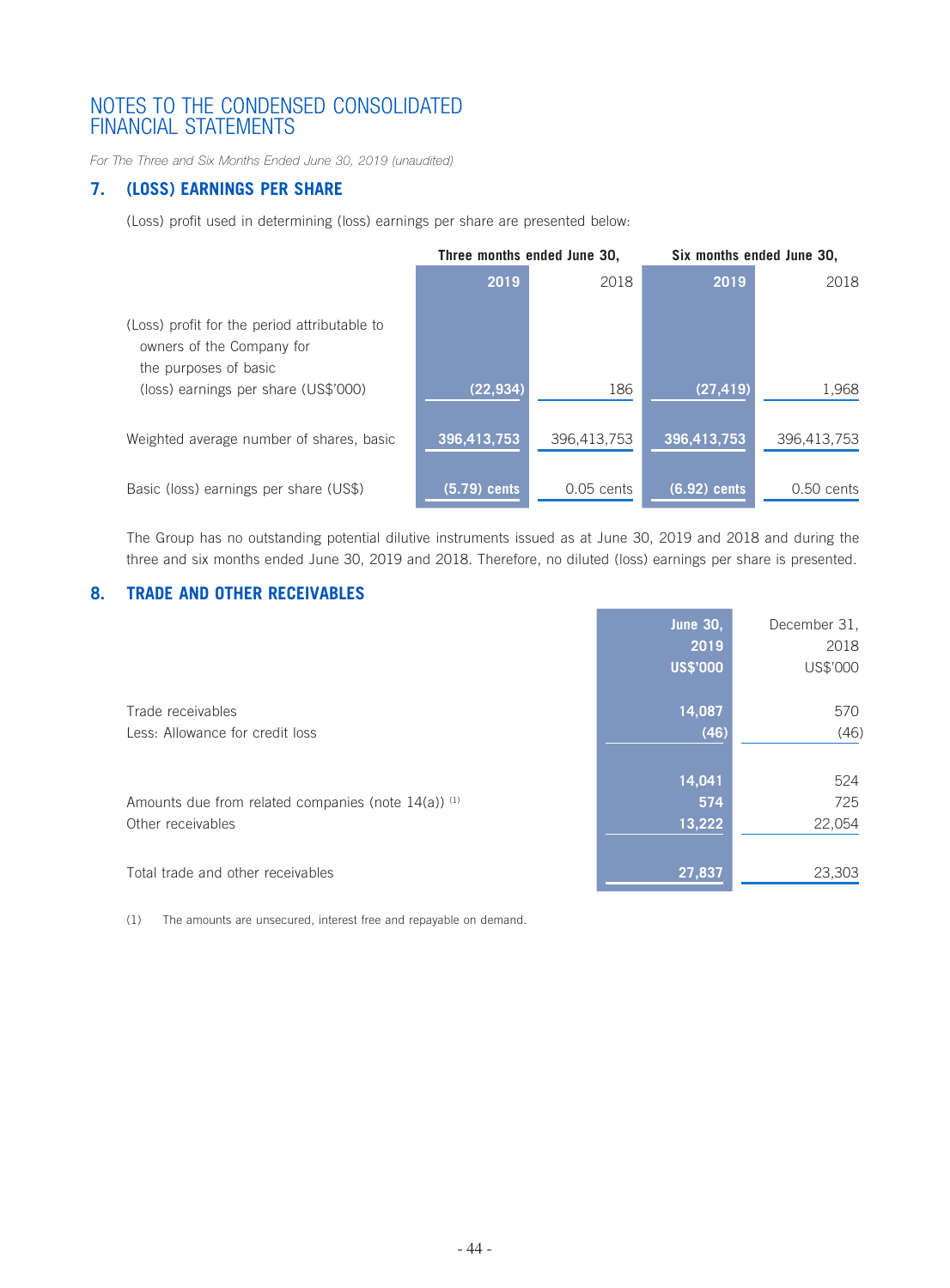*For The Three and Six Months Ended June 30, 2019 (unaudited)*

### **8. TRADE AND OTHER RECEIVABLES (Cont'd)**

The Group allows an average credit period of 90 days and 180 days to its external trade customers including CNG for gold dore bars sales and copper sales, respectively.

Below is an aged analysis of trade receivables (net of allowance) presented based on invoice dates, which approximated the respective revenue recognition dates, at the end of the reporting period:

|                   | <b>June 30,</b> | December 31, |
|-------------------|-----------------|--------------|
|                   | 2019            | 2018         |
|                   | <b>US\$'000</b> | US\$'000     |
|                   |                 |              |
| Less than 30 days | 13,696          | 227          |
| 31 to 90 days     | 141             | 119          |
| 91 to 180 days    | 179             | 60           |
| Over 180 days     | 25              | 118          |
|                   |                 |              |
|                   | 14.041          | 524          |

### **9. INVENTORIES**

|                   | <b>June 30,</b> | December 31, |
|-------------------|-----------------|--------------|
|                   | 2019            | 2018         |
|                   | <b>US\$'000</b> | US\$'000     |
|                   |                 |              |
| Gold in process   | 200,585         | 203,067      |
| Gold doré bars    | 18,435          | 19,021       |
| Consumables       | 21,474          | 29,794       |
| Copper            | 11,188          | 17,251       |
| Spare parts       | 16,407          | 13,825       |
|                   |                 |              |
| Total inventories | 268,089         | 282,958      |

Inventory write down was provided in cost of sales for three and six months ended June 30, 2019 totalling to nil and US\$4.3 million (three and six months ended June 30, 2018: nil and nil) respectively.

Inventory totaling US\$149 million and US\$274 million for the three and six months ended June 30, 2019 (three and six months ended June 30, 2018: US\$102 million and US\$198 million) was recognised in cost of sales.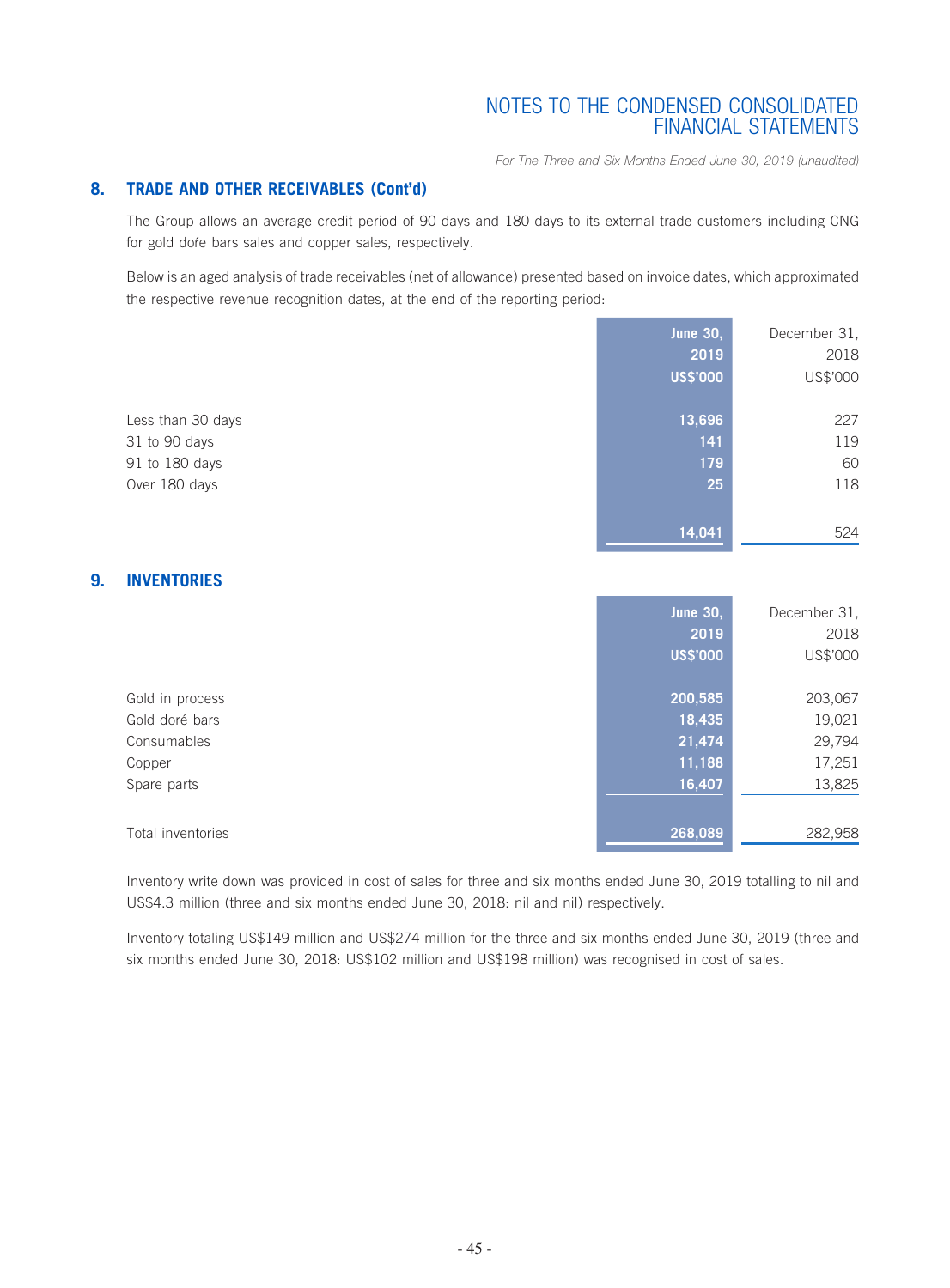*For The Three and Six Months Ended June 30, 2019 (unaudited)*

### **10. PROPERTY, PLANT AND EQUIPMENT/MINING RIGHTS**

During the six months ended June 30, 2019, the Group incurred approximately US\$7.7 million on construction in progress (six months ended June 30, 2018: approximately US\$17.4 million) and approximately US\$38.5 million on mineral assets (six months ended June 30, 2018: approximately US\$45.9 million), respectively.

Depreciation of property, plant and equipment was US\$37.8 million and US\$69.9 million for the three and six months ended June 30, 2019, respectively (for the three and six months ended June 30, 2018: US\$30.8 million and US\$64.6 million, respectively). The depreciation amount was partly recognised in cost of sales, general and administrative expenses and partly capitalised in inventory.

During the six months ended June 30, 2019, the Group incurred US\$11.1 million on mining rights (for the six months ended June 30, 2018: nil). Amortisation of mining rights was US\$8.2 million and US\$15.0 million for the three and six months ended June 30, 2019 (for the three and months ended June 30, 2018: US\$4.6 million and US\$9.6 million) respectively. The amortisation amounts were recognised in cost of sales.

### **11. ACCOUNTS AND OTHER PAYABLES AND ACCRUED EXPENSES**

Accounts and other payables and accrued expenses comprise the following:

|                                                        | <b>June 30,</b> | December 31, |
|--------------------------------------------------------|-----------------|--------------|
|                                                        | 2019            | 2018         |
|                                                        | <b>US\$'000</b> | US\$'000     |
|                                                        |                 |              |
| Accounts payable                                       | 38,240          | 44,670       |
| Bills payable                                          | 47,744          | 83,263       |
| Construction cost payables                             | 132,580         | 138,838      |
| Mining cost accrual                                    | 25,175          | 3,578        |
| Payroll and benefit payables                           | 3,369           | 4,863        |
| Other accruals                                         | 3,445           | 5,018        |
| Other tax payable                                      | 3,893           | 5,185        |
| Other payables                                         | 6,767           | 6,598        |
| Payable for acquisition of a mining right              | 8,738           |              |
|                                                        |                 |              |
| Total accounts and other payables and accrued expenses | 269,951         | 292.013      |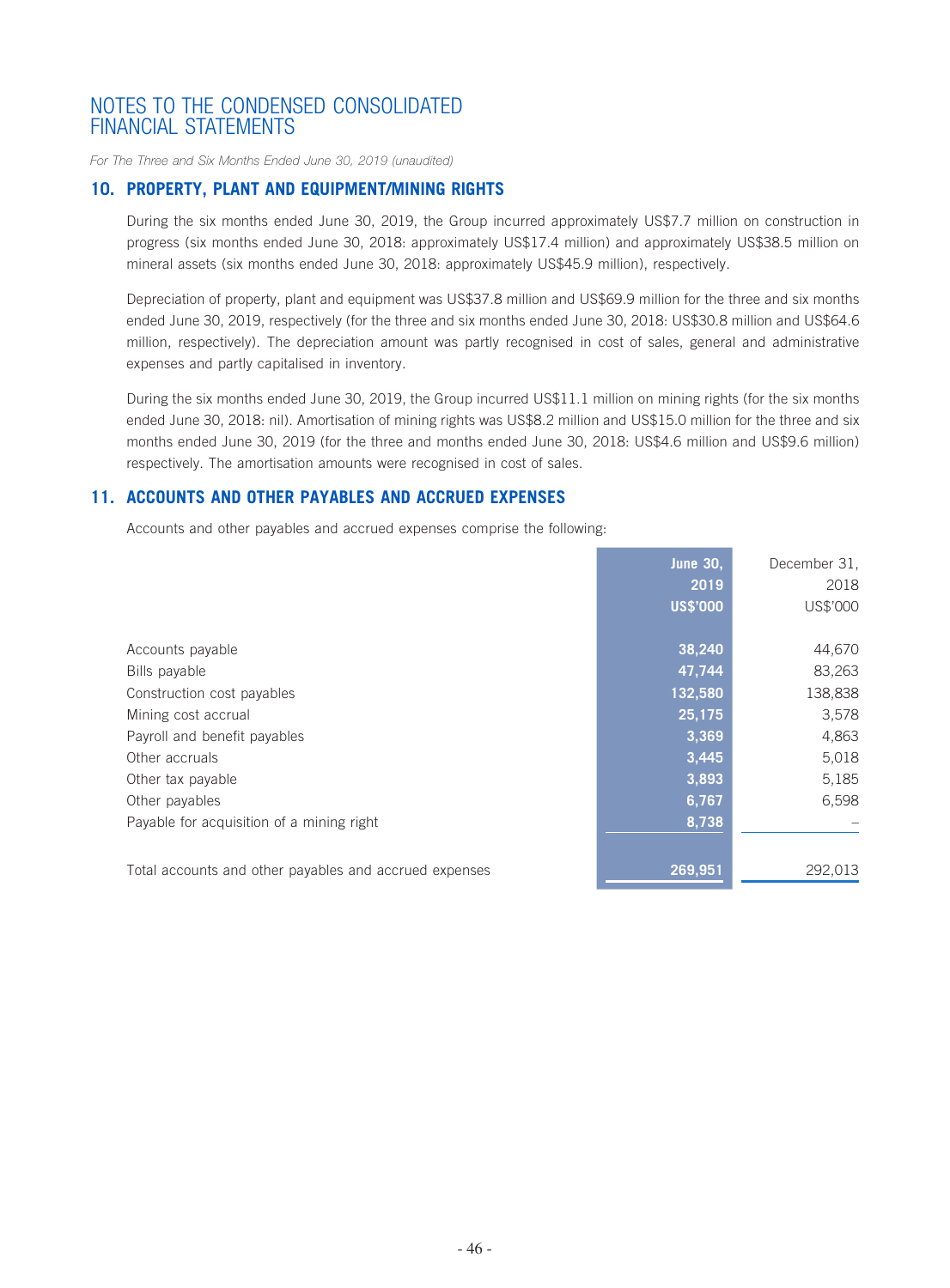*For The Three and Six Months Ended June 30, 2019 (unaudited)*

### **11. ACCOUNTS AND OTHER PAYABLES AND ACCRUED EXPENSES (Cont'd)**

The following is an aged analysis of the accounts payable presented based on invoice date at the end of the reporting period:

|                                                                       | <b>June 30,</b><br>2019<br><b>US\$'000</b> | December 31,<br>2018<br>US\$'000    |
|-----------------------------------------------------------------------|--------------------------------------------|-------------------------------------|
| Less than 30 days<br>31 to 90 days<br>91 to 180 days<br>Over 180 days | 5,378<br>7,302<br>3,036<br>22,524          | 16,832<br>12,232<br>1,619<br>13,987 |
| Total accounts payable                                                | 38,240                                     | 44,670                              |

The credit period for bills payable is 180 days from the issue date.

The following is an ageing analysis of bills payable, presented based on bills issue date at the end of the reporting period:

**Contract Contract** 

×.

|                     | <b>June 30,</b> | December 31, |
|---------------------|-----------------|--------------|
|                     | 2019            | 2018         |
|                     | <b>US\$'000</b> | US\$'000     |
|                     |                 |              |
| Less than 30 days   | 5,818           | 19,512       |
| 31 to 60 days       | 11,721          | 15,265       |
| 61 to 90 days       | 5,813           | 14,196       |
| 91 to 180 days      | 24,392          | 34,290       |
|                     |                 |              |
| Total bills payable | 47,744          | 83,263       |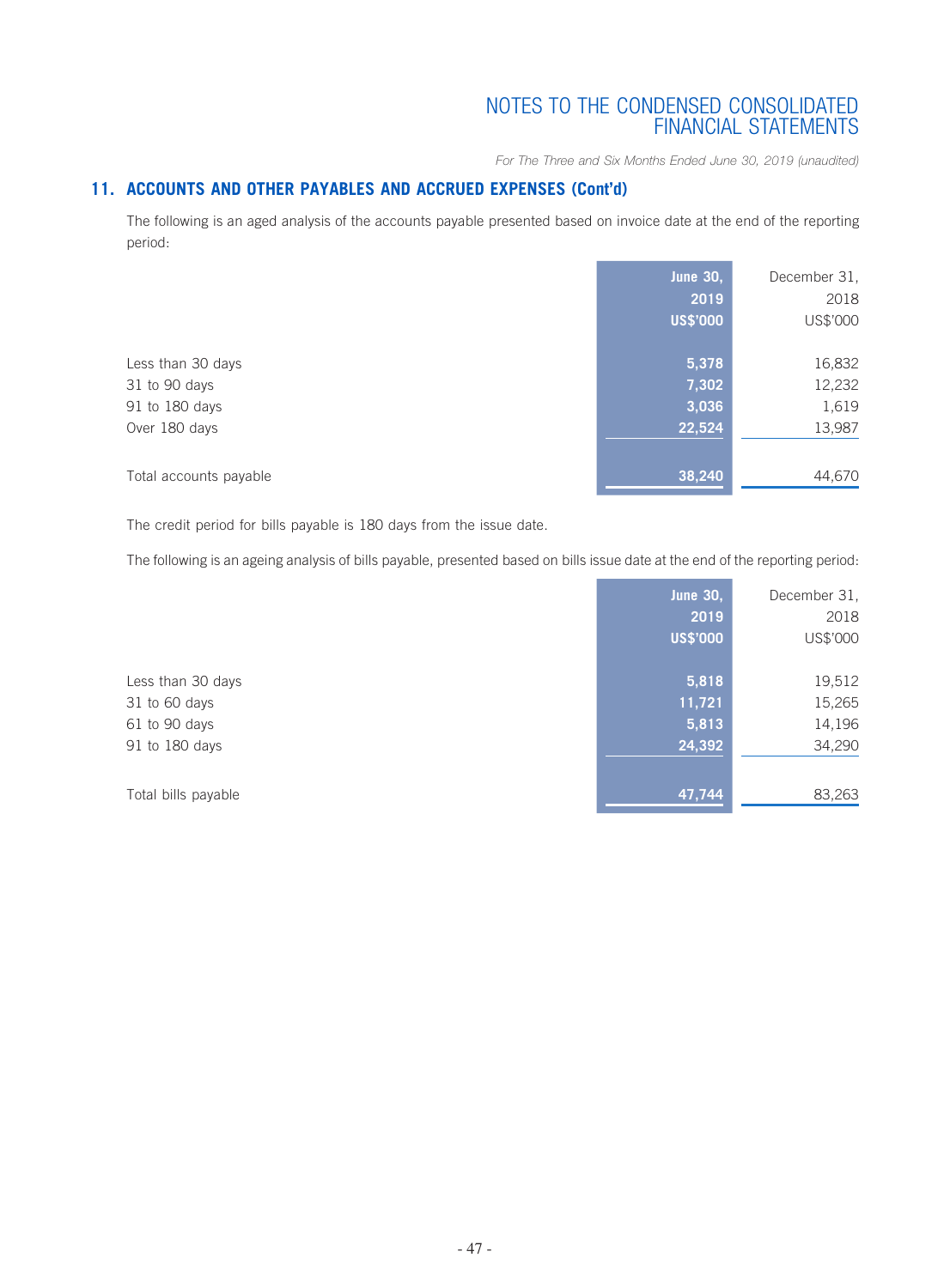*For The Three and Six Months Ended June 30, 2019 (unaudited)*

### **12. BORROWINGS**

The borrowings are repayable as follows:

|                                                                     | <b>June 30,</b> | December 31. |
|---------------------------------------------------------------------|-----------------|--------------|
|                                                                     | 2019            | 2018         |
|                                                                     | <b>US\$'000</b> | US\$'000     |
|                                                                     |                 |              |
| Carrying amount repayable within one year                           | 74,282          | 123,921      |
| Carrying amount repayable within one to two years                   | 521,432         | 537,659      |
| Carrying amount repayable within two to five years                  | 334,559         | 263,725      |
| Carrying amount repayable over five years                           | 298,923         | 284,853      |
|                                                                     |                 |              |
|                                                                     | 1,229,196       | 1,210,158    |
| Less: Amounts due within one year (shown under current liabilities) | (74, 282)       | (123, 921)   |
|                                                                     |                 |              |
| Amounts shown under non-current liabilities                         | 1,154,914       | 1,086,237    |
|                                                                     |                 |              |
| Analysed as:                                                        |                 |              |
| Secured                                                             | 530,204         | 509,238      |
| Unsecured                                                           | 698,992         | 700,920      |
|                                                                     |                 |              |
|                                                                     | 1,229,196       | 1,210,158    |

The carrying values of the pledged assets to secure borrowings by the Group are as follows:

|               | June $30,$      | December 31, |
|---------------|-----------------|--------------|
|               | 2019            | 2018         |
|               | <b>US\$'000</b> | US\$'000     |
|               |                 |              |
| Mining rights | 905,954         | 920,067      |

Borrowings carry interest at effective interest rates ranging from 2.75% to 4.51% (December 31, 2018: 2.75% to 4.35%) per annum.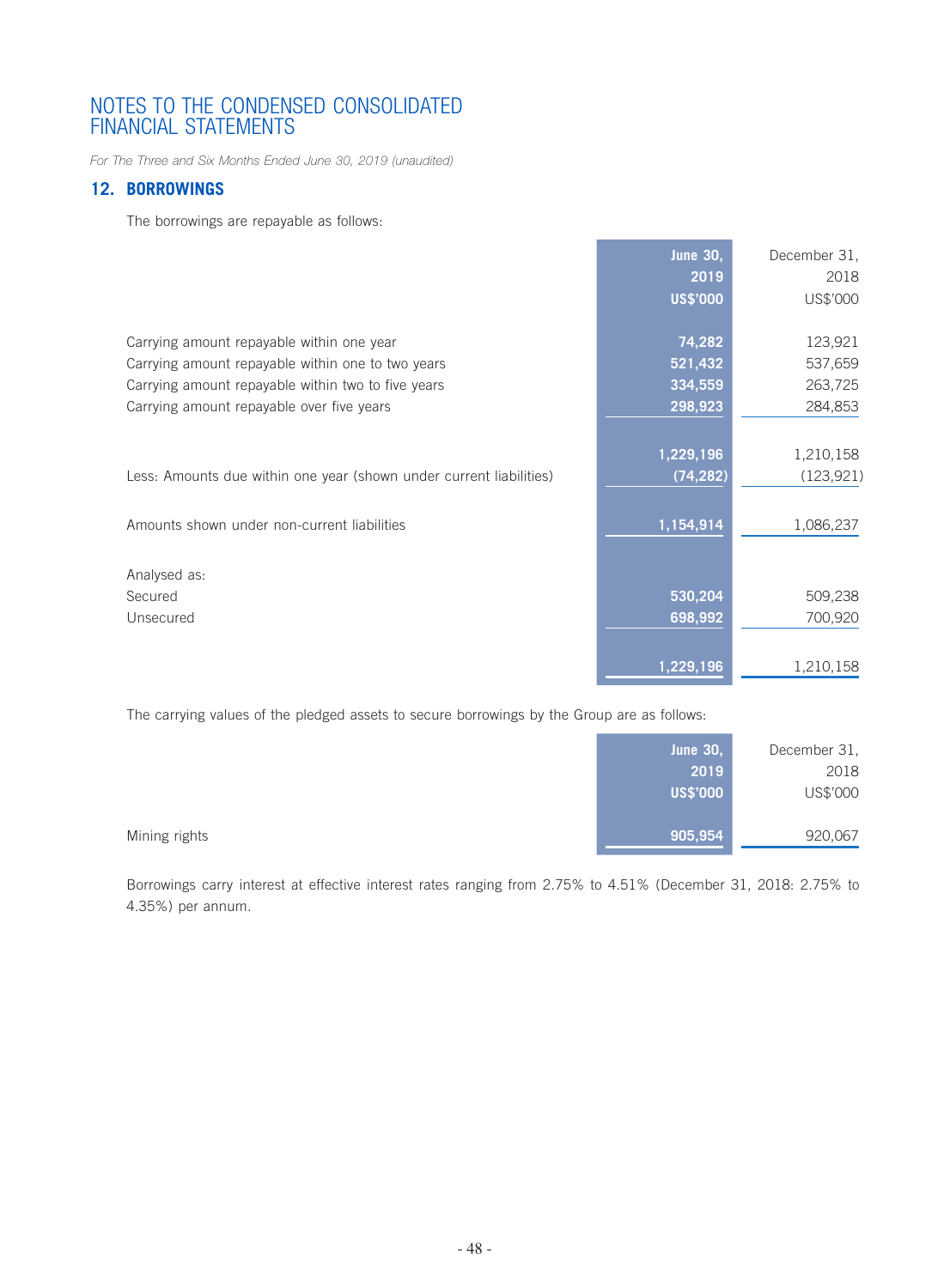*For The Three and Six Months Ended June 30, 2019 (unaudited)*

### **13. SHARE CAPITAL**

### **Common shares**

- *(i) Authorised Unlimited common shares without par value*
- *(ii) Issued and outstanding*

|                                                                                   | Number of shares | Amount<br>US\$'000 |
|-----------------------------------------------------------------------------------|------------------|--------------------|
| Issued and fully paid:<br>At January 1, 2018, December 31, 2018 and June 30, 2019 | 396,413,753      | 1.229.061          |

### **14. RELATED PARTY TRANSACTIONS**

The Group operates in an economic environment currently predominated by enterprises directly or indirectly owned or controlled or significantly influenced by the PRC government (hereinafter collectively referred to as "Government-related entities"). In addition, the Group itself is a Government-related entity. CNG, a substantial shareholder with significant influence over the Group, is a state owned company registered in Beijing, PRC, which is controlled by State-owned Assets Supervision and Administration Commission of the State Council of the PRC.

During the period/year, except as disclosed below, the Group did not have any individually significant transactions with other Government-related entities in its ordinary and usual course of business.

Name and relationship with related parties during the period/year is as follows:

CNG owned the following percentages of outstanding common shares of the Company:

|     | <b>June 30,</b> | December 31, |
|-----|-----------------|--------------|
|     | 2019            | 2018         |
|     | %               | %            |
|     |                 |              |
| CNG | 39.3            | 39.3         |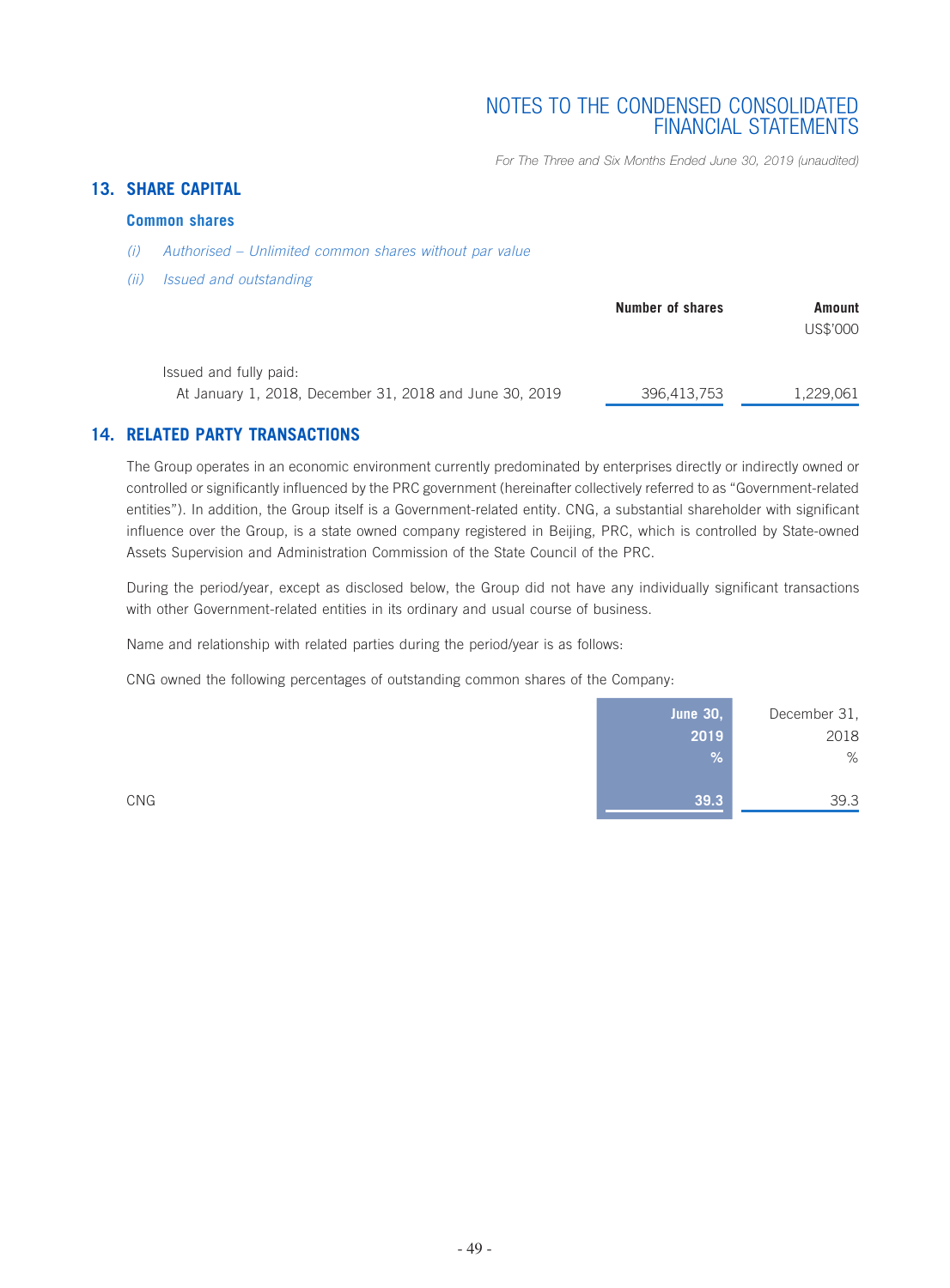*For The Three and Six Months Ended June 30, 2019 (unaudited)*

### **14. RELATED PARTY TRANSACTIONS (Cont'd)**

### **(a) Transactions/balances with Government-related entities in the PRC**

### *(i) Transactions/balances with CNG and its subsidiaries*

The Group had the following significant transactions with CNG and CNG's subsidiaries:

|                                                                        |                 | Three months ended June 30, |                 | Six months ended June 30, |
|------------------------------------------------------------------------|-----------------|-----------------------------|-----------------|---------------------------|
|                                                                        | 2019            | 2018                        | 2019            | 2018                      |
|                                                                        | <b>US\$'000</b> | US\$'000                    | <b>US\$'000</b> | US\$'000                  |
| Gold doré sales by the Group                                           | 52,170          | 45,035                      | 89,845          | 94,693                    |
| Copper and other product sales<br>by the Group                         | 31,155          | 45,071                      | 54,164          | 78,439                    |
| Provision of transportation<br>services by the Group                   | 241             | 68                          | 473             | 551                       |
| Construction, stripping and<br>mining service provided<br>to the Group | 3,898           | 5,842                       | 5,474           | 6,821                     |
| Payment for office facilities<br>by the Group                          | 970             | 1,034                       | 1,974           | 2,070                     |
| Interest income                                                        | $\overline{2}$  | 3                           |                 | 39                        |
| Interest expenses                                                      | 807             | 798                         | 1,547           | 1,582                     |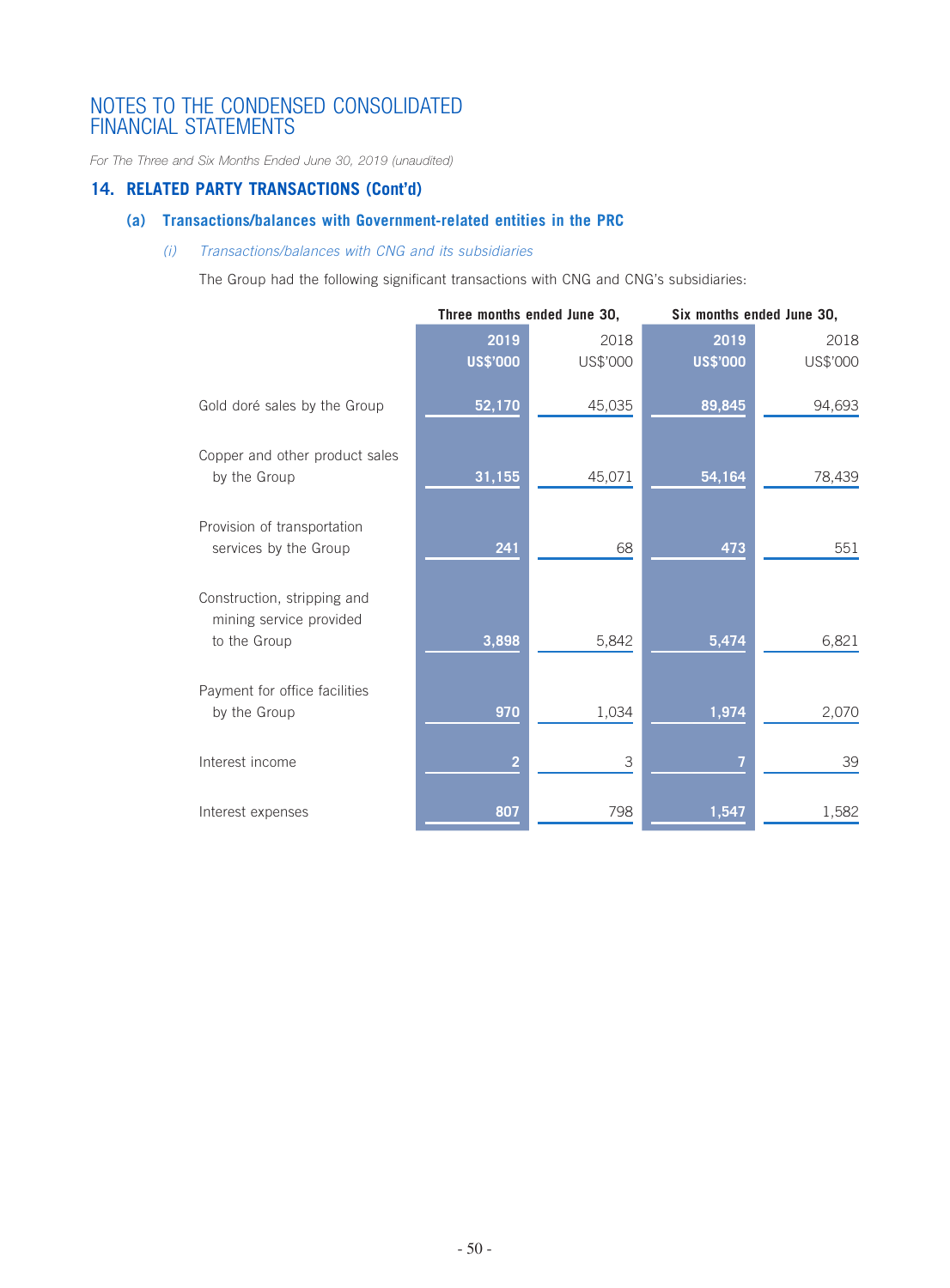*For The Three and Six Months Ended June 30, 2019 (unaudited)*

### **14. RELATED PARTY TRANSACTIONS (Cont'd)**

### **(a) Transactions/balances with Government-related entities in the PRC (Cont'd)**

### *(i) Transactions/balances with CNG and its subsidiaries (Cont'd)*

The Group has the following significant balances with CNG and its subsidiaries at the end of each reporting period:

|                                                                                        | <b>June 30,</b><br>2019<br><b>US\$'000</b> | December 31,<br>2018<br>US\$'000 |
|----------------------------------------------------------------------------------------|--------------------------------------------|----------------------------------|
| <b>Assets</b>                                                                          |                                            |                                  |
| Amounts due from related companies (note 8)<br>Cash and cash equivalents held by a CNG | 574                                        | 725                              |
| subsidiary                                                                             | 2,106                                      | 14,570                           |
| Trade receivables from CNG subsidiaries                                                | 13,293                                     |                                  |
| Prepaid expenses and deposits                                                          | 54                                         | 53                               |
|                                                                                        |                                            |                                  |
| Total amounts due from CNG and its subsidiaries                                        | 16,027                                     | 15,348                           |
|                                                                                        | <b>June 30,</b>                            | December 31,                     |
|                                                                                        | 2019                                       | 2018                             |
|                                                                                        | <b>US\$'000</b>                            | US\$'000                         |
| <b>Liabilities</b>                                                                     |                                            |                                  |
| Loans payable to a CNG subsidiary                                                      | 50,911                                     | 50,997                           |
| Entrusted loan payable to CNG                                                          | 29,092                                     | 29,140                           |
| Construction cost payables to CNG subsidiaries                                         | 25,922                                     | 25,500                           |
| Trade payable to CNG subsidiaries                                                      | 774                                        | 3,556                            |
| Amount due to CNG                                                                      | 86                                         | 86                               |
| Contract liabilities with CNG's subsidiaries                                           | 29,318                                     | 3,263                            |
| Total amounts due to CNG's subsidiaries                                                | 136,103                                    | 112,542                          |

The loans payable to a CNG subsidiary, which are included in borrowings, carry fixed interest rates of 4.51% (December 31, 2018: 4.13%) per annum and are unsecured and repayable within three years. With the exception of the entrusted loan payable to CNG and loans payable to a CNG's subsidiary, the amounts due to CNG and its subsidiaries which are included in other payables and construction costs payable, are non-interest bearing, unsecured and have no fixed terms of repayments.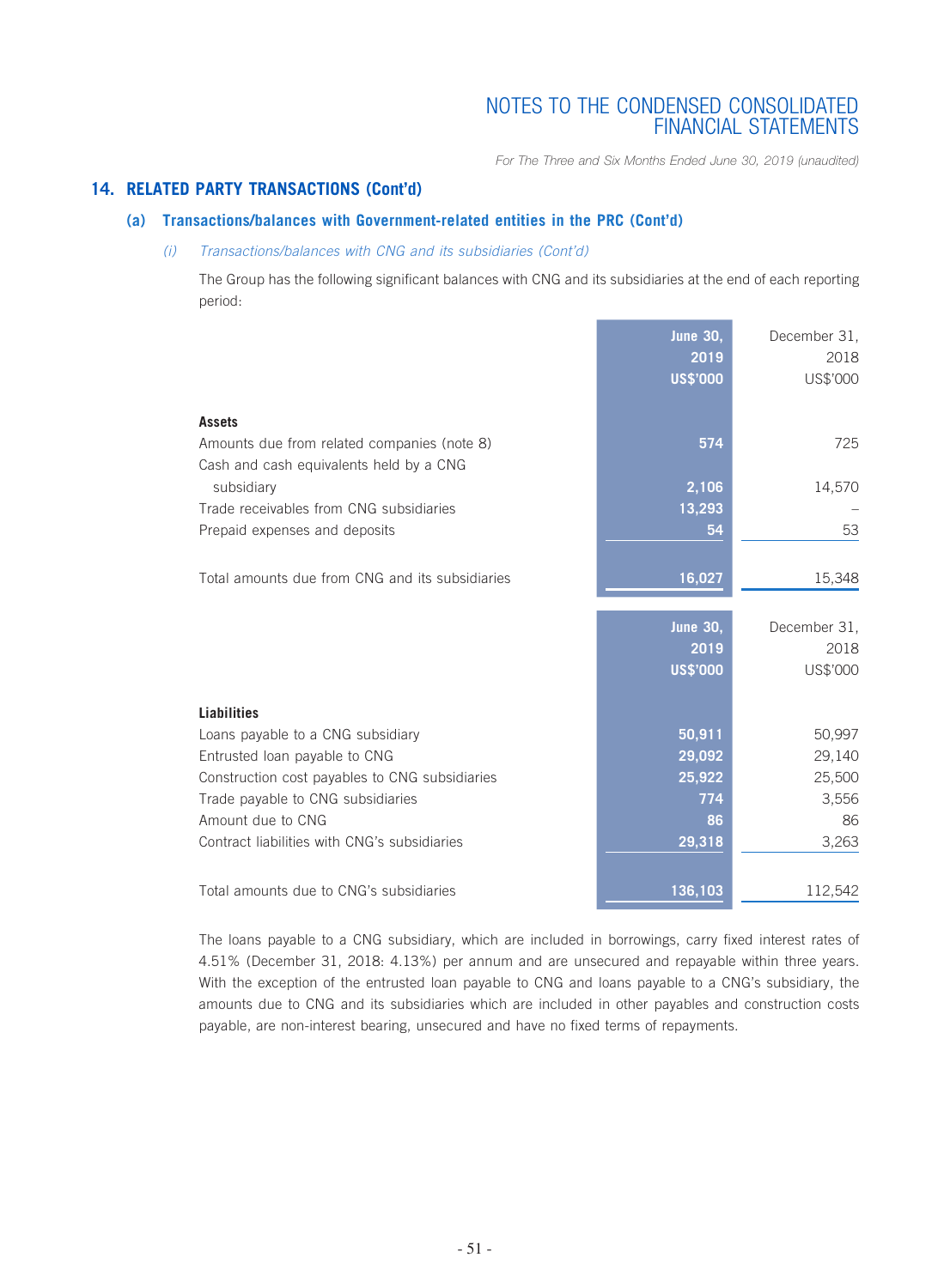*For The Three and Six Months Ended June 30, 2019 (unaudited)*

### **14. RELATED PARTY TRANSACTIONS (Cont'd)**

### **(a) Transactions/balances with Government-related entities in the PRC (Cont'd)**

#### *(ii) Transactions/balances with other government-related entities in the PRC*

Apart from the transactions with CNG and its subsidiaries disclosed above, the Group has also entered into transactions of bank deposits, borrowings and other general banking facilities with other governmentrelated entities in its ordinary course of business.

#### **(b) Compensation of key management personnel**

The Group has the following compensation to key management personnel during the period:

|                             | Three months ended June 30, |          | Six months ended June 30, |          |
|-----------------------------|-----------------------------|----------|---------------------------|----------|
|                             | 2019                        | 2018     | 2019                      | 2018     |
|                             | <b>US\$'000</b>             | US\$'000 | <b>US\$'000</b>           | US\$'000 |
| Salaries and other benefits | 168                         | 251      | 341                       | 434      |
| Post-employment benefits    |                             | 3        | 12                        | 10       |
|                             | 171                         | 254      | 353                       | 444      |

### **15. FINANCIAL INSTRUMENTS**

As at June 30, 2019 and December 31, 2018, the Group's investments in equity securities include equity securities listed in Hong Kong and unlisted companies incorporated in the PRC.

Subsequent to initial recognition at fair value, investment in equity securities listed on the Stock Exchange is measured based on the quoted price (unadjusted) available on the Stock Exchange (Level 1 fair value measurement). As at June 30, 2019, US\$13,550,000 (December 31, 2018: US\$17,655,000) investment in equity securities is measured at fair value on a recurring basis. The Group's investment in listed equity securities represent investment in a company engaged in mining, processing and trading of nonferrous metals in the PRC.

As at June 30, 2019, the carrying amounts of US\$581,000 (December 31, 2018: US\$2,575,000) investment in unlisted companies incorporated in the PRC are approximately their fair values (Level 3 fair value measurement). The sales proceeds of US\$2,023,000 (for the six months ended June 30, 2018: nil) were received from the disposal of one of investment in unlisted company during the six months ended June 30, 2019. The cumulative fair value change of US\$564,000 from investment in unlisted company included in investment revaluation reserve has been transferred to retained profit at the date of disposal.

### **16. COMPARATIVE FIGURES**

Certain comparative figures have been reclassified to conform to the current period's presentation of the condensed consolidated financial statements.

### **17. EVENT AFTER THE REPORTING PERIOD**

The Group had no material event after the end of the reporting period.